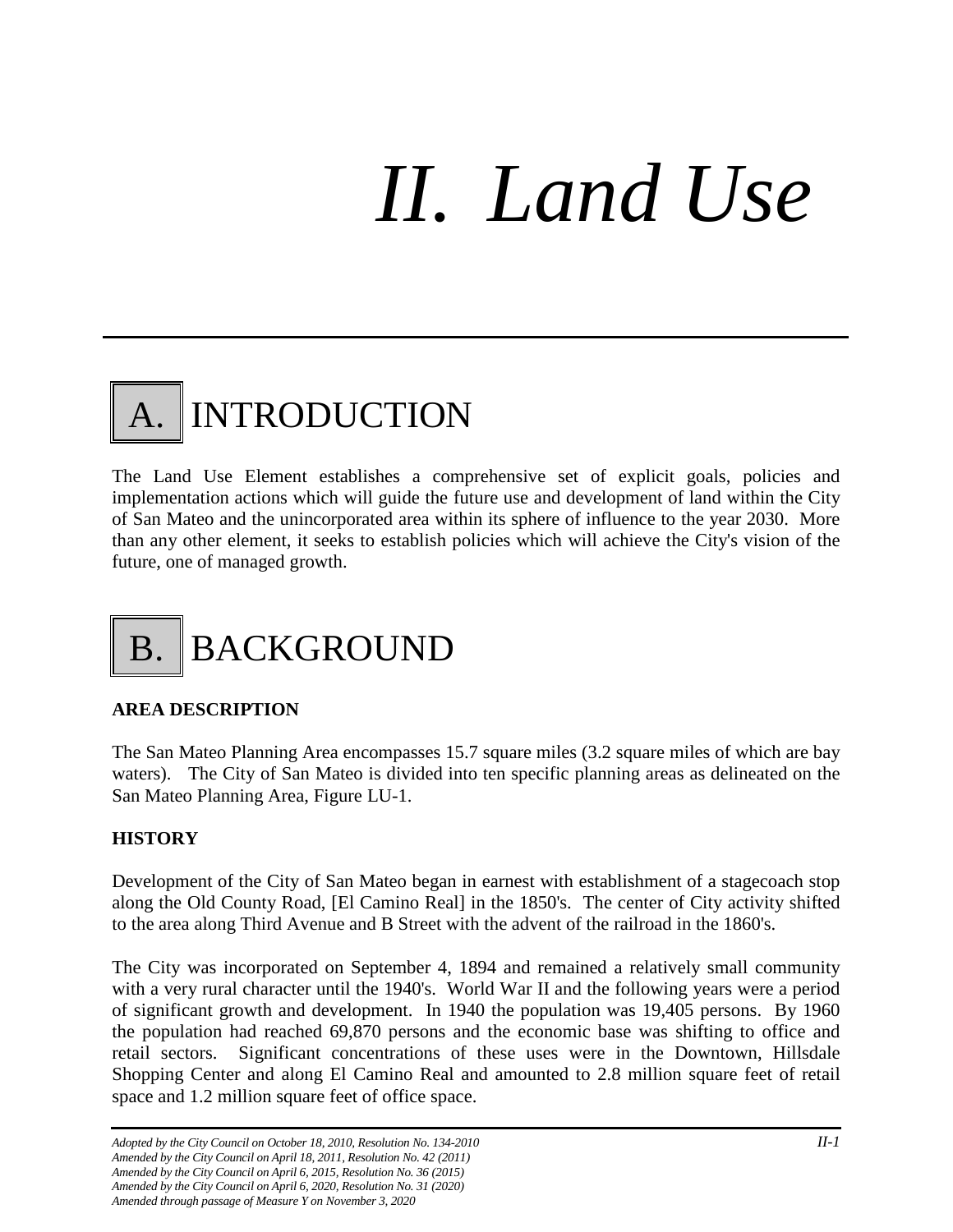During the 1970's and 1980's, population growth slowed, while both retail space and office space increased significantly to 5.6 million square feet and 7 million square feet, respectively. Retail uses were largely concentrated at Hillsdale Shopping Center, along El Camino Real, and the Downtown. Office uses were concentrated in office parks along the SR 92 corridor and to a lesser extent in the Downtown. These changes altered both the physical shape and the image of San Mateo from a "bedroom community" to a community that is a place wherein people can both live and work establishing it as an important subregional office and retail center.

# **ABAG POPULATION PROJECTIONS 2000-2030**

The Association of Bay Area Governments (ABAG), as the Bay Area's land use planning agency, is responsible for making annual long-term forecasts of population, households, and employment. The forecast is designed to be a realistic assessment of growth. Chart LU-1 and Table LU-2 include population, household, income, and employment projections until 2030.

The ABAG population projections indicate a continued gradual increase in total population. Persons per household data which includes the unincorporated areas in the City's Sphere of Influence remains largely stable at 2.74. Total jobs, employment and income figures reflect a healthy "dot.com" economy at the turn of the millennium, however, these figures decline after 9/11. Projections show a steady increase in jobs, employment, and income from 2005-2030.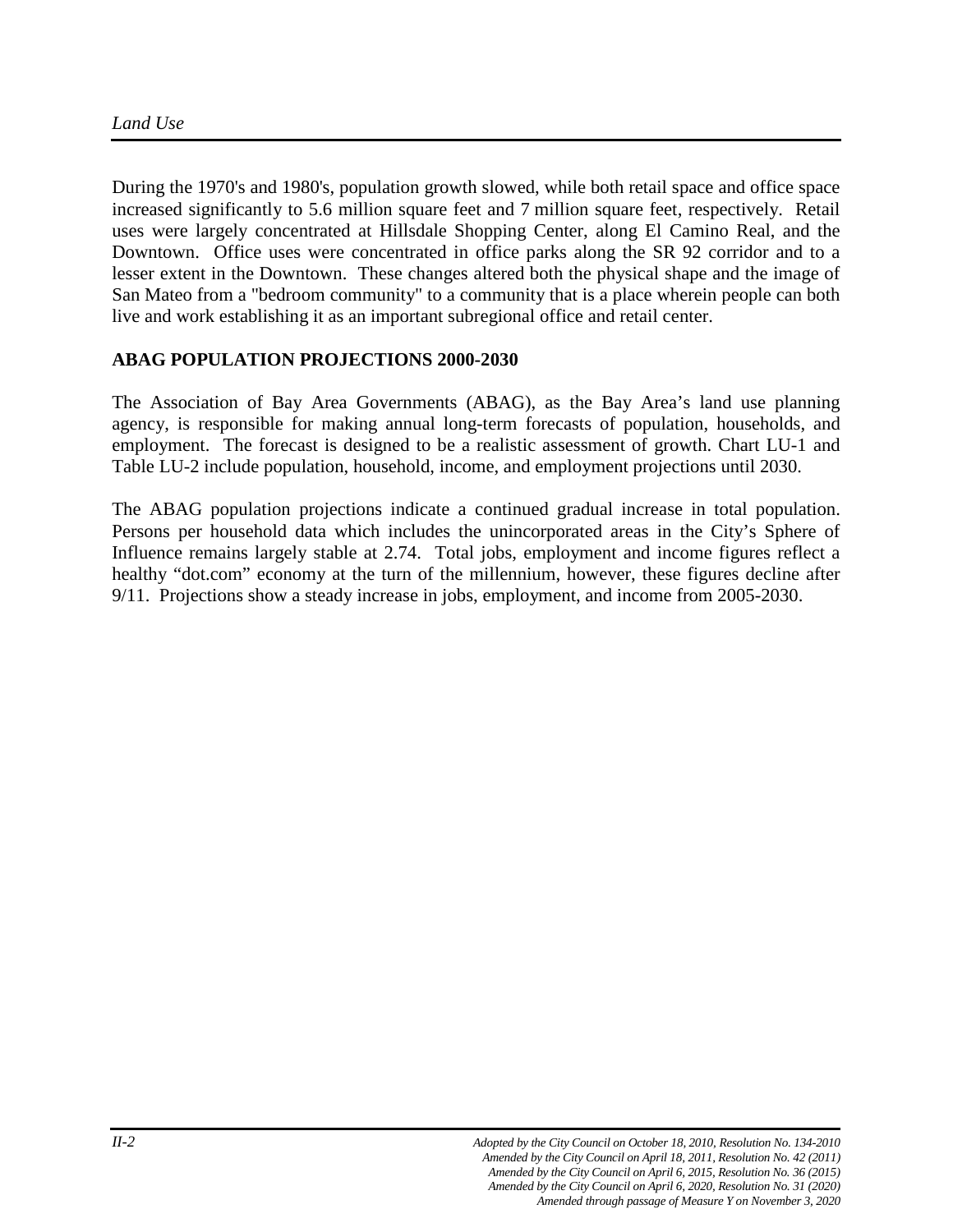# **Chart LU-1 Population Growth City of San Mateo (Includes Sphere of Influence)**



Source: ABAG 2007 Projections

| <b>CITY OF SAIL MATED</b><br><b>ABAG Projections</b> |           |           |           |           |           |           |           |
|------------------------------------------------------|-----------|-----------|-----------|-----------|-----------|-----------|-----------|
|                                                      | 2000      | 2005      | 2010      | 2015      | 2020      | 2025      | 2030      |
| Total<br>Population <sup>1</sup>                     | 96,692    | 99,100    | 102,200   | 108,500   | 114,100   | 118,200   | 119,800   |
| Persons per<br>Household <sup>1</sup>                | 2.74      | 2.74      | 2.73      | 2.74      | 2.74      | 2.73      | 2.72      |
| Households                                           | 37,338    | 38,400    | 39,740    | 41,880    | 44,170    | 46,000    | 46,770    |
| Mean<br>Household<br>Income <sup>1</sup>             | \$121,900 | \$108,000 | \$115,600 | \$124,300 | \$132,900 | \$141,900 | \$151,500 |
| Total Jobs <sup>1</sup>                              | 52,300    | 45,840    | 49,050    | 53,570    | 57,530    | 61,200    | 65,300    |
| Employed<br>Residents <sup>1</sup>                   | 51,630    | 44,720    | 48,060    | 52,660    | 58,100    | 62,140    | 64,520    |

**Table LU-2**  $\mathbf{C}_{\text{ext}} \mathbf{M}$ 

*Adopted by the City Council on October 18, 2010, Resolution No. 134-2010 II-3 Amended by the City Council on April 18, 2011, Resolution No. 42 (2011) Amended by the City Council on April 6, 2015, Resolution No. 36 (2015) Amended by the City Council on April 6, 2020, Resolution No. 31 (2020) Amended through passage of Measure Y on November 3, 2020*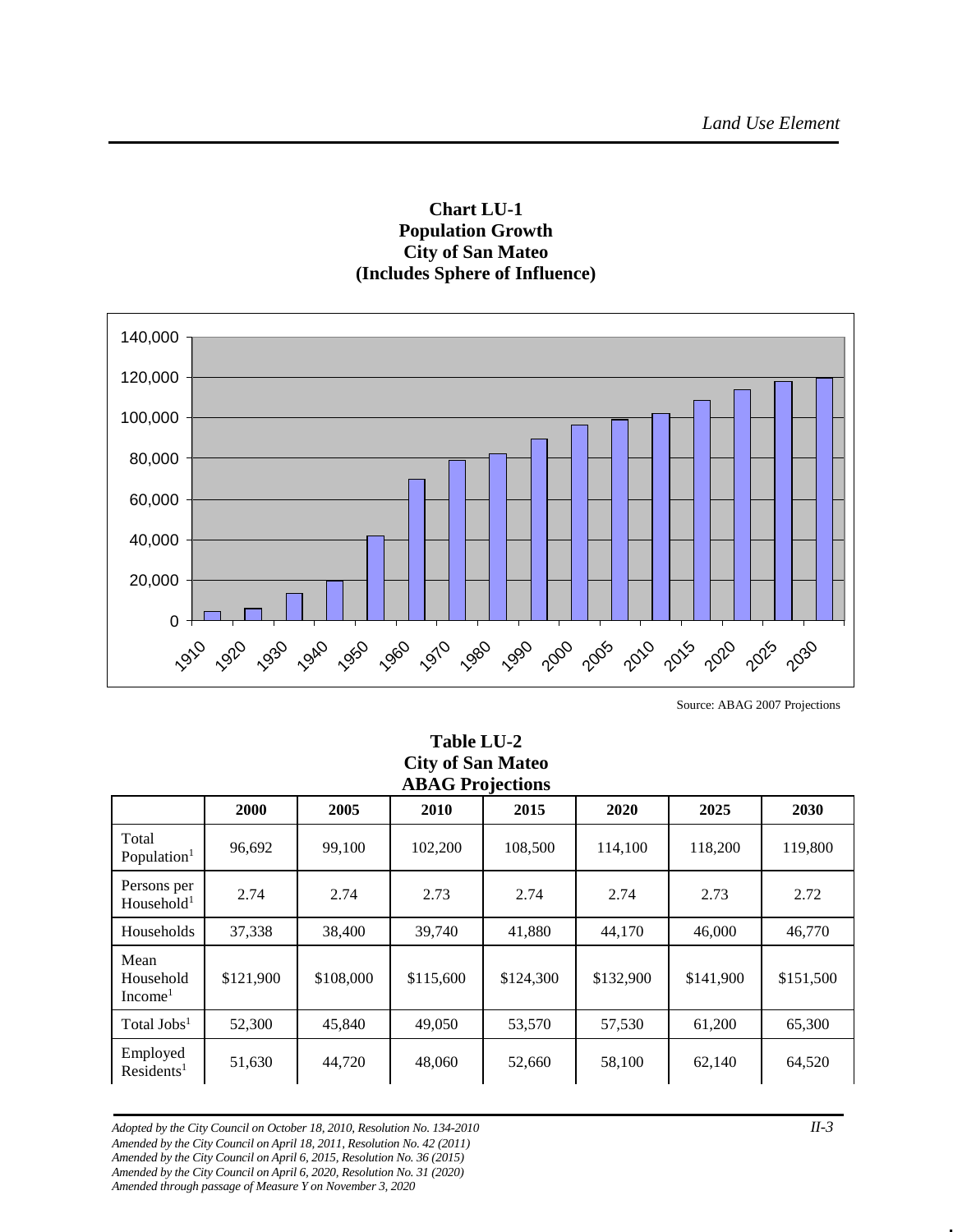Note: <sup>1</sup>Includes the unincorporated area.

Source: ABAG 2007 Projections

#### **ECONOMIC PROFILE**

#### 1. ECONOMIC BASE.

Since 1960 San Mateo's economic base has been comprised of office, retail and medical services. Over the next 15 years, this economic base is not expected to change. San Mateo will continue to be attractive to office and retail development because of its unique location between the technology industry in "Silicon Valley" and downtown San Francisco, proximity to San Francisco Airport, accessibility to the East Bay, and the capacity of local infrastructure and regional circulation system (including the Caltrain railway, SR 92, US 101 and I-280) to accommodate additional growth.

According to ABAG 2007 Projections and city staff analysis, both office and retail business sectors declined from 2000 to 2005; however, steady increases in these sectors are expected from 2005 through 2030. Similarly, medical services also declined from 2000 to 2005 but are projected to increase steadily through 2030. Industrial uses will continue to slowly decline and be converted to other uses due to the limited supply of suitable sites and the high price of local land.

# 2. EMPLOYMENT LOCATION.

The majority of the City's jobs are projected through 2030 to remain in the same general locations as indicated on Chart LU-3, Employment Locations. Employment intensification is expected in the Downtown, at Hillsdale Shopping Center, at Mariner's Island, Bay Meadows, near Hillsdale Boulevard and US 101, and along the SR 92 corridor, particularly in the vicinity of the SR 92/US 101 interchange. The SR 92 corridor will contain the largest number of jobs, the Downtown the second highest number of jobs, and South El Camino Real and the Hillsdale Shopping Center the third highest number.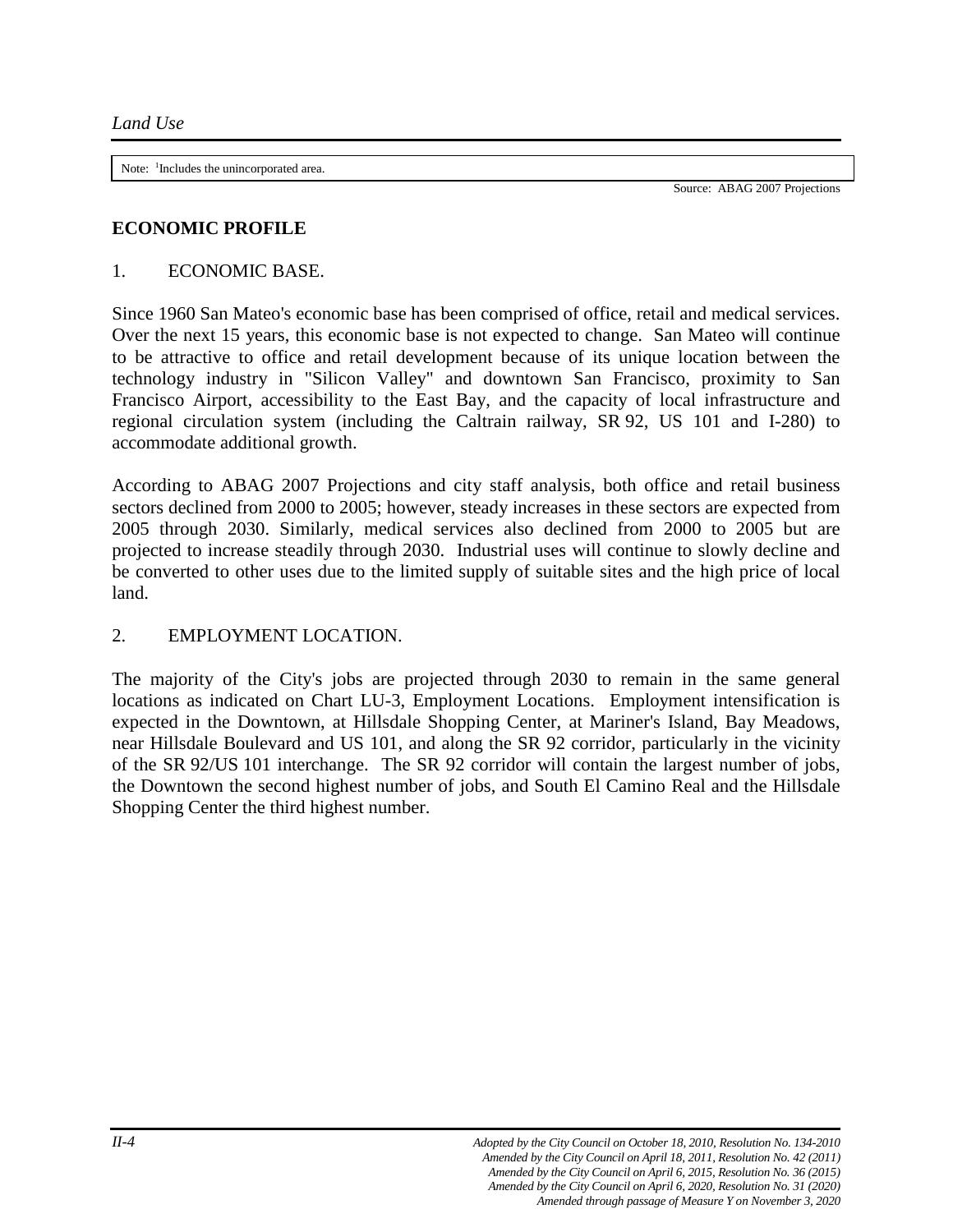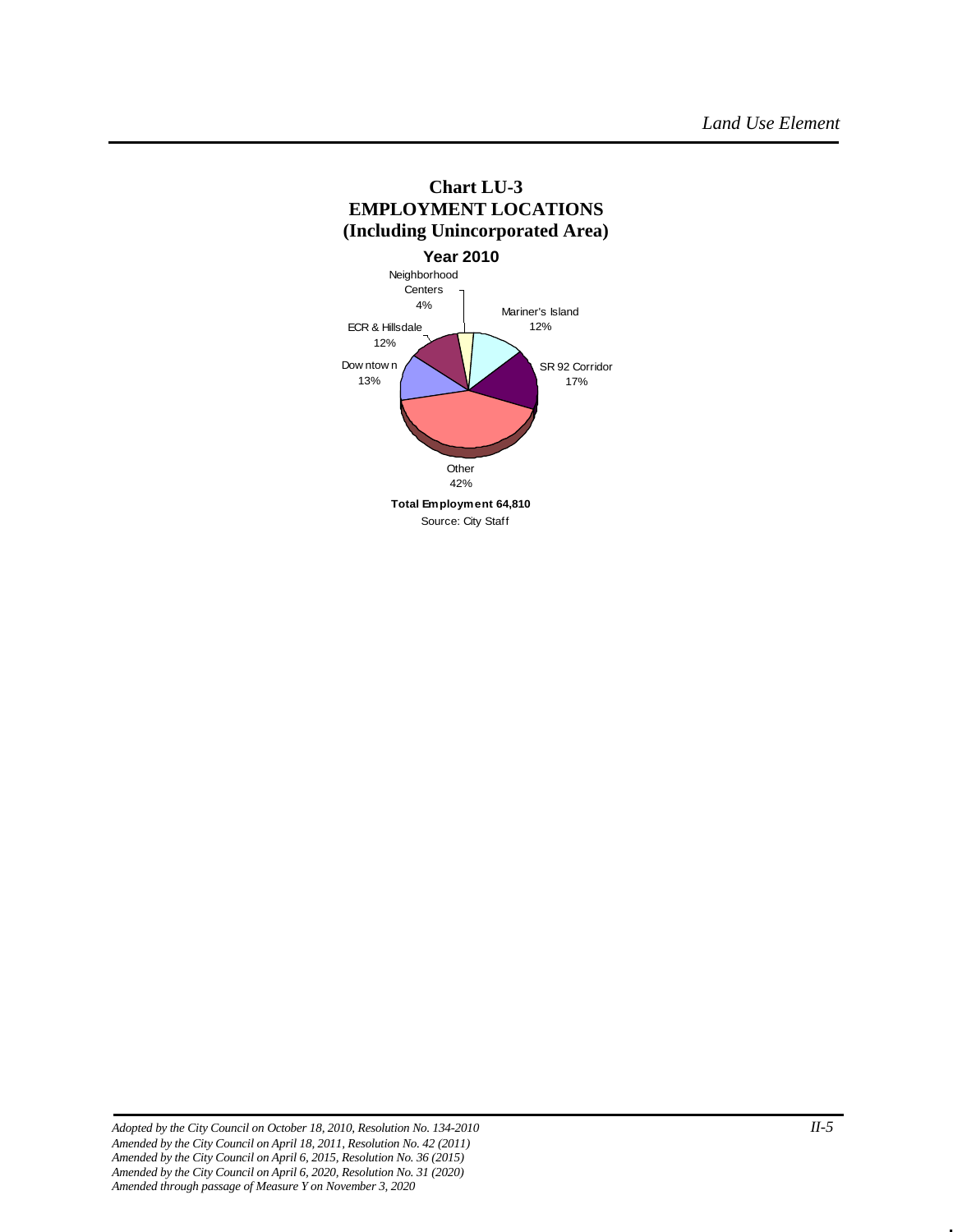# 3. FISCAL CONSIDERATIONS.

While the City has a variety of revenue sources, its primary source of revenue is the property tax, with retail sales a close second. Property tax revenues reflect city-wide land and improvement values and tend not to be concentrated. However, land use policies which support new construction and which enhance land values (such as by ensuring property maintenance and high design quality) help support a strong property tax base. The projected increases in office and retail spaces will maintain and improve the City's property tax. Sales tax revenues, on the other hand, tend to be concentrated among fewer properties. Land uses which generate large sales volumes include regional shopping centers, volume discount stores, leasing and sales offices, and auto sales. In San Mateo, major sales tax sources in 2008 included Hillsdale Shopping Center, Bridgepointe Shopping Center, and Downtown. Hotels, motels and auto dealerships can also generate major revenues, but in 2008 the City was comprised of relatively few hotels and auto dealerships.

# **LAND USE**

# 1. EXISTING.

Residential uses designated on the Land Use Plan (Figure LU-3) are the most predominant land use in the City of San Mateo totaling almost half of the City's land area. Single family residential designations account for approximately 34% of the land area. Multi-family designations which range from low to high density and include duplexes account for 14% of land area. Mixed use designations which include both commercial and residential uses total 2% of the City's area. Land that is within walking distance of transit stations and designated as Transit Oriented Development totals 2% of the City's land area. All of the Commercial designations combined total 4.5%. Service Commercial accounts for .83% of the total commercial. Executive Office is 3.5%. Less than one percent of the land area is vacant within the City limits; however, within the unincorporated area, 265 acres remain undeveloped.

In the unincorporated area, which totals 2.2 square miles, residential uses are the dominant land use. Single-family dwellings constitute over 95% of the dwellings, resulting in a low overall area density. No commercial space exists in the unincorporated area.

# 2. DEVELOPMENT POTENTIAL.

**a. Estimated Development.** Estimated development is the likely development given ABAG Projections, detailed assessment of vacant and underutilized lands, current and projected market trends, application of the General Plan Building Intensity and Density standards, and typical experience with local development.

San Mateo is expected to continue to develop and grow through the year 2030, as delineated in Table LU-4 San Mateo Planning Area Development. The majority of new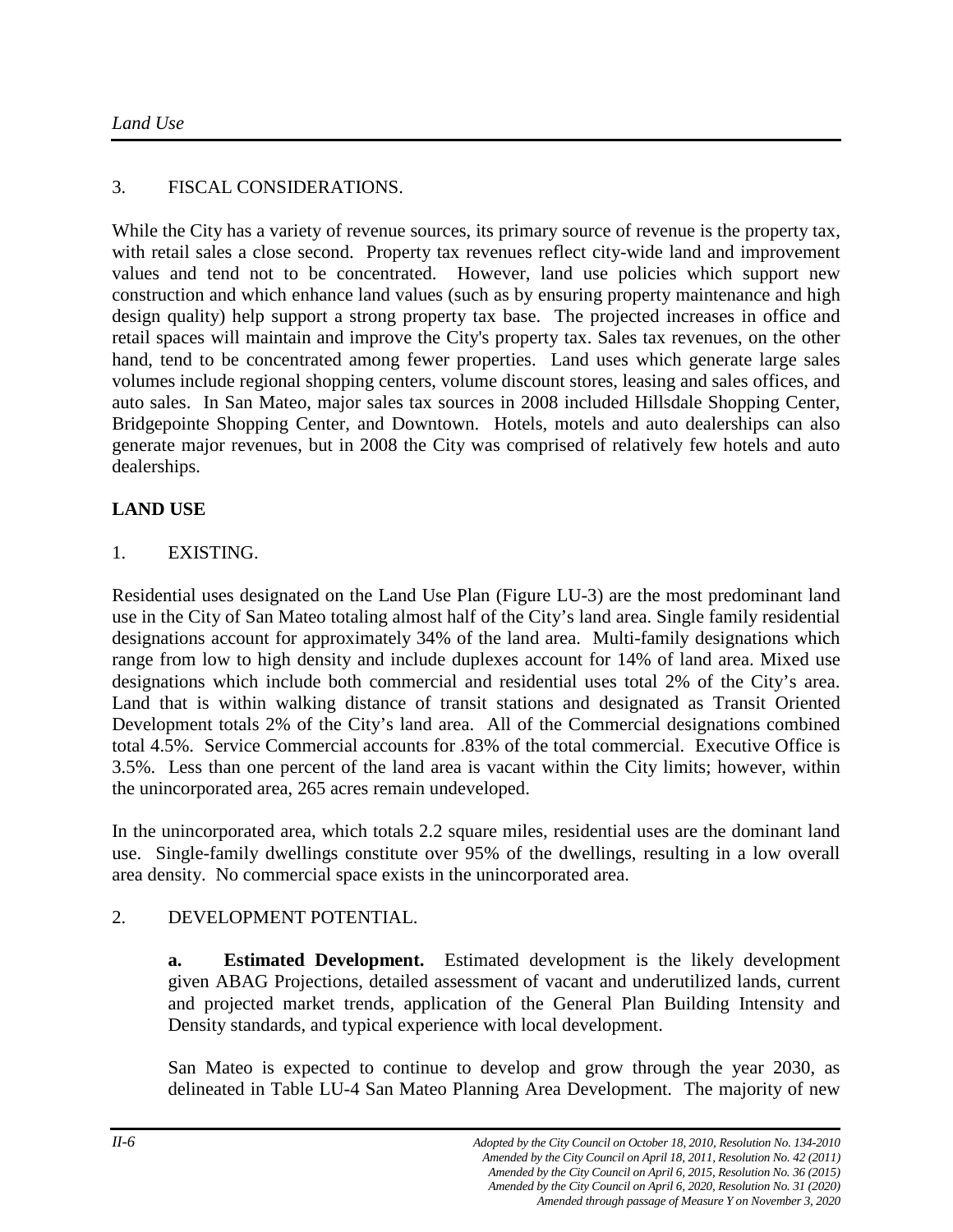development will consist primarily of infill, reuse, or redevelopment. The community will continue to diversify with major increases in office and retail space and a substantial number of additional dwellings.

In 2005, commercial development accounted for approximately 20 million square feet. In 2030, commercial development is estimated to be a total of 30 million square feet. Residential development in 2030 is expected to add 8,330 dwellings for a total of 48,360 dwellings in 2030.

Major development is anticipated to occur in the Downtown, Bay Meadows Phase II, and the Rail Corridor area. Downtown revitalization is expected to continue to include new residential, office, retail and mixed use development as the availability of goods and services, walkability, and public transportation services continue to improve and expand. The Bay Meadows Specific Plan Amendment and Phase II Development Agreement permit a base program of 1.25 million square feet of office space, 150,000 square feet of retail space, and 1,250 residential housing units; however, office uses could be maximized to 1.5 million, and housing units to 1,500 units. The Rail Corridor area, which is located within a half-mile radius of the Hillsdale and Hayward Park Caltrain stations, is expected to develop with multi-family housing and employment centers. Neighborhood and commute serving businesses such as small shops and restaurants are also anticipated and would contribute to the area's vitality. Development around the Hillsdale Caltrain Station is also guided by the Hillsdale Station Area Plan, which provides more detail for a relocated intermodal transit center connected to neighborhoods to the east and west of the station as well as  $25<sup>th</sup>$  Avenue via walking and bicycling.

Vacant land which may develop is generally constrained by topographic, geologic, and biologic features as well as infrastructure requirements which will limit the intensity and density and will make development difficult and challenging.

Underutilized land will constitute the major source of future development opportunities. Land is considered to be underutilized if the existing floor space is less than 25% of the maximum permitted floor area, or if a large portion of a site area is utilized for open parking. The more prominent of these sites includes 42nd Avenue Shopping Center, San Mateo County Hospital, and the frontage along the northern portion of US 101.

| Table LU-4<br>SAN MATEO PLANNING AREA <sup>1</sup> DEVELOPMENT |            |            |  |  |  |
|----------------------------------------------------------------|------------|------------|--|--|--|
|                                                                | 2005       | 2030       |  |  |  |
| Residential:                                                   |            |            |  |  |  |
| <b>Total Number of Dwelling Units</b>                          | 40,030     | 48,360     |  |  |  |
| Non-Residential: Industrial, Retail & Office (square feet)     | 19,797,636 | 30,657,198 |  |  |  |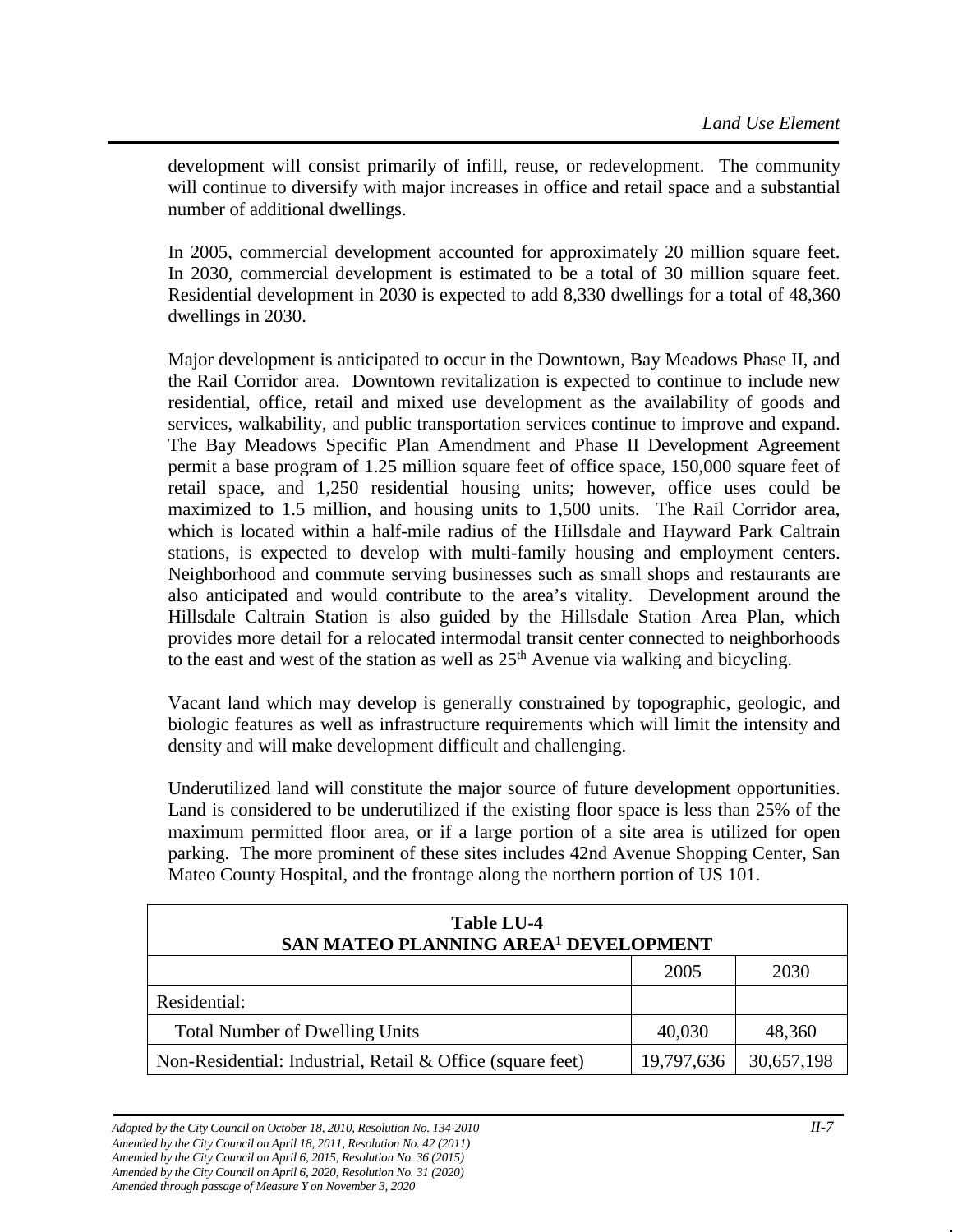Note: 1. Includes unincorporated area. Source: Hexagon Transportation Consultants Inc., ABAG 2005 Projections

> The following language in *italics* was adopted by voter initiative in 2020 and cannot be modified, revised or updated without voter approval.

*b. Development Buildout. Development Buildout -- the theoretical maximum development allowed by the General Plan prior to its amendment by initiative in November 1991 -- would have allowed for the addition of up to 16.9 million square feet of commercial development, or a 100% increase over the existing floor space, for an overall FAR of .77. The largest concentrations of commercial space would have been in the Downtown, Hillsdale Shopping Center, and at Mariner's Island. The neighborhood shopping centers would have been able to almost double their existing floor space. Office space would have been able to more than triple, making it the largest concentration of commercial space. The SR 92 corridor would have contained the largest single concentration of office space.* 

*Maximum theoretical residential buildout would have resulted in a total of 48,700 dwellings with multi-family accounting for over 59% of all units. The number of dwellings could have been significantly higher depending on the number of commercial/residential mixed-use developments. Residential densities would have increased to a city average of 17 units/net acre, the equivalent of an R-2 (two-family dwellings) District.* 

*The November 1991 initiative General Plan amendments reduced the maximum theoretical buildout to bring it more into conformity with estimated (anticipated) development during the General Plan timeframe. The distribution of land uses remained similar to maximum theoretical buildout under the General Plan prior to the initiative,*  but the amount of development was reduced. Maximum theoretical residential *development under the initiative is 1,815 units on vacant land, and 16,465 units in areas that are currently zoned to permit residential uses, for a total of 56,880 potential units. Maximum redevelopment for this amount of housing reduced the amount of commercial development.*

# 3. LAND USE STANDARDS.

State Planning Law requires that the Land Use Element incorporate standards for population density and building intensity to provide a clear guide as to the appropriate use and maximum development potential for all sites in the City of San Mateo. The Land Use Plan (Figure LU-3), the Building Height Plan (Figure LU-4), the Building Intensity Plan (Figure LU-5), and the Land Use Categories contained in Appendix B provide these standards by which all developments in the City of San Mateo will be reviewed.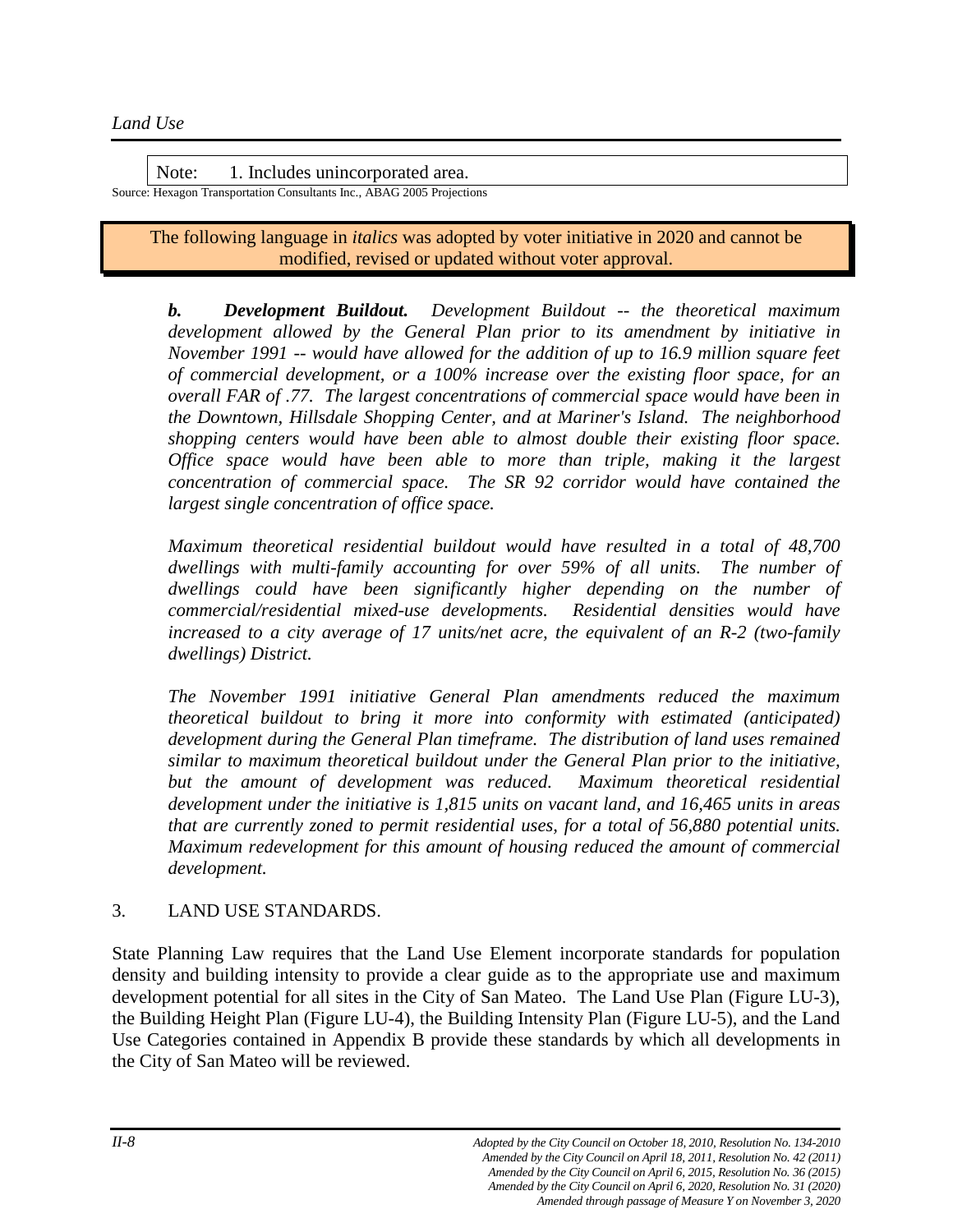# $\|$  C.  $\|$  GOALS AND POLICIES

# **CITY WIDE**

1. COMMUNITY DEVELOPMENT.

# **GOALS**

- **GOAL 1a:** Maintain San Mateo as the pre-eminent city in San Mateo County.
- **GOAL 1b:** Continue the balance between development and open space, between conserving the lower density residential neighborhoods and meeting the City's fair share of new dwellings, between residential and commercial development, between conserving old buildings and new buildings, and between jobs and housing.
- **GOAL 1c:** Establish a distinctive city image distinguishable from other Peninsula communities to improve the quality of both the built and natural environments, and assure that future development is both of high quality and compatible with the City's existing character. Guide development to provide efficient circulation and to protect existing neighborhoods, views and natural resources.
- **GOAL 1d:** Concentrate major high-intensity commercial office and retail development in specific focal areas, as delineated on the City Image Plan, Figure UD-1.
- **GOAL 1e:** Provide adequate transportation, utilities, cultural, educational, recreational, and public facilities, and ensure their availability to all members of the community. Establish San Mateo as the cultural center of San Mateo County.
- **GOAL 1f:** Provide a wide range of land uses, including retail, commercial services, office, industrial, parks, open space, and housing, to adequately meet the needs of the community.
- **GOAL 1g:** Attain development which occurs in an orderly fashion and which limits adverse environmental impacts to the community.
- **GOAL 1h:** Encourage participation of residents and representatives of local businesses and neighboring jurisdictions in planning for and reviewing community development.
- **GOAL 1i:** Consider the effects of Climate Change on the City of San Mateo. Incorporate Sustainability into the City's policies, work programs and standard operations.

*Adopted by the City Council on October 18, 2010, Resolution No. 134-2010 II-9 Amended by the City Council on April 18, 2011, Resolution No. 42 (2011) Amended by the City Council on April 6, 2015, Resolution No. 36 (2015) Amended by the City Council on April 6, 2020, Resolution No. 31 (2020) Amended through passage of Measure Y on November 3, 2020*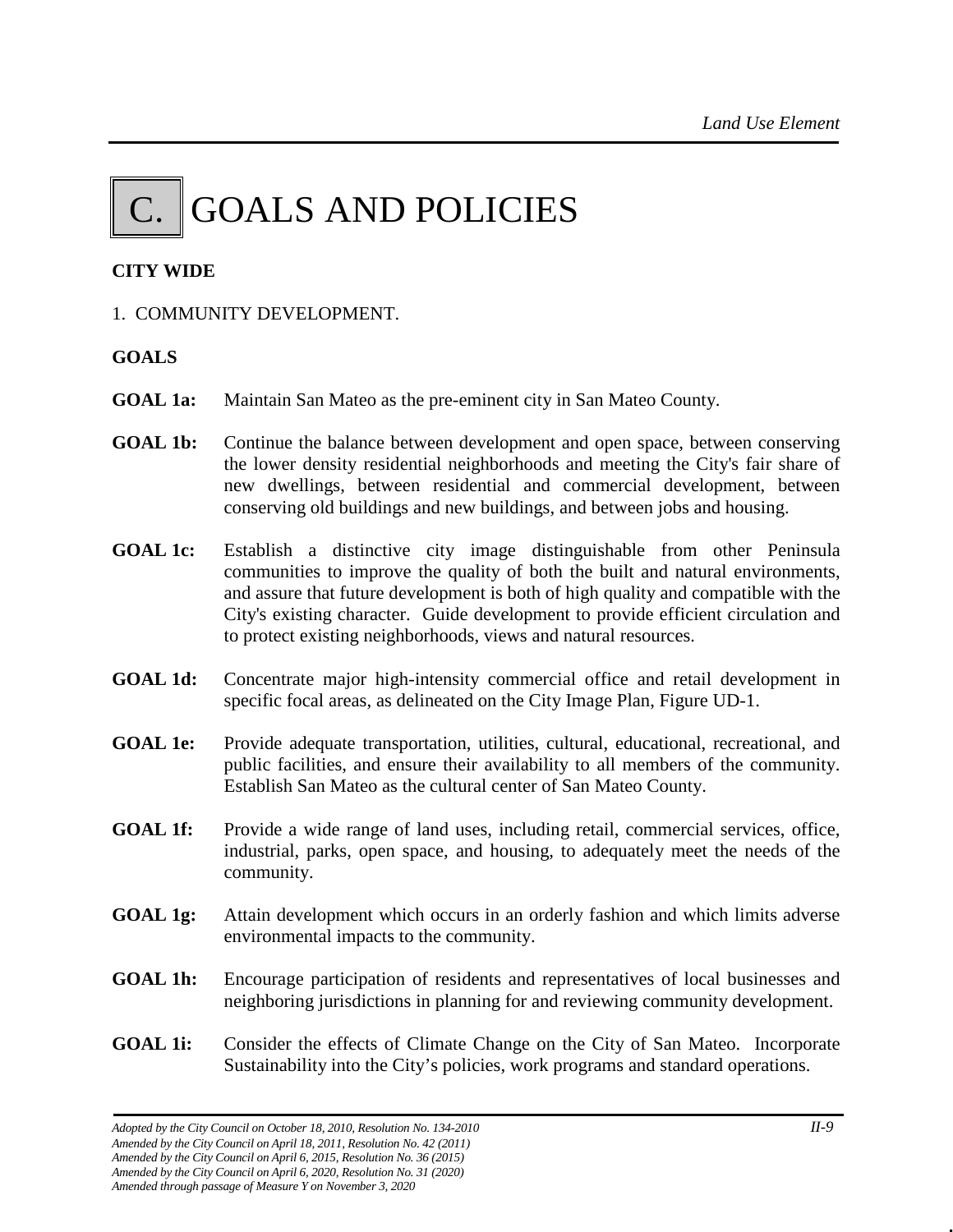# **POLICIES**

**LU 1.1: Planning Area Growth and Development to 2030.** Plan for land uses, population density, and land use intensity as shown on the Land Use, Height and Building Intensity and City Image Plans for the entire planning area. Design the circulation system and infrastructure to provide capacity for the total development expected in 2030. Review projections annually and adjust infrastructure and circulation requirements as required if actual growth varies significantly from that projected.

The policies included in this plan support a wide variety of land uses and substantial growth of both the commercial and residential sectors. The building intensity and density standards will permit greater development in a more favorable market.

- **LU 1.2: Land Use Plan.** Adopt and maintain the Land Use Plan which graphically displays the intended uses and development intensity/density for all land within the planning area.
- **LU 1.3: Land Use Standards.** Adopt and maintain the land use categories included in Appendix B defining the range of intended uses and linked to development intensity/density limits.
- **LU 1.4: Development Intensity/Density.** Adopt and maintain the development intensity/density limits as identified on the Land Use Map and Building Intensity Plan, and as specified in Policy LU 6A.2. Development intensity/density shall recognize natural environmental constraints, such as flood plains, earthquake faults, debris flow areas, hazards, traffic and access, necessary services, and general community and neighborhood design. Maintain a density and building intensity range, with densities/intensities at the higher end of the range to be considered based on provision of public benefits such as affordable housing, increased open space, public plazas or recreational facilities, or off-site infrastructure improvements.

In addition to criteria such as community design, protection of single-family neighborhoods, avoidance of population overcrowding and traffic congestion, the determination of appropriate intensity and density limitations has taken into account natural environmental constraints such as topography and geotechnical hazards. Hazards such as landslide, flooding, and wildfire are discussed in detail in the Safety Element.

Density of residential development is generally thought of as the number of dwelling units per acre. However, State Planning Law requires that density also be expressed as population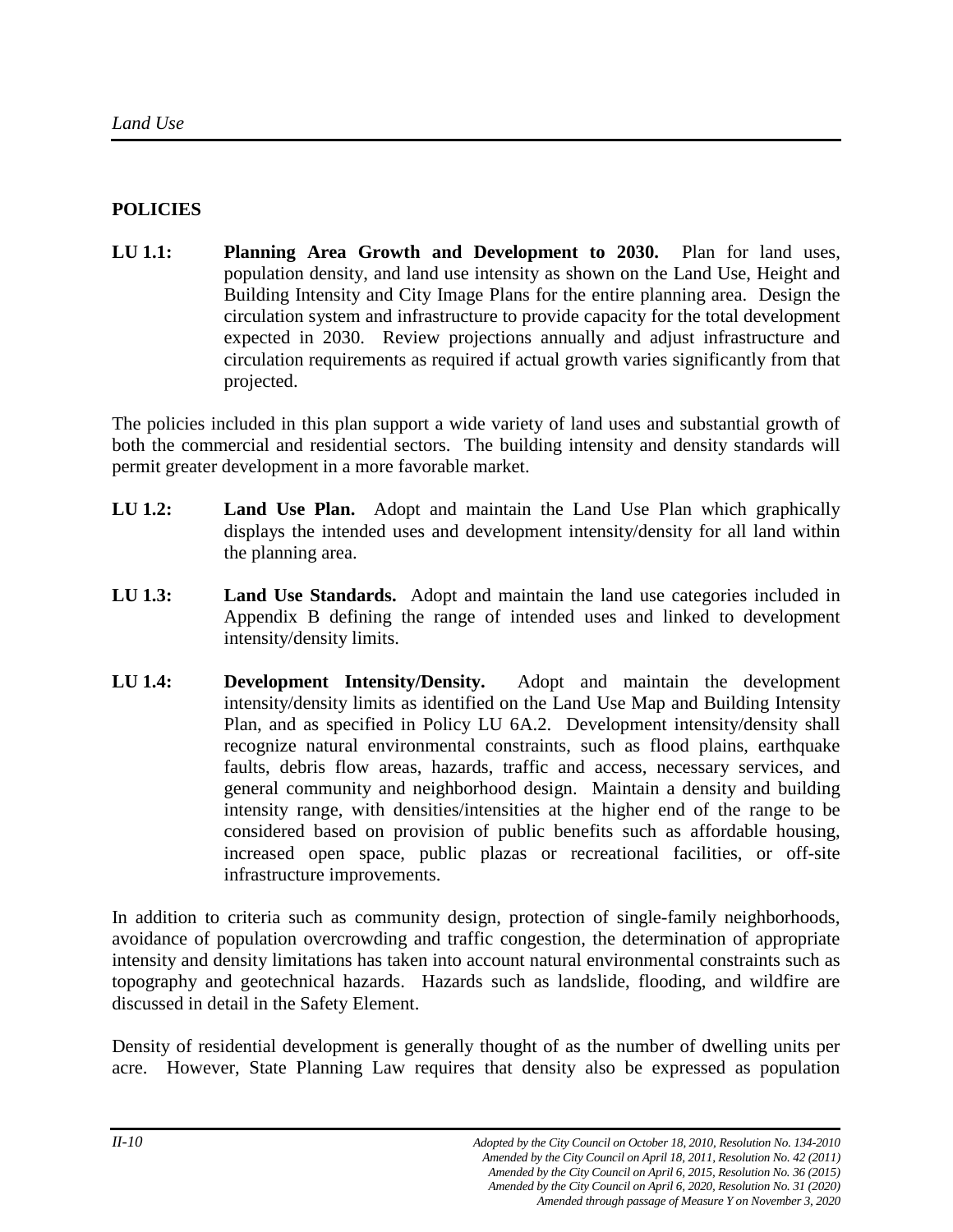density: the number of persons in a given land area. Density is displayed in both forms in the Land Use Plan, Figure LU-3 and in the Land Use Categories, Appendix B.

The following language in *italics* was adopted by voter initiative in 2020 and cannot be modified, revised or updated without voter approval.

*The plan permits new multi-family residential development at a range of densities from 9 to 50 units net per acre, with the higher end of the density range to be used only for projects which provide substantial public benefits or amenities. Residential development is also allowed in commercial districts. If expected development takes place, the city-wide average density is expected to increase from 10 to at least 12 units per net acre.*

*Building intensity is a measurement of the amount of physical development allowed on a parcel. The Land Use Element utilizes a combination of building height and floor area ratio (FAR) (the gross floor area of a building divided by the net lot area) to measure building intensity.*

*The plan anticipates a range of new non-residential development by providing an FAR range of 0.5 up to a theoretical maximum of 3.0, and by establishing a range of permitted building heights from 25 feet to 90 feet. Higher height limits and the higher end of the FAR range are available only for projects which provide public benefits or amenities substantially greater than code requirements.* 

*The city-wide average FAR is expected to increase from .59, but to stay below .70, while average height will remain less than 45 feet.*

**LU 1.5: Building Height.** Maintain maximum building height limits contained in Appendix C, and as specified in Policy LU 6A.2, closely matched with the Land Use categories and Building Intensity standards.

*Requests for height changes consistent with the height ranges for specific land uses as designated in Appendix C, entitled "Building Height", may be considered by the City Council only when accompanied by a request for change in land use designation. Such requests may be approved only if the following findings are made:*

- *1. The building has high design quality, which is enhanced by additional building height;*
- *2. Increased building heights are visually related to surrounding building heights and promote the creation of a coherent City image;*
- *3. Increased building heights will still provide for a variety of building heights in the vicinity of the project and the surrounding areas;*
- *4. Increased building heights are compatible with surrounding land uses, and will not create adverse shadow or visual impacts on surrounding residential uses; and*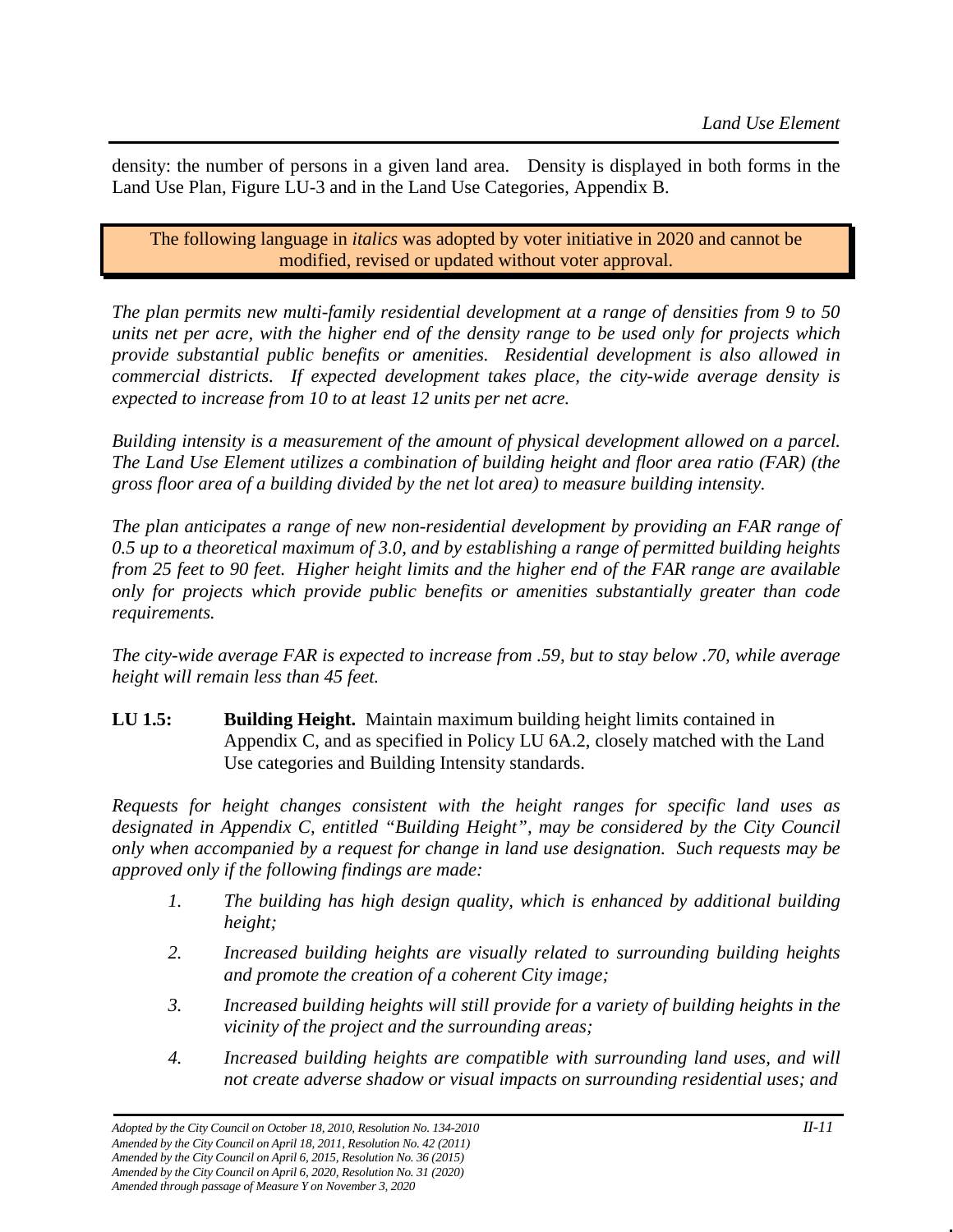*Land Use*

*5. The City's infrastructure is adequate to accommodate the proposed development*

*Maximum height limits are intended to permit development which will not overburden the City's infrastructure or circulation system, which is consistent with the plan's intensity/density standards and is compatible with surrounding land uses, and which will preserve, to the extent feasible, the City's existing character. Height limits range from 24 feet to 90 feet, and are contained in Appendices B and C of the General Plan.*

*Generally, the residential areas are restricted to low maximum heights (24feet) to protect established neighborhoods, although medium- and high-density multi-family areas have height limits up to 55 feet, to accommodate increased density.*

*Non-residential maximum heights range from 25 feet (nearest low-density residential areas) to 90 feet (manufacturing, public facilities, and major institutions). Generally, the maximum height is 55 feet.*

- **LU 1.6: Residential Development.** Facilitate housing production by carrying out the goals and policies in the Housing Element.
- **LU 1.7: Multi-Family Areas.** Allow multi-family areas to develop at densities delineated on the Land Use Plan.
- **LU 1.8: Mixed Use Commercial-Residential.** Facilitate housing production by allowing commercial mixed use development which includes multi-family dwellings in all non-residential land use categories except service commercial, manufacturing/ industrial and parks/open space.
- **LU 1.9: Single-Family and Duplex Preservation.** Protect established predominantly single-family areas by limiting new development in such areas to single-family uses, and protect predominantly duplex areas by limiting new development to low-density residential uses as delineated on the Land Use Map. Consider redesignating multi-family areas to single-family and low-density residential uses where such uses predominant and where the creation of additional legal nonconforming uses would be minimized.
- **LU 1.9a: Single-Family Dwelling Projects.** Enhance the livability of San Mateo neighborhoods by reviewing Single-Family Dwelling Design Review planning applications for compatibility with neighborhood character, relationship to the neighborhood, and elements of design and site layout as described in the City's Single-Family Design Guidelines.
- **LU 1.9b: Duplex Projects**. Provide a transition between neighborhoods of differing densities by ensuring two-family dwelling construction and remodeling projects are consistent with the Duplex Design Guidelines which emphasize neighborhood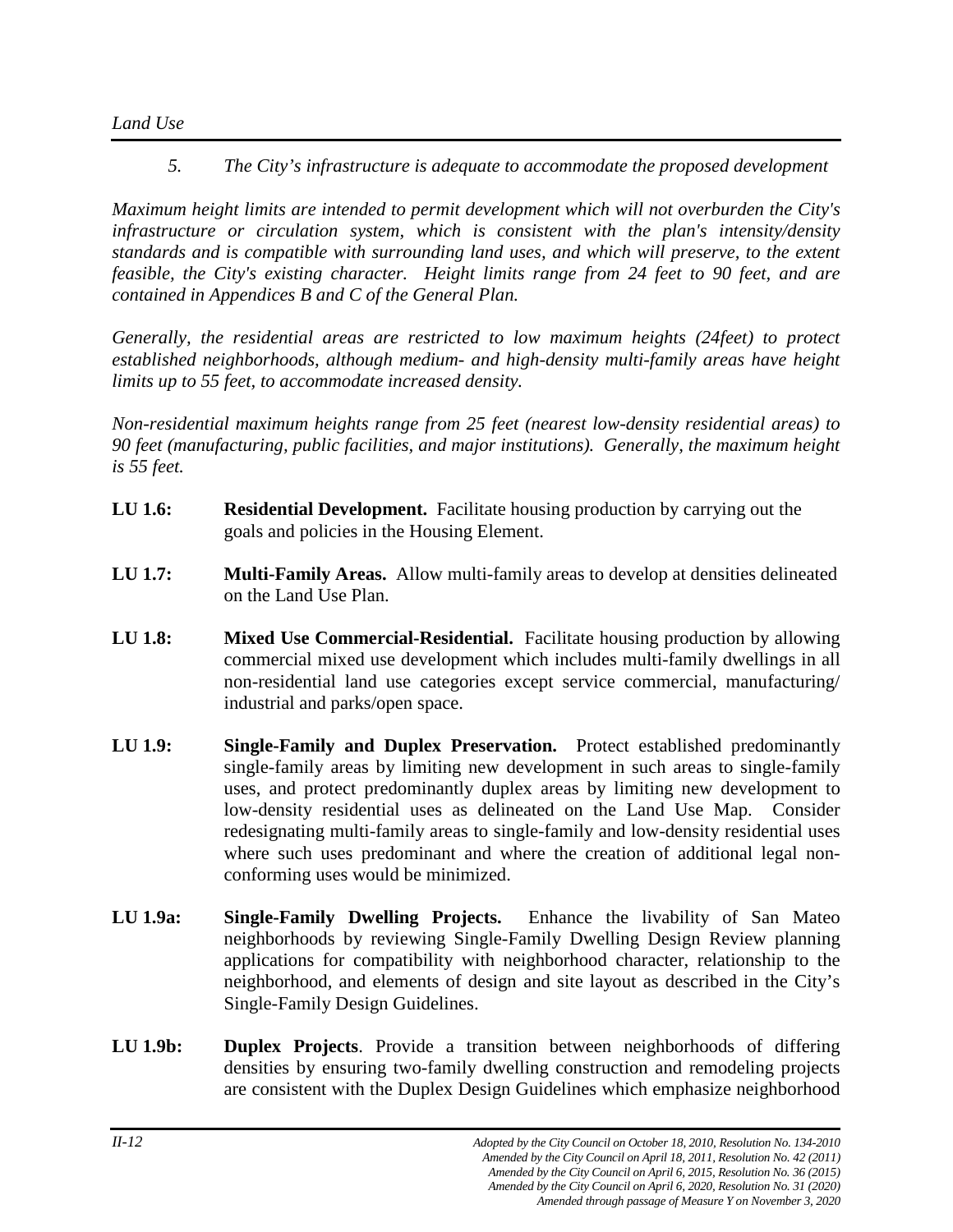character, relationship to the neighborhood, and elements of design and site layout.

It is the City's intent to provide ample housing and job opportunities for all its citizens by encouraging a balance of commercial and residential growth.

To meet the need for more housing, the City encourages multi-family residential development in multi-family areas, on vacant land, and on non-residential sites appropriate for housing. At the same time, San Mateo's pleasant single-family and low-density neighborhoods are prominent community assets that merit conservation. In order to protect these neighborhoods from the impacts of higher density redevelopment, it is intended that future development in these areas be restricted to either single-family or low-density development, as designated.

The following language in *italics* was adopted by voter initiative in 2020 and cannot be modified, revised or updated without voter approval.

| <i><b>DENSITY</b></i>            | <b>UNITS/</b><br><b>NET ACRE</b> | <b>POPULATION/</b><br><b>NET ACRE</b> |
|----------------------------------|----------------------------------|---------------------------------------|
| Single-Family                    | 0-9                              | $0 - 20$                              |
| Low-Density Multi-Family         | $9 - 17$                         | 21-39                                 |
| Medium-Density Multi-Family      | $18 - 35$                        | $40 - 80$                             |
| <b>High-Density Multi-Family</b> | $36 - 50$                        | 81-115                                |

*Maximum permitted density ranges for development are established to promote the increase of housing stock consistent with the desired character of development. Residential density ranges are:*

*The low-density category is intended for duplex and townhouse development which is generally in close proximity to single-family areas, and often provides a buffer from higher density residential or non-residential uses.*

*The medium-density category generally consists of apartment and condominium buildings*  developed at two to four stories in height. The high-density category includes multi-unit *buildings of up to 55 feet and three to five stories in height, generally located on or near major streets, in non-residential areas, surrounding the Downtown, and near train stations.* 

**LU 1.10: Commercial Development.** Encourage industrial, service, retail, and office development which is compatible with the desired character of the area and with adjacent residential areas in terms of intensity of use, height, bulk and design as delineated on the Land Use Plan, Building Height Plan and Building Intensity Plan. Commercial development adjacent to residential areas shall address concerns pertaining to traffic, truck loading, trash/recycling activities, noise,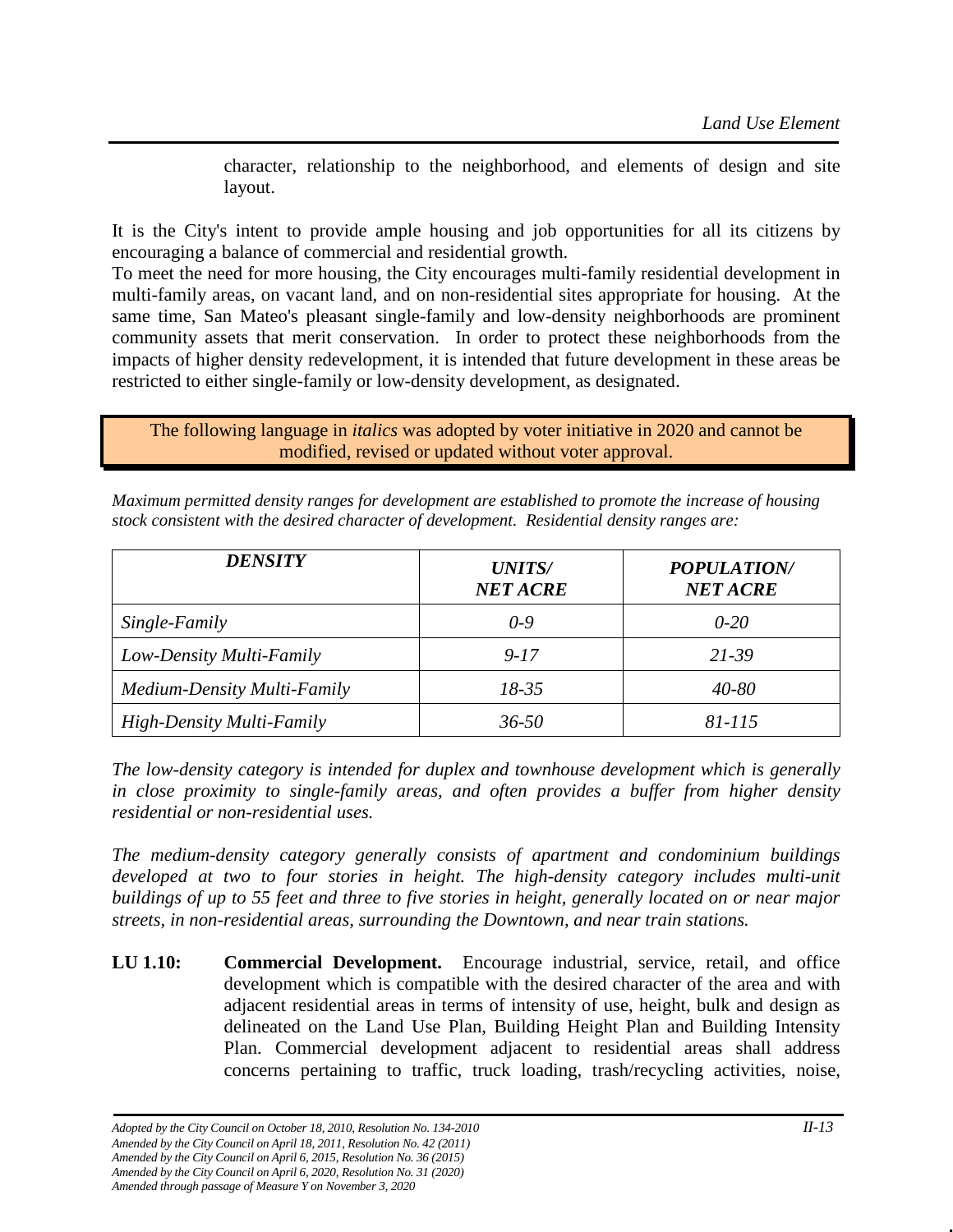visual impacts, and public safety including hazardous material storage, fire safety, air pollutant emissions and odors.

Factors such as building height, bulk, design and intensity of use help to achieve high quality urban design, to regulate traffic, and to minimize impact on neighboring uses.

Permissible land uses, heights, and floor area ratios have been determined taking into account existing uses, traffic conditions, urban design, and desired character of the area.

*All categories of residential development are allowed in all non-residential land use categories other than the service and industrial categories and those listed as categories 7-11 in part B of Appendix B of the General Plan; except that the maximum density residential category allowed in areas designated as neighborhood commercial is medium-density multi-family.*

*Residential development in these commercial zones would be consistent with the descriptions in the discussion of Policy LU-1.9.*

To ensure that future commercial development is compatible with the desired future character, projects shall meet the criteria established on the Land Use, Heights, and Building Intensities Plans. Commercial development adjacent to residential areas shall address concerns pertaining to traffic, truck loading, trash/recycling activities, noise, visual impacts, and public safety.

# *LU 1.11: Commercial Focal Areas. Concentrate the most intense office and retail uses at locations delineated on the Land Use Plan. Discourage such uses outside the commercial nodes delineated on the Land Use Plan.*

*By concentrating major commercial development in nodal areas such as the Downtown, Mariner's Island, and along SR 92, the City achieves comparatively efficient design of its infrastructure and greater opportunities for transit usage. The viability and value of commercial areas are also enhanced by concentrating high quality development in compatible areas. Additionally, a more distinctive city image is established, and neighborhood impacts caused by regional traffic are minimized.*

**LU 1.12: Neighborhood Shopping Centers.** Retain neighborhood shopping centers, with retail being the predominant use, at low to medium intensities and locations delineated on the Land Use Plan and Building Intensity Plan.

Neighborhood shopping centers provide convenient and accessible goods and services for residents. They help to reduce traffic because they are typically within walking or short driving distances from residences. Neighborhood shopping centers also provide a unifying element and more distinctive community image to neighborhoods. It is the intent of the Plan that existing neighborhood shopping centers be retained with neighborhood serving retail uses. These centers are indicated on the Land Use Plan with a Neighborhood Commercial land use designation.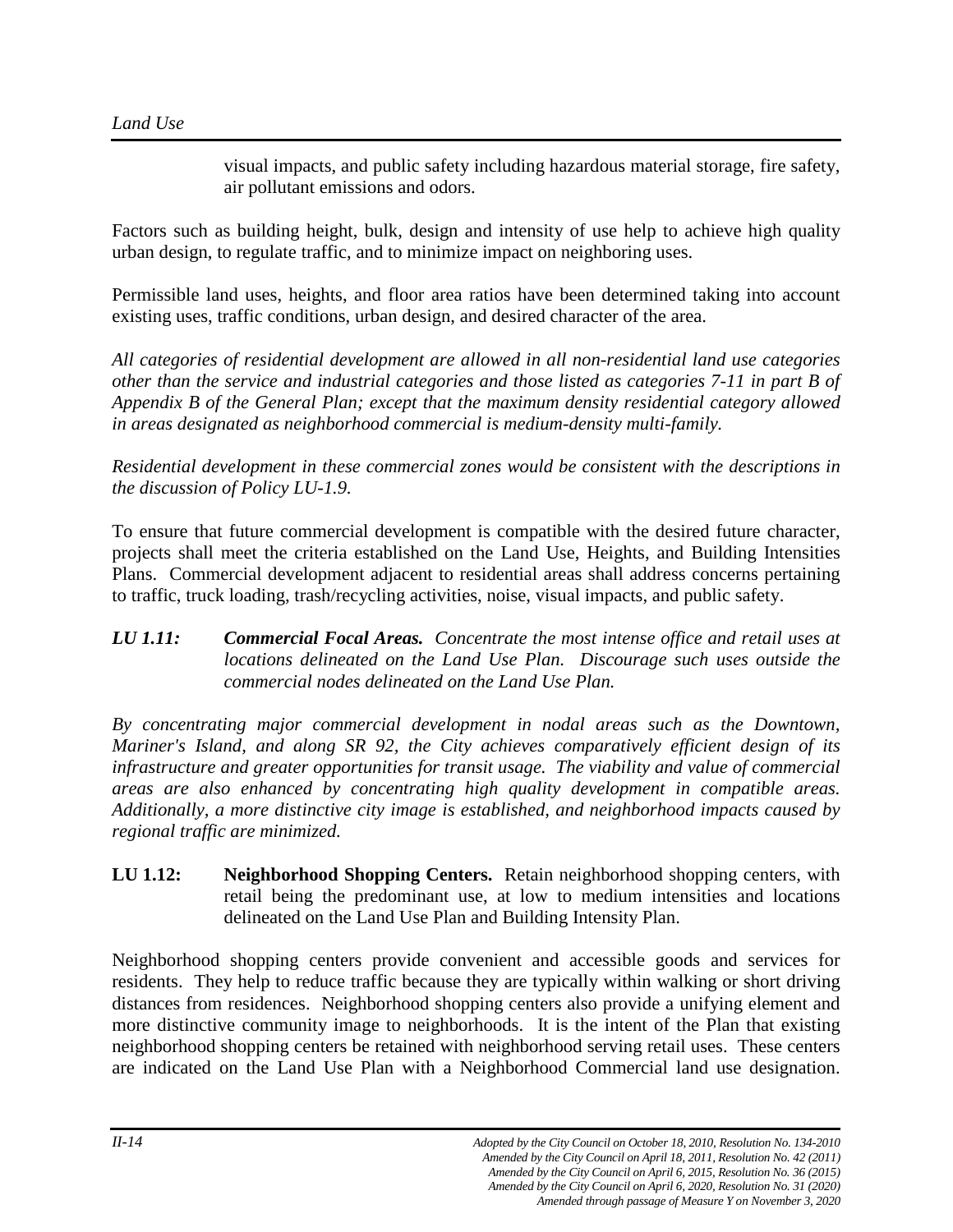Maximum development potential is limited so that their neighborhood scale is maintained and that potential impacts of larger regional centers on neighborhoods are avoided.

**LU 1.13: Prohibit Residential Uses in Service Commercial/Manufacturing Areas.** To promote the retention of service commercial areas which provide convenient, vital community services and a balanced local economy; prohibit new residential development in service commercial/manufacturing areas delineated on the Land Use Plan. Require businesses locating adjacent to residential areas to minimize nuisance impacts such as noise, odors, lighting glare, litter, intrusion of overflow parking and traffic.

Service commercial uses, including auto and truck repair, building material yards, and animal hospitals, are recognized as important components of the overall land use mix. They provide convenient access to needed services, generate tax revenues, and contribute to a diverse employment base. However, given the nature of these uses, provisions are needed to minimize nuisance impacts such as noise, odors, litter and blight, especially near residential neighborhoods. This may include limitations on outdoor storage, screening, and upgrade of buildings. Major service commercial strips include: Amphlett Boulevard, Claremont/Railroad Avenue and Palm Avenue.

**LU 1.14: Special Use Permit for Residential Uses.** To ensure a balanced mix of land use categories and to minimize nuisance impacts between conflicting uses a special use permit shall be required for residential uses in areas designated as neighborhood commercial, regional community commercial, and executive office on the Land Use Plan. However, mixed use land use designations are exempt from this requirement, as is development on the Hillsdale Shopping Center Property subject to the Q5 Qualified Overlay District, so long as such development is consistent with a Master Development Plan prepared consistent with the policies of this General Plan.

The City must strike a careful balance between the need and demand for housing and eroding its office and commercial bases. Requiring a special use permit for residential uses in neighborhood commercial, regional community commercial, and executive office areas will allow for a change in land use from commercial or office to residential on case-by-case basis when appropriate.

**LU 1.15: Mixed Use.** Encourage developments which mix commercial retail and office uses with residential uses at locations and intensities/densities as delineated on the Land Use Plan and Building Intensity Plan.

Mixed use development joins two different land uses on one parcel, or a combination of uses on different parcels. Typical mixed use development combines retail or office use with residences. Mixed use can benefit the community by providing a diversity of services and activities, providing greater proximity between jobs and housing, promoting more pedestrian activity, and reducing traffic congestion.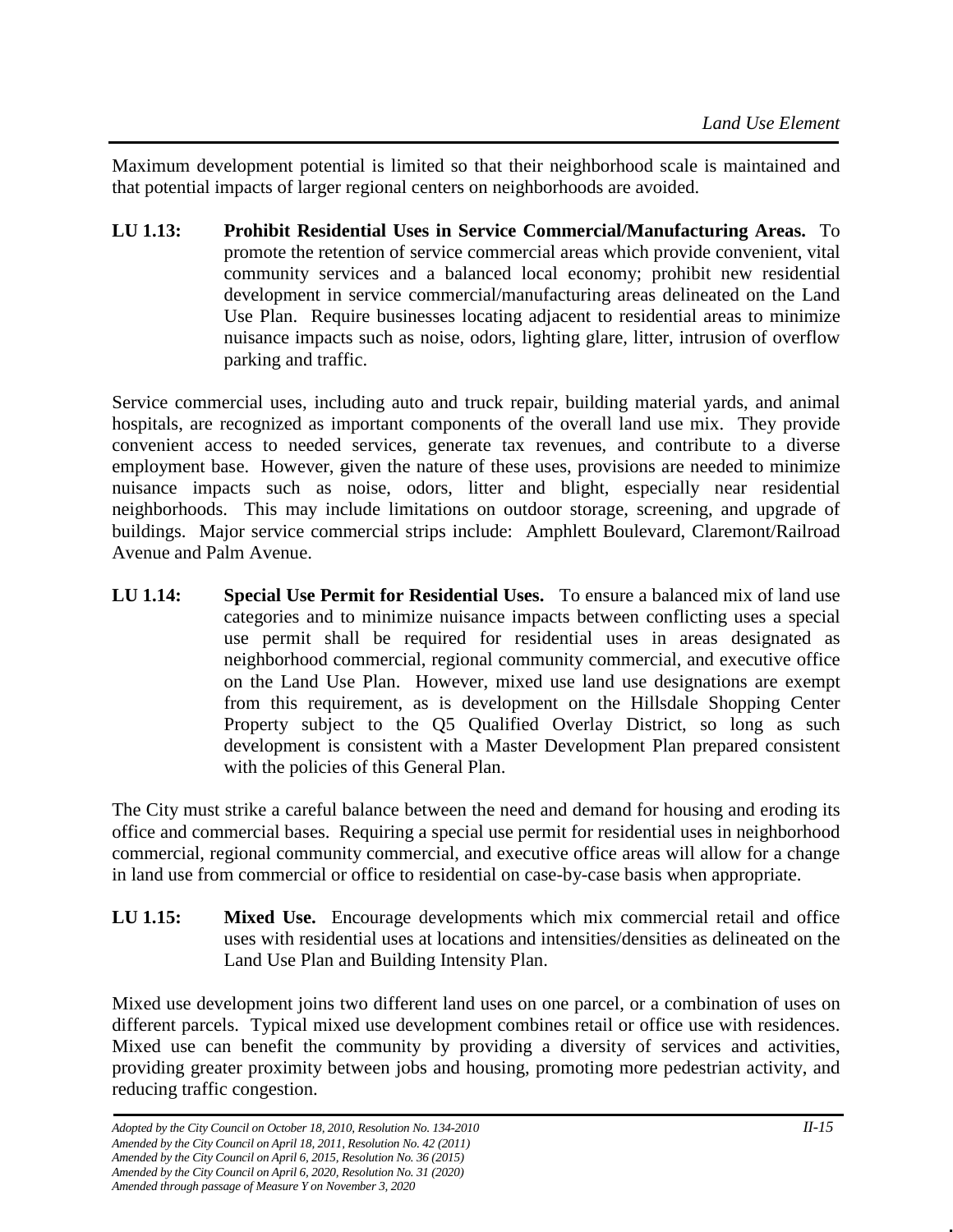These areas are typically served by heavily traveled roadways, and include properties along El Camino Real, 20th Avenue, the Downtown, and San Mateo Drive. Areas of the City where mixed use is especially encouraged are indicated on the Land Use Plan. To encourage residential development, building intensity bonuses are provided, as delineated on the Building Intensity Plan.

**LU 1.16: Hotels.** Encourage development of hotels in commercial areas and allow small "bed and breakfast" hotels in multiple family areas where they are consistent with the density of adjacent uses.

Development of hotels is allowed in all commercial areas unless specifically prohibited by a Planning Area policy. Hotel development has both a regional and local benefit. San Mateo is a prominent business center on the Peninsula, is close to San Francisco International Airport, and has a major events center at the County Fairgrounds. Hotels are high tax generators for the City; help support tourism, the office sector, and convention/exhibition space; and provide local employment opportunities for less skilled workers.

**LU 1.17: Transportation Corridors.** Maintain adequate transportation corridors to accommodate highway and rail transit. Consider redesignation of portions of the railway corridor not required for transportation purposes for development which is compatible with adjacent uses and does not generate significant adverse impacts.

The primary intended use of "Transportation Corridors" is circulation. These corridors include US 101, SR 92 and the rail line. It is intended that these corridors be protected from encroaching development which might interfere with the transportation use or create a hazardous condition. However, the City recognizes the potential opportunity for development on portions of the transportation corridors which could benefit the intended transportation use. The General Plan therefore allows for potential redesignation of portions of the corridor. An example of a project would be a train station in conjunction with an office and retail development which would serve and attract commuters. This policy also addresses possible air rights development over the rail line.

**LU 1.18: Major Institutions/Special Facilities.** Encourage the retention of major institutions and special facilities such as the San Mateo County Events Center, College of San Mateo, San Mateo County Hospital, Mills Health Center, and Peninsula Golf and Country Club. Allow reuse or redevelopment of institutions and special facilities subject to the approval of a Specific Plan and/or Master Plan.

A number of major institutions provide recreational, educational, or medical services that are important to the community. It is the City's intent to retain these facilities by encouraging development consistent with the primary goal of the institution and which supports its long-term viability. Housing on Lower Lot 17 at the College of San Mateo for faculty and staff of the San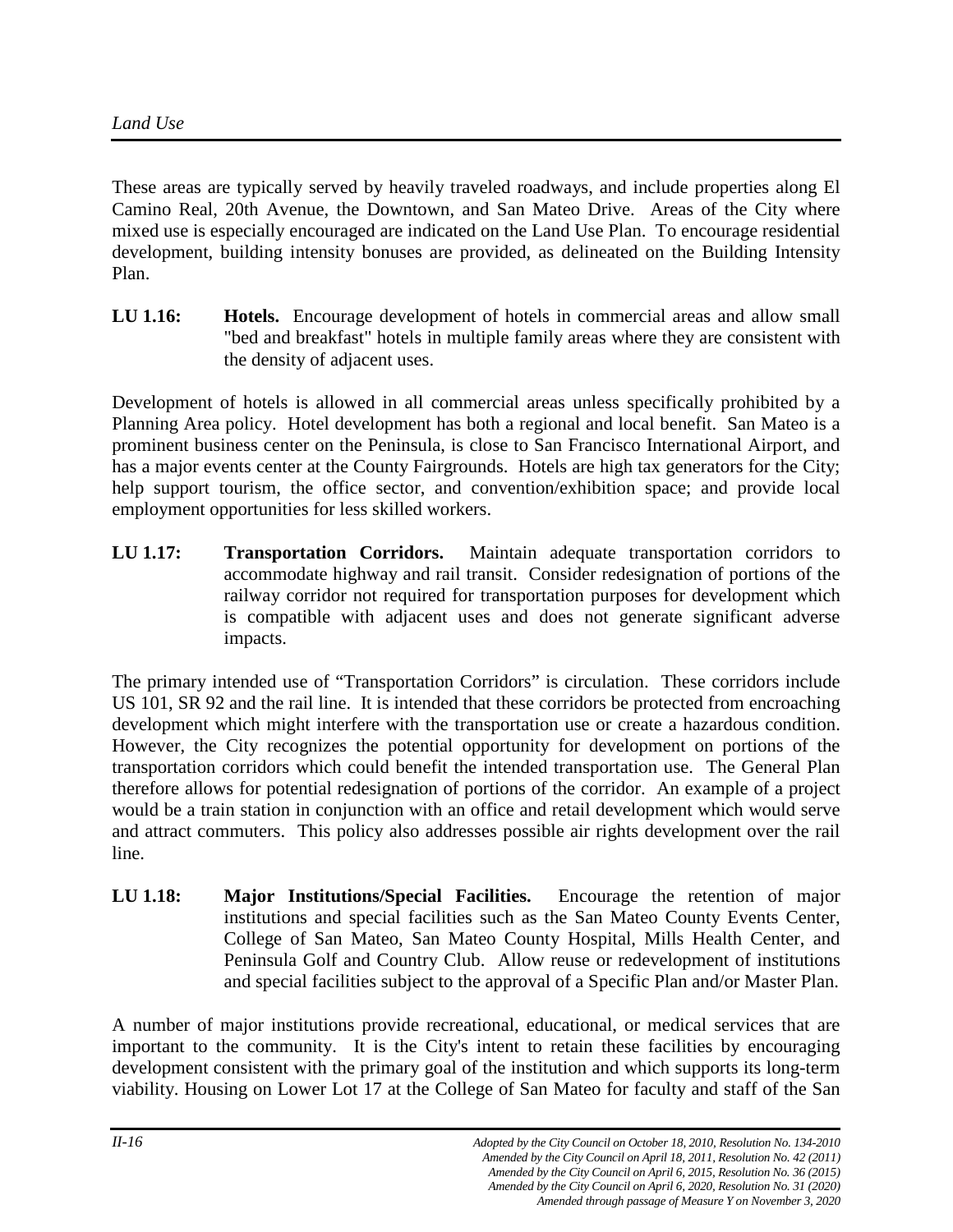Mateo County Community College District, the San Mateo Union High School District and the San Mateo-Foster City Elementary School District is found to be consistent with this policy.

It is recognized; however, that over time, there is the potential for these institutions to redevelop to other uses. Given the size of these properties and relationship to adjacent neighborhoods, an appropriate intensity of use and sensitive site design would be necessary to avoid adverse community impacts. In order to ensure that any future redevelopment occurs in a comprehensively planned manner, it is the City's policy that a Specific Plan and/or Master Plan be prepared for the entire property, prior to redevelopment or reuse.

**LU 1.19: Legal Non-conforming Developments.** Allow legally established nonconforming uses and buildings to be maintained and to be reconstructed if destroyed by fire or natural disaster; allow minor expansion of legal nonconforming developments. Encourage reconstruction and/or minor expansion to have a design which is visually compatible with surrounding development.

This policy continues the 1989 policy which provides that when a building or use is more than 50% destroyed by fire or natural disaster, the building may be rebuilt or the use re-established if it is located in a district which generally allows the same type of use. The policy also allows for minor expansion of legal non-conforming uses, as long as the design of the expanded portion is visually compatible with adjacent development, the intensity and density limits are not exceeded and it complies with the City's development standards.

**LU 1.20: Code Enforcement.** As a high priority support code enforcement to ensure that all uses are in compliance with City codes and conditions of development approval.

Code enforcement is provided as a service to city residents and businesses to ensure compliance with the City's codes and conditions of development approval. Code enforcement actions include administering the nuisance ordinance, coordinating health and safety inspections, following through on citizen complaints and insuring compliance with the conditions of development approval. Strong code enforcement creates a more safe and livable environment.

# 2. ECONOMIC DEVELOPMENT.

- **GOAL 2a:** Promote economic vitality which provides jobs for existing and future residents and maintains the City's ability to finance public improvements and human services.
- **GOAL 2b:** Develop and implement a long-term economic development plan and take actions to create financial stability for the City and high-value-added jobs for its residents.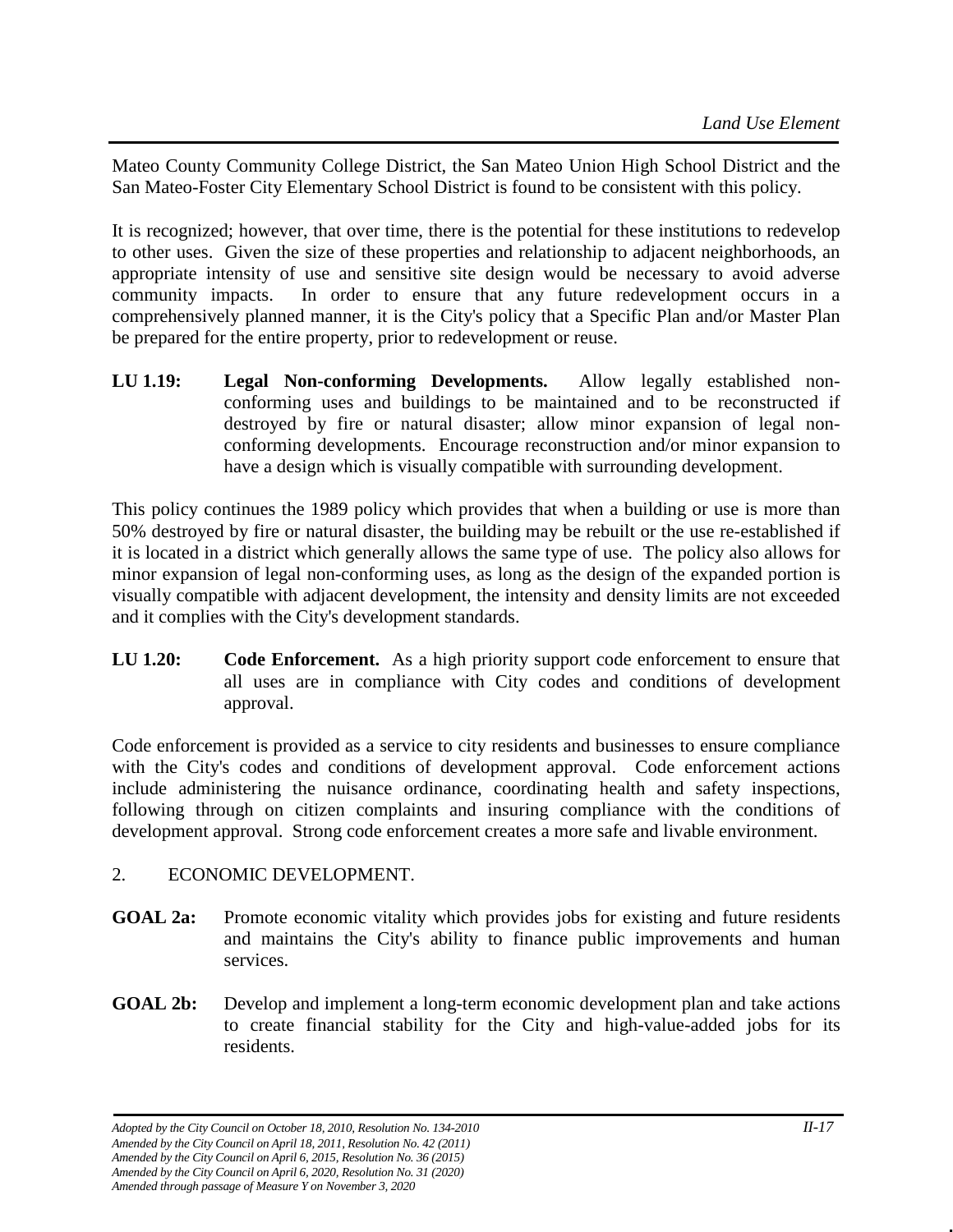| <b>GOAL 2c:</b> | Promote an intensity of commercial activity that enhances the business climate in<br>the City to increase the level of business types which will benefit existing<br>commercial uses. |
|-----------------|---------------------------------------------------------------------------------------------------------------------------------------------------------------------------------------|
| GOAL 2d:        | Encourage the development and redevelopment of major sites delineated in the<br>City's economic development plan.                                                                     |
| <b>GOAL 2e:</b> | Maintain streamlined Development Review and Building Permit processes.                                                                                                                |
| <b>POLICIES</b> |                                                                                                                                                                                       |

- **LU 2.1: Economic Development.** Attract new businesses and encourage the retention and expansion of existing businesses which enhance the City's economic base.
- **LU 2.2: High City Revenue Generators.** Retain existing businesses and attract new businesses which are high City revenue generators.
- **LU 2.3: Local Employment.** Encourage uses which provide opportunities for employment of all the City's residents, with emphasis placed on major employers that provide high value-added jobs.

It is the City's intent to promote continued economic growth and to expand job opportunities for San Mateo residents. To accomplish these goals, the City will continue to encourage the retention and expansion of existing businesses and attract new ones. A modern state of the art telecommunications infrastructure is vital to support this effort. The City should particularly encourage businesses which pay salaries high enough to permit employees to live in San Mateo.

Uses such as auto dealerships, hotels, or major retail centers are high revenue producers, generating income for the General Fund. This income ensures adequate resources to pay for infrastructure improvements and to finance needed City services such as police, fire, parks and recreation and libraries. The City also desires to retain existing businesses and attract new ones that emphasize high value-added jobs. These jobs are typically created and required in the areas of high-technology, software, and financial industries.

**LU 2.4: Downtown Plan.** Establish downtown San Mateo as the social, cultural, and economic center of the City with a wide range of office, medical, residential, entertainment, and retail uses at high intensities and densities while encouraging pedestrian activity and bicycle connectivity to adjacent neighborhoods.

A major goal of the General Plan and the Downtown Plan is to establish the City's downtown as the social, cultural, and economic center of the City. The plan envisions a downtown core that includes a strong retail and office center, high-density housing, public uses, and utilizes the transit center as a major transportation hub. At the same time, it is important to retain the character of San Mateo. The downtown will also benefit by an increase in patrons from nearby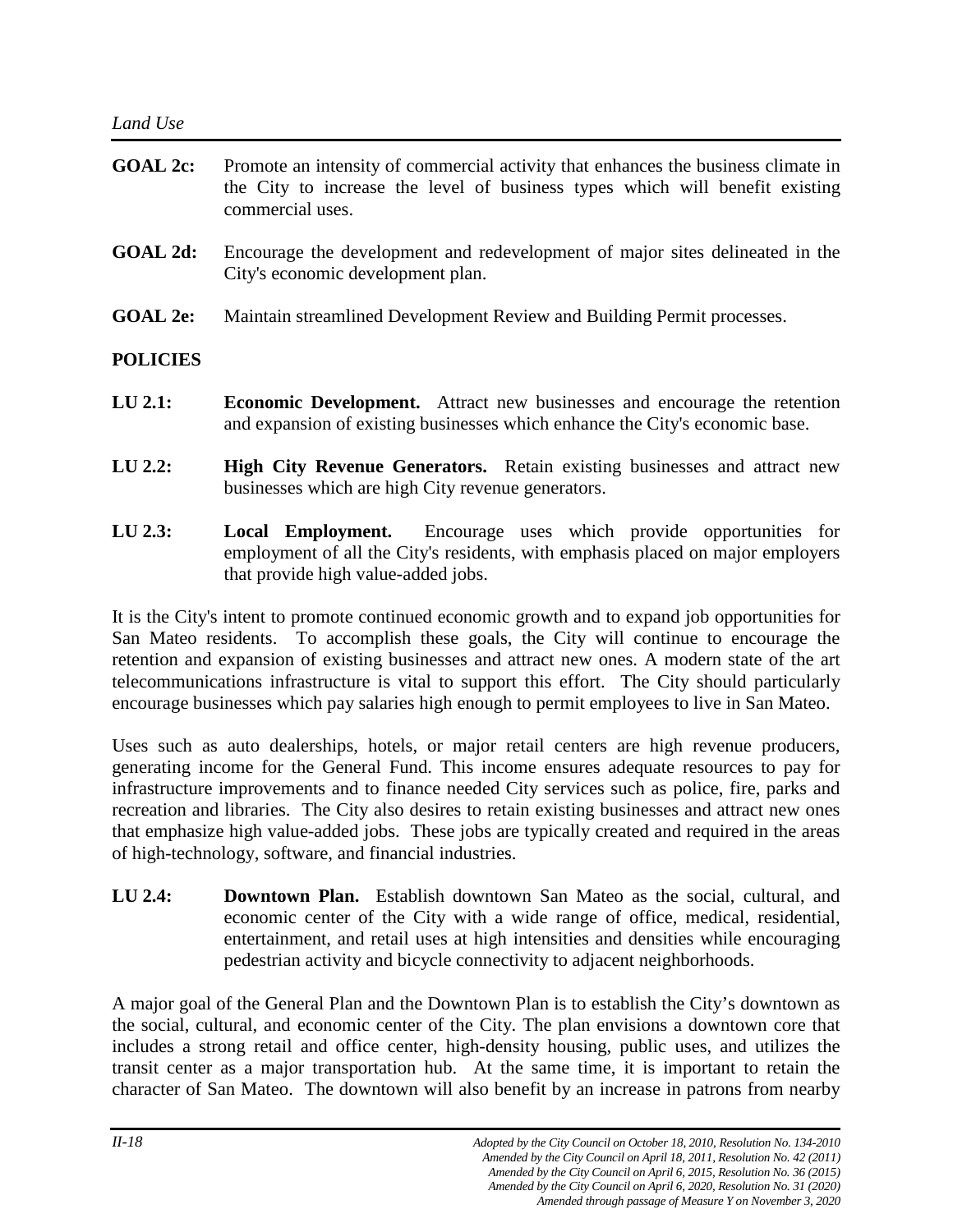neighborhoods traveling by foot and bicycle. This activity enlivens the sidewalks and streets, while encouraging active, healthy lifestyles.

**LU 2.5: Economic Development Plan.** Update and maintain the Economic Development Strategy that encourages new private investment, increases employment opportunities, ensures a variety of commercial uses, develops a balance between high value-added employment and revenue generating business, and promotes San Mateo as an economically viable and competitive location.

This policy recognizes the responsibility of the City to work with local businesses, economic development organizations, residents, the Chamber of Commerce, and the Downtown San Mateo Association in maintaining the Economic Development Strategy plan for the City. The elements of the plan outline the City's current economic situation, strengths and weaknesses; state goals and objectives to achieve a desired level of economic certainty; improve linkages with existing businesses; provide strategies for business retention and attraction; identify targeted sites and businesses; and include implementation measures such as a marketing program.

**LU 2.6: Development Review Process.** Review development proposals and building permit applications in an efficient and timely manner while maintaining quality standards in accordance with City codes, policies, and regulations.

The development review process is provided by the City to ensure compliance with City codes, policies, and regulations, while striving for high quality development that is compatible with its surroundings and provides tangible community benefits including the creation of good jobs, increased revenue for the City, and affordable housing. It is the responsibility of the City to: ensure that the review process is performed in an efficient and timely manner; take time to understand the applicant's goals and use knowledge and experience to help applicant's achieve these goals; look for solutions to problems and be responsive to community concerns; promote positive communication at all levels of review; and provide analysis and advice to decisionmakers on an ongoing basis.

**LU 2.7: Visitor Economy.** Support the continued development of the City's visitor economy including lodging, entertainment, recreation, retail, and a lively local character.

San Mateo has a wide variety of uses and activities that attract and support visitors from outside the community. Uses and activities such as shopping centers, restaurants, theaters, recreational facilities, San Mateo County events center, and the downtown area bring Bay Area as well as world wide visitors to the City, while the various lodging facilities provide living accommodations. The various uses and facilities that attract and support these visitors shall be encouraged to locate or be retained in the City.

**LU 2.8: Convenience Retail.** Encourage and preserve convenience retail uses located adjacent to residential neighborhoods.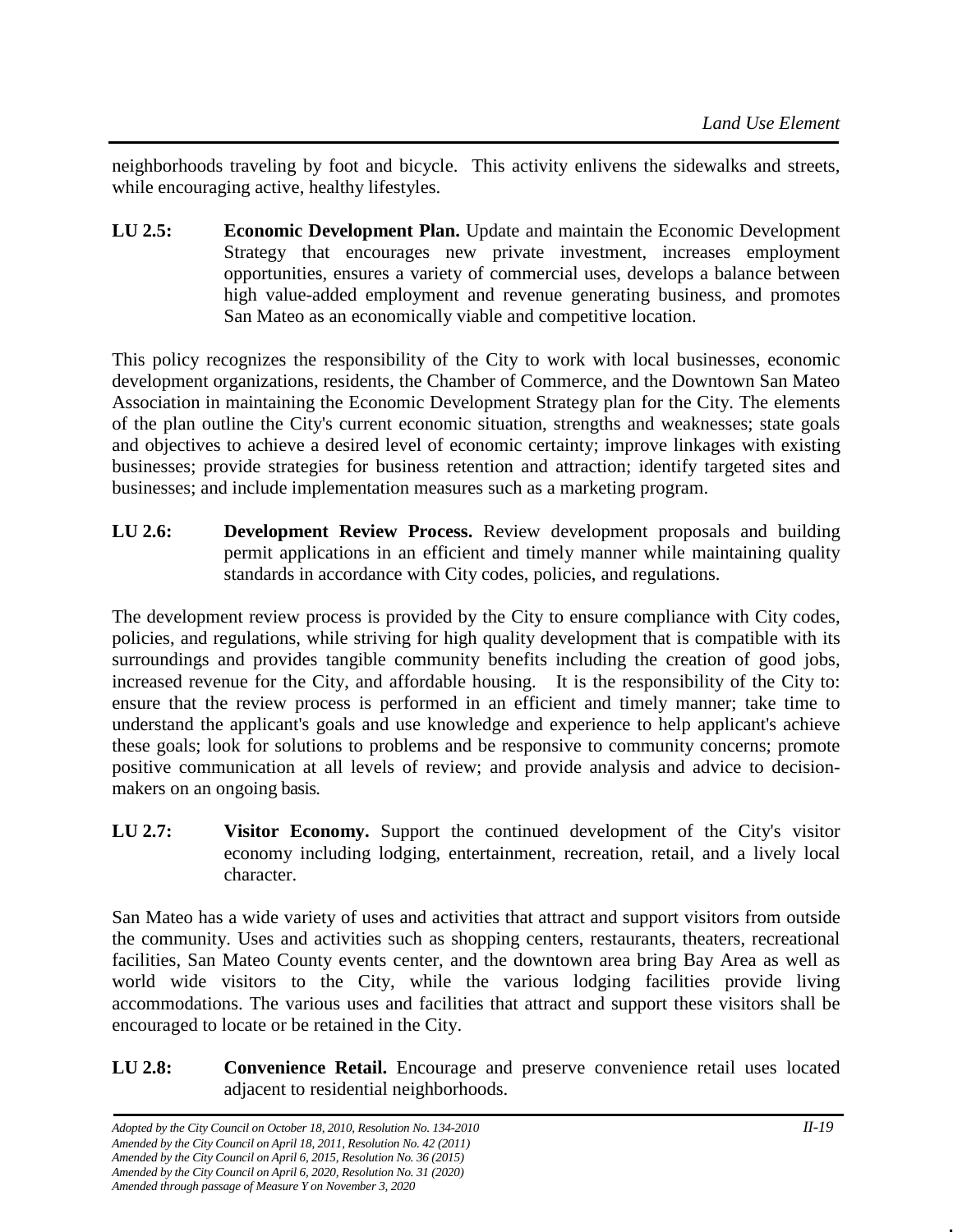**LU 2.9: Support Service Uses.** Encourage a variety of support service uses such as restaurants, day care facilities, and markets in locations that are appropriate to provide services to residential neighborhoods and commercial uses.

A significant portion of the City's economy is based on uses that support local neighborhoods and business areas. These uses provide goods and services to residents and workers who find convenience in the close proximity of local retailers, food markets, day care facilities, and other uses to serve their immediate needs. These types of services and uses are encouraged to locate in areas where their business benefits the neighborhood economy.

**LU 2.10: Optimize Development Opportunities.** Ensure that developments optimize the development potential of property in major commercial areas such as the Downtown Retail Core and along South El Camino Real.

Since San Mateo is a "built-out" community, large sites with the potential for significant development are limited. In order to enhance and strengthen the City's major commercial areas, such as the Downtown Retail Core and along El Camino Real, the City should encourage development in these areas which seek to optimize use of the site and represents a substantial economic development opportunity.

- 3. AREAS OF SPECIAL CONCERN.
- a. Downtown.
- **GOAL 3a:** Maintain downtown San Mateo as an economic, cultural, and social center of the community.

# **POLICIES**

**LU 3.1: Downtown Plan.** As the social, cultural and economic center of the City, the downtown shall maintain a wide range of office, medical, residential, entertainment, and retail uses at high intensities and densities.

San Mateo's downtown has historically been viewed as the center of the City. A vibrant retail, office and residential environment has been created over the past several years, as recent developments including the Downtown Cinema, Downtown Train Station, new Main Street garage and other public and private development have taken place. The pedestrian nature of the downtown and its proximity to Central Park have also helped to enhance the quality of the downtown experience.

The vision for downtown San Mateo is to provide a pedestrian-friendly environment that adds charm to what has traditionally served as the center of the community. In the next ten years, the mix of historic buildings and new development will provide for retail, entertainment and housing opportunities. Central Park will provide a unique opportunity as an open space, recreational and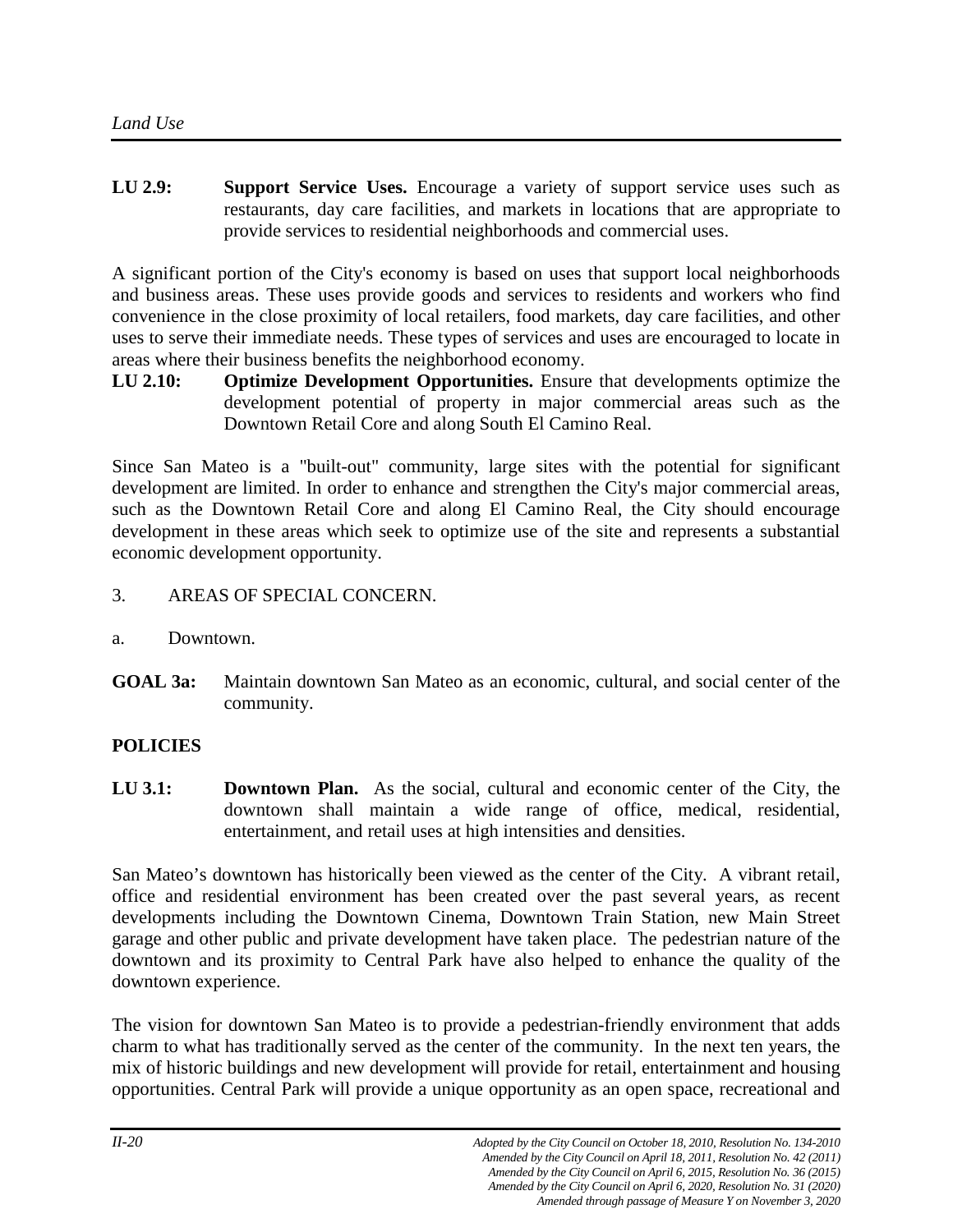cultural resource for the downtown, as well as the entire community. Downtown will remain a focal point of the community, both as a reminder of its historic heritage, and as a harbinger of San Mateo's role as the pre-eminent City in San Mateo County.

**LU 3.2: Significant Historic Structures.** Protect key landmarks, historic structures, and the historic character that exists in parts of downtown as defined in the Conservation/Open Space Element.

Downtown is of particular importance with respect to historic resources. The areas along Third Avenue and B Street contain the largest concentration of historic structures, adding to the unique sense of place. However, there is the need to balance historic preservation with the need for new development. Encourage development which creates a diverse urban form but at the same time ensure that new buildings are in scale and compatible with the existing downtown buildings.

The Land Use, Height, and Building Intensity Plans show the basic policies adopted for Downtown San Mateo. These are further elaborated in the Downtown Plan, which implements the policies of the General Plan.

- b. El Camino Real.
- **GOAL 3b:** Promote residential land uses and the visual improvement of El Camino Real.

# **POLICY**

**LU 3.3: El Camino Real.** Retain the general residential and landscaped character of El Camino Real north of Tilton Avenue. Promote the visual upgrading of El Camino Real south of Ninth Avenue through increased landscaping, coordination of public improvements, property maintenance, and sign control, through conformance with the El Camino Real Master Plan. Residential uses shall be encouraged to provide diversity to the existing commercial character, and building setbacks from adjoining residences used to reduce perceived building mass from El Camino Real. Pedestrian activity and safety should be encouraged.

El Camino Real is the dominant commercial boulevard and heavily traveled local corridor in the City. Its long linear form and strip commercial development help mold strong visual images, portions of which may be judged to be unpleasant. More than most other local corridors the street image strongly affects the overall City image. El Camino Real's image should be improved through coordinated comprehensive public and private improvements which follow the guidelines and standards in the El Camino Real Master Plan. Economic development strategies should also be considered as part of any improvement effort along El Camino Real.

In 2001, the City Council adopted the El Camino Real Master Plan which provides a vision for enhancements to El Camino Real from SR 92 to the Belmont City Limits border. The Master Plan provides infrastructure and guidelines to create a vibrant mixed-use community that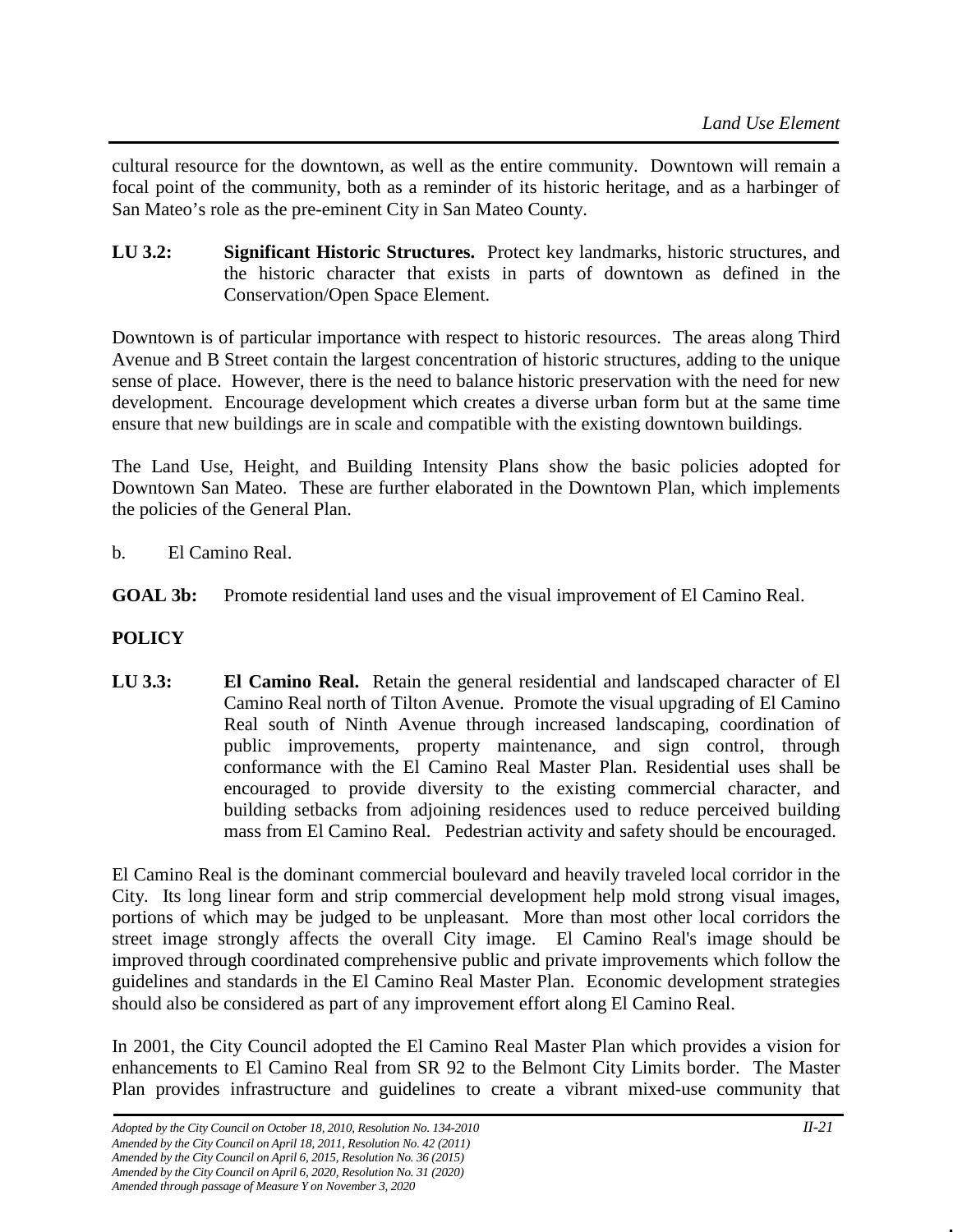encourages pedestrian and bicycle activity and safety. The Master Plan includes a streetscape plan for public improvements such as landscaping medians, creating theme intersections with landscaping and street furniture, and recommendations for parking enhancements. Design guidelines address the character of private development along the El Camino Real corridor. Topics such as building facades, setbacks, building form, location of parking, and signage are discussed in the guidelines. The Master Plan identifies a range of land uses for El Camino Real from infill development to larger scale transit-oriented development around the Hillsdale and Hayward Park Caltrain stations.

Through the Grand Boulevard Initiative Plan, which is a collaboration of cities and other agencies in San Mateo and Santa Clara counties, the City will continue planning efforts to improve multimodal access along the El Camino Real corridor including housing and economic development opportunities.

c. Caltrain Station Transit-Oriented Development Areas

**GOAL 3c:** Promote transit-oriented development in designated areas adjacent to Caltrain stations.

# **POLICIES**

- **LU 3.4: Rail Corridor Transit-Oriented Development Plan (Corridor Plan)**. Implement the Corridor Plan to allow, encourage, and provide guidance for the creation of world class transit-oriented development (TOD) within a half-mile radius of the Hillsdale and Hayward Park Caltrain station areas, while maintaining and improving the quality of life for those who already live and work in the area. Development within the plan area shall comply with the policies of the Plan.
- **LU 3.5: Transit-Oriented Development (TOD) Land Use Designation.** Maintain TOD land use designations for areas in direct proximity to the Hillsdale and Hayward Park Caltrain stations.
- **LU 3.6: Hillsdale Station Area Plan**. Implement the Hillsdale Station Area Plan to develop a relocated Hillsdale Caltrain Station around an intermodal transit center surrounded by mixed-use development and other transit-oriented forms of development that is connect to neighborhoods to the east and west as well as the 25<sup>th</sup> Avenue business district.

The San Mateo Rail Corridor Transit-Oriented Development Plan (Corridor Plan) includes transit supportive policies, land uses, development densities, height standards, and design guidelines. These policies include the establishment of two TOD zones located within the larger plan area in the vicinity of the Hayward Park and Hillsdale Stations. The Corridor Plan will minimize the impacts from growth that would otherwise occur with the more dispersed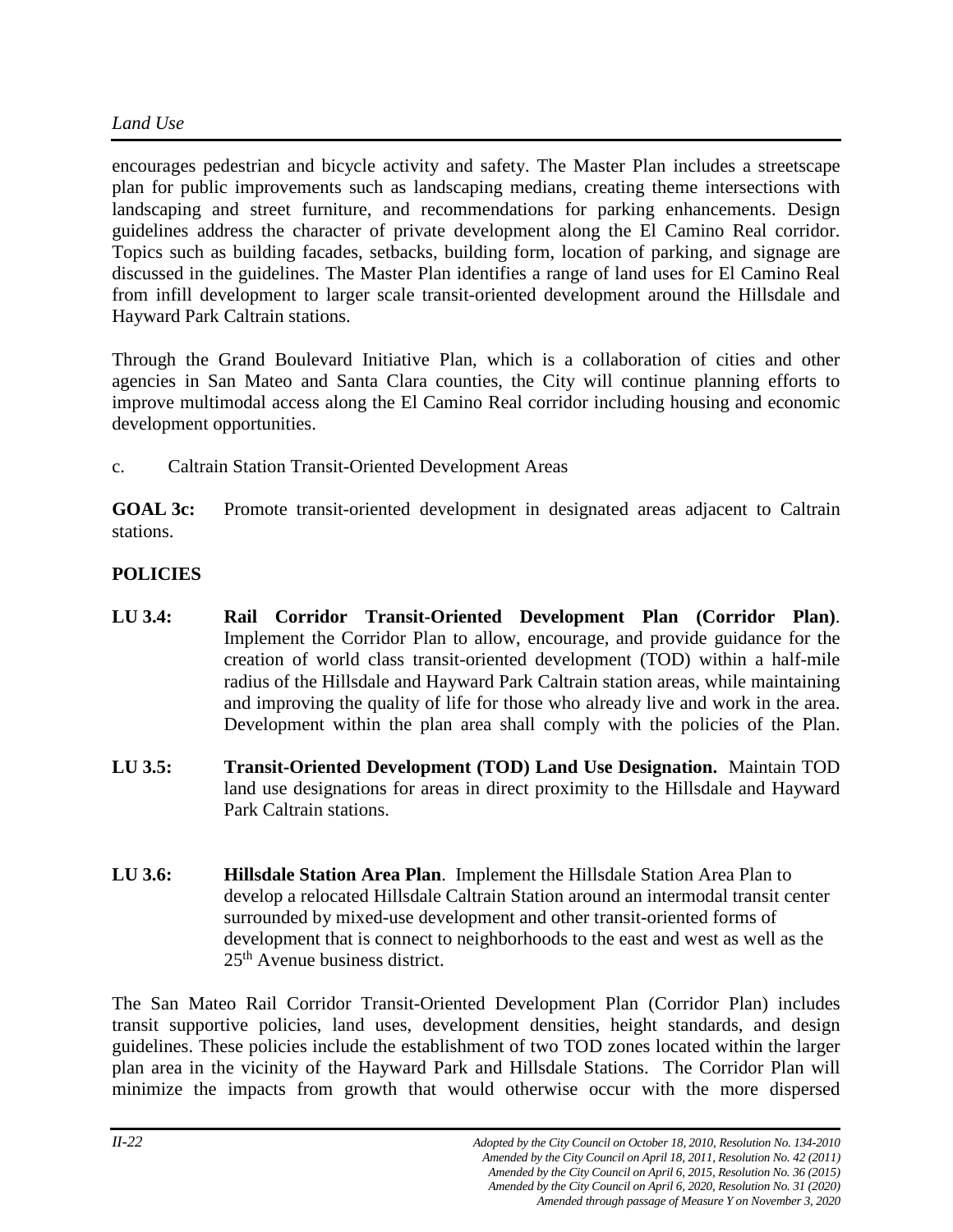development pattern that would otherwise occur with existing land use standards.

Contributing to the realization of transit-oriented development are potential benefits resulting from the Peninsula Corridor Joint Powers Board's increasing investment in its Caltrain commuter rail line, including the redesign of both stations, and more frequent service from the Baby Bullet express service commuter train. These improvements will add to the desirability of living and working near the stations.

The City also values the importance of providing multimodal access improvements, which could include transit feeder service and bike pedestrian facilities linked with appropriate land use decisions, outside of the quarter mile radius of bus stops to compliment transit services.

#### 4. SERVICES AND FACILITIES.

- **GOAL 4a: Facilities.** Seek to provide a safe and predictable supply of water, and provide storm drainage, sewer and flood control facilities adequate to serve existing needs, the projected population and employment growth and to reduce the associated life safety and health risks to acceptable levels.
- **GOAL 4b: Public Facilities.** Support the provision and maintenance of adequate sites and public facilities owned and/or operated by the City or other government agencies to meet existing needs and the projected 2030 population and employment including, schools, post office facilities, recreation facilities, libraries, art centers, museums, and offices. Encourage joint use and public-private partnerships where feasible.
- **GOAL 4c: Health and Safety.** Protect the community's health, safety, and welfare by maintaining adequate fire and life safety protection, providing a safe environment with a minimum of crime, reducing unreasonable risk to life and property caused by flooding, earthquakes or other natural disasters, and managing the use, storage, transport and disposal of hazardous materials.

# **POLICIES**

**LU 4.1: Fiscal Evaluation and Priorities.** All policies herein which seek to: 1) establish levels of service provided by the City or 2) address the construction of City buildings, shall be guiding principles only and shall be subject to the governing fiscal policies and priorities established by the City Council in the budget.

This policy recognizes the responsibility and authority of the City Council to establish fiscal policies and service levels during the budget process. This policy ensures that the City Council's fiscal policies act to govern the policies subsequently set forth in this Plan. Policies setting levels of service for police, fire, and other services as well as policies addressing new services and City building and facilities, are to be interpreted pursuant to this policy.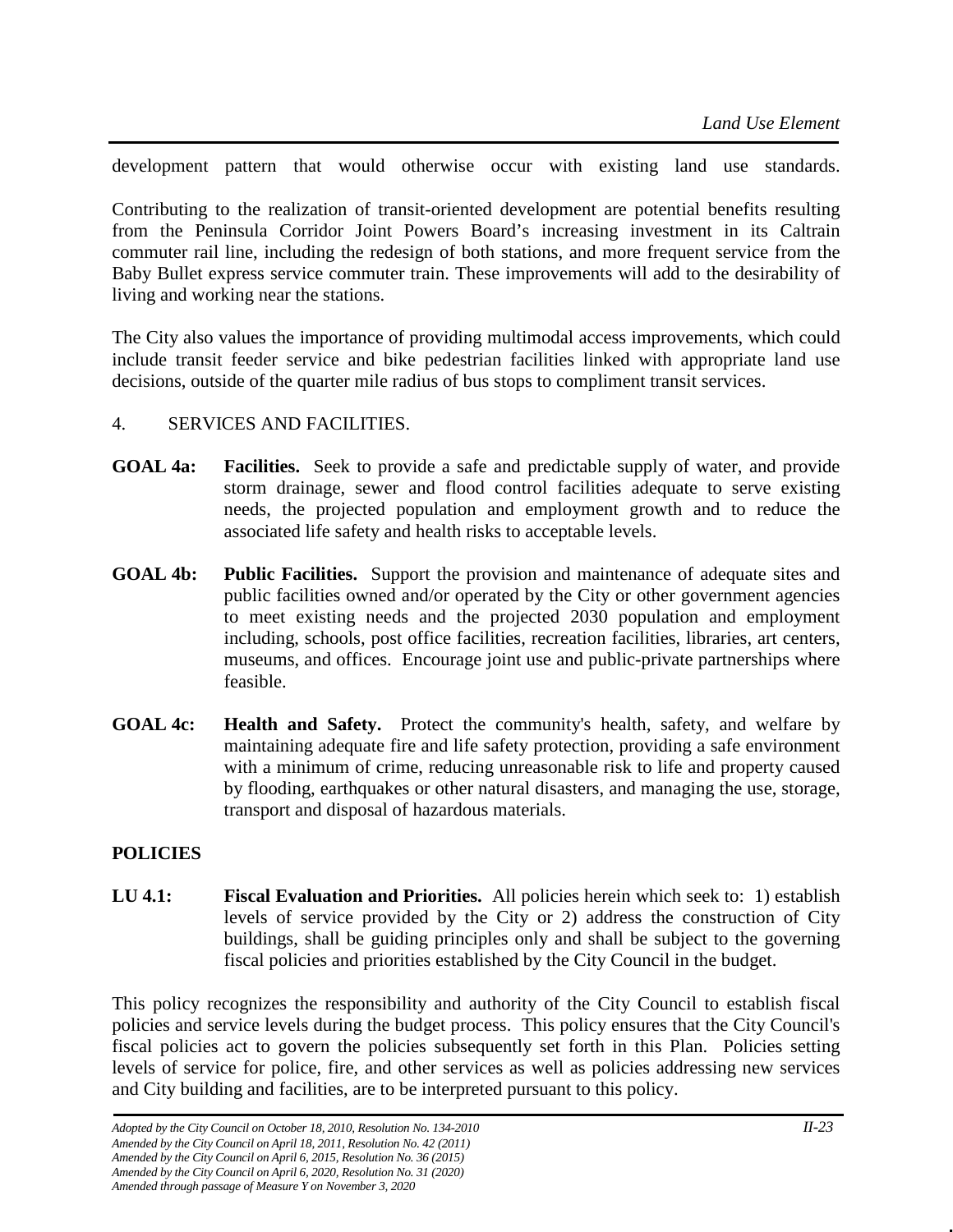**LU 4.2: Developer's Contribution Policy.** Require new development to pay on an equitable basis for new or expanded public improvements needed to support the new or changed land use or development.

New development should pay in full the public improvements needed to support the land use, and share on a proportional basis the costs of current City programs which the proposed land use will impact.

**LU 4.3: Location of Critical Facilities.** Encourage active, healthy lifestyles, by promoting pedestrian and bicycle connectivity between civic facilities. Avoid locating critical facilities, such as hospitals, schools, fire, police, emergency service facilities and utilities in areas subject to slope failure, flooding and other hazards as identified in the Safety Element, where feasible.

The City values active, healthy lifestyles by promoting walking and bicycling to public facilities, as well as, encouraging pedestrian and bicycle access between civic facilities.

Critical public and private facilities should not be located in hazardous areas because these facilities provide vital basic services without which the community cannot adequately function especially during emergencies such as flooding and earthquakes.

Because some facilities are already located in hazardous areas the City should take steps to reduce the hazard threat especially from flooding, fire and building collapse during an earthquake. Expansion of facilities in hazardous locations is allowed where risk to life can be reduced to an acceptable level.

- a. Water Supply/Storm Drainage/Waste Water/Street Maintenance.
- **LU 4.4: Water Supply.** Seek to ensure a safe and predictable water system for existing and future development by taking the following actions:
	- 1. As a high priority, work with California Water Company and Estero Municipal Improvement District and adjacent jurisdictions to develop supplemental water sources and conservation efforts.
	- 2. Strongly encourage water conservation by implementing pro-active water conservation methods, including requiring all new development to install low volume flush toilets, low-flow shower heads, and utilize drip irrigation while promoting high-efficiency washing machines and establishing an education program to improve water conservation practices.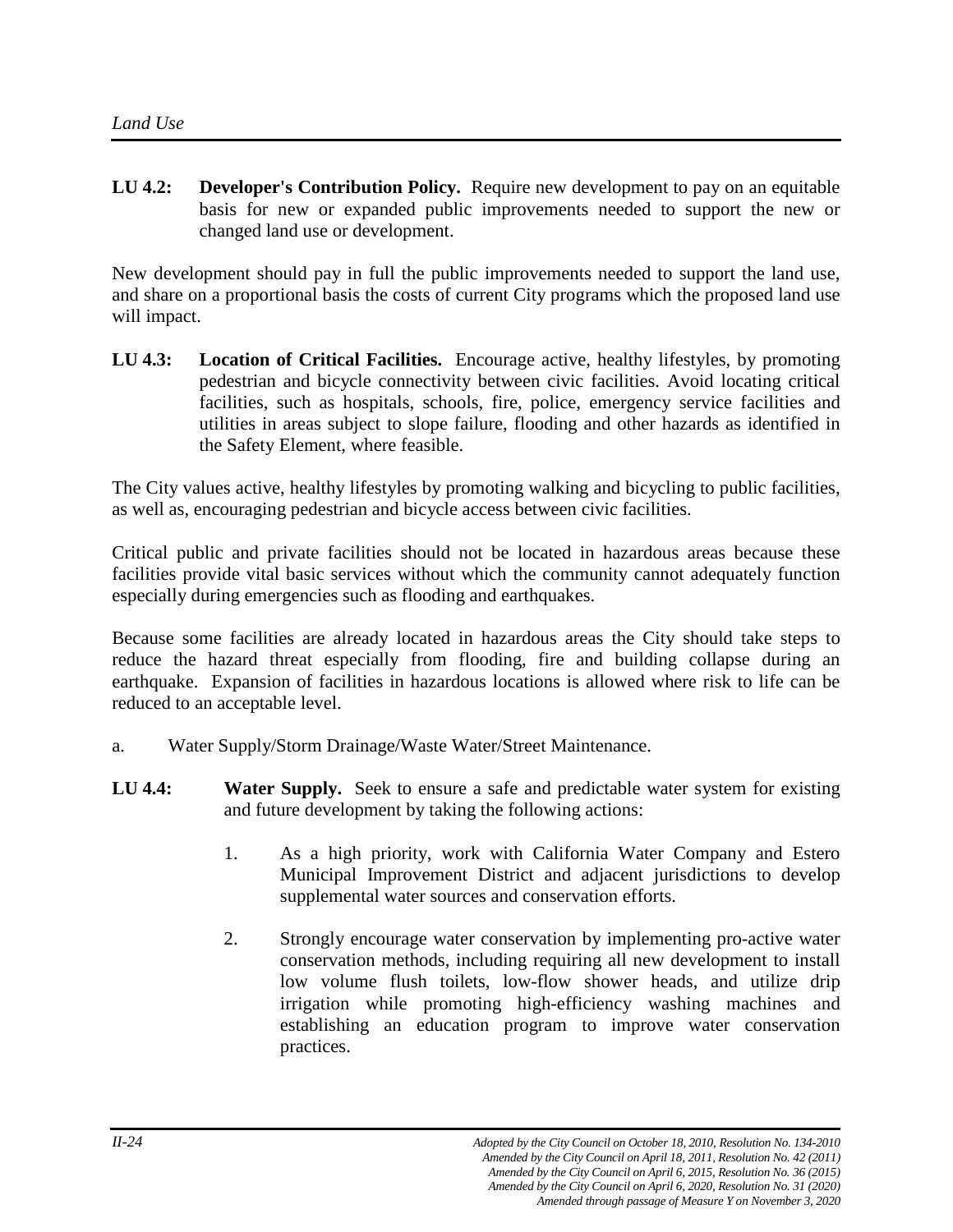3. Investigate the feasibility of developing capacity to use recycled wastewater, stormwater runoff, graywater and ground water that will enable reuse of water for irrigation purposes, freeing comparable potable water supplies for other uses.

The City of San Mateo is supplied with water by the California Water Service Company and the Estero Municipal Improvement District. Suburban communities on the Peninsula, including San Mateo, obtain water via contractual agreement with the San Francisco Public Utilities Commission (SFPUC). The contract provides 184 million gallon a day (mgd) for all water service agencies.

Programs outlined by local water agencies such as public information, plumbing retrofit, residential and commercial water audits, and low flow toilet regulations have led to a reduction in water usage over the last several years.

San Mateo County has sponsored the "Comprehensive Water Resources Management Plan" which involves participation by local water agencies. As part of this plan, California Water Service Company has developed their "Urban Water Management Plan" which allocates approximately 35.35 MGD for all of its districts. As a part of the Mid-Peninsula District, 13.25 MGD could be considered for use by the City of San Mateo, which is an increase over the 10.2 MGD allotment established in 1989.

The countywide "Comprehensive Water Resources Management Plan" has confirmed that SFWD will be the sole provider of water to the City. The plan includes provisions for emergency supply and discusses alternative water sources such as reclaimed water.

Water sources for the District may be limited due to climate changes in addition to unforeseen failures or forces of nature, such as earthquakes or regional power failures. During such events, significant shortages in water supply may occur. As such, a contingency plan which includes voluntary and mandatory consumption reduction methods are outlined in detail in the Urban Water Management Plan. The Urban Water Management Plan also includes detailed information pertaining to water sources, water use provisions, supply demand comparisons, water supply interruptions, and water demand management.

- **LU 4.4.5: Stormwater Treatment.** Continue to implement the San Mateo Countywide Stormwater Pollution Prevention Program to ensure compliance with the National Pollutant Discharge Elimination System (NPDES) permit.
	- 1. Prevent water pollution from point and non-point sources.
	- 2. Minimize stormwater runoff and pollution by encouraging low-impact design features, such as pervious parking surfaces, bioswales and filter strips in new development.
	- 3. Encourage the use of drought-tolerant and native vegetation in landscaping.

The City of San Mateo is required under the countywide stormwater pollution prevention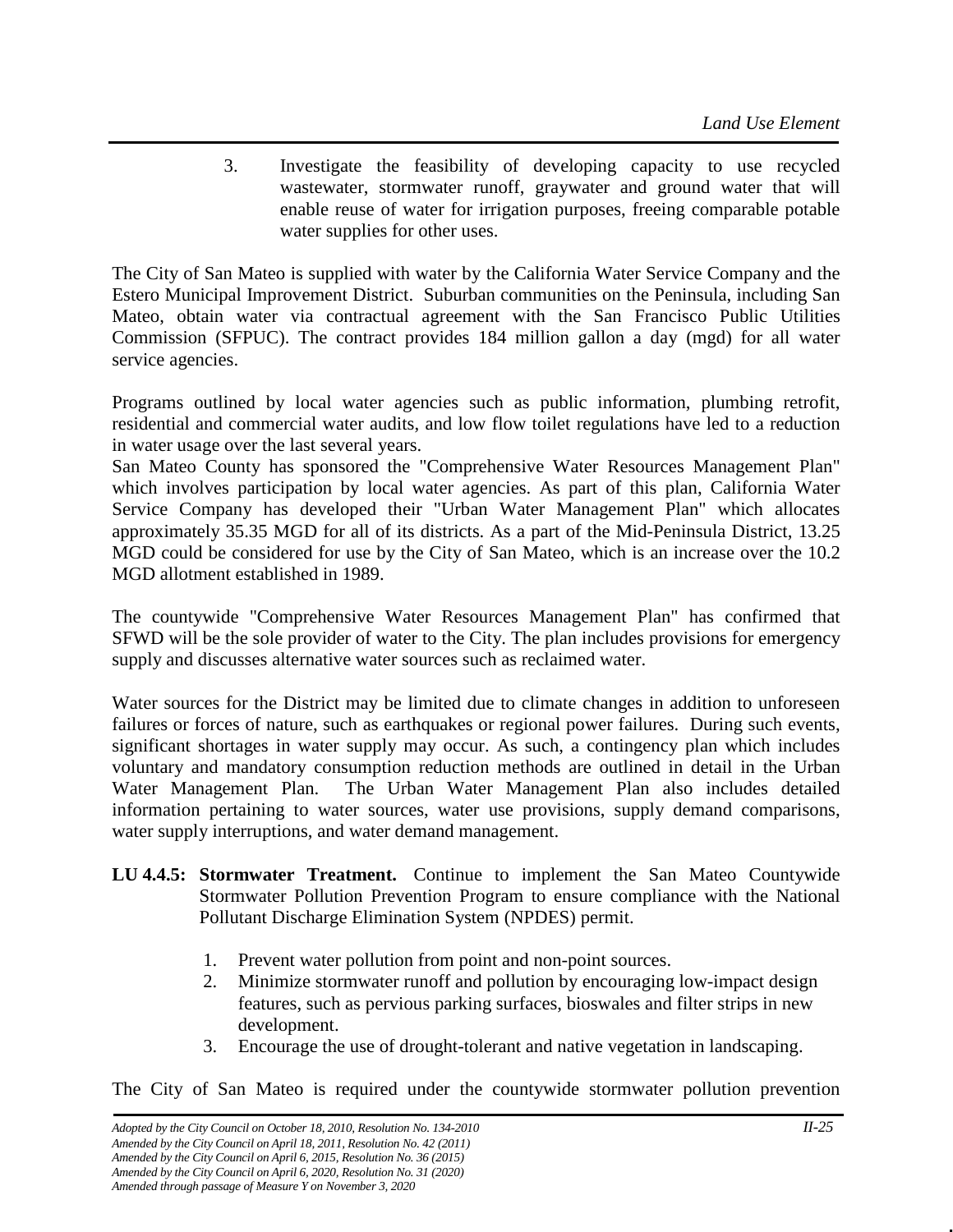program to prevent stormwater pollution. The principal goal is to minimize erosion, sediment, and other waste runoff from active construction sites and to implement effective postconstruction permanent treatment measures. The City has implemented design and permit requirements based on the current NPDES permit. With the requirements set forth under the permit, the City has managed to prevent further erosion of our natural creeks, increase the amount of natural vegetation, and decrease the amount of stormwater runoff from in-fill development projects with the use of specific guidelines, pamphlets, and project conditions of approval.

**LU 4.5: Wastewater Treatment Plant Expansion.** Provide adequate waste water treatment for the projected 2030 service area population, employment and development. Require that any future expansion of the Waste Water Treatment Plant (WWTP) be designed to be compatible with the adjacent parks, school, and low-density residential areas by screening views of the WWTP with extensive and tall landscaping and reducing the height of all new structures to the maximum practicably feasible. Any future expansion of the WWTP shall take into account the possible rise in sea level.

The City's underground collection system is comprised of 260 miles of sanitary sewer lines and 75 miles of storm drains. Storm drains, or "outdoor drainage" typically flow to the nearest creek or watercourse. Indoor waste drains are connected to a network of sewer lines that flow into the wastewater treatment plant where the waste is treated before is discharged into the San Francisco Bay.

The City's Wastewater Treatment Plant has been in operation since 1935 and treats an average of 12.1 million gallons per day (mgd.) An average of 7.5 dry tons of biosolids (sludge) are removed from the plant process each day. A 1996 expansion increased hydraulic capacity from 13.6 mgd to 15.7 mgd.

Since its initial construction in the 1930's, the plant has been surrounded by residential uses. If additional expansion of the WWTP becomes necessary, the new structures should be compatible with the adjacent residential areas in terms of height, bulk and design. Where it is not technologically feasible to achieve design compatibility, then extensive landscaping screening is necessary.

**LU 4.6: Inter-Agency Coordination.** Coordinate future expansion or modification of the Wastewater Treatment Plant with the other users of the plant including the Estero Municipal Improvement District (Foster City), the Crystal Springs County Sanitation District, Hillsborough and Belmont.

The Wastewater Treatment Plant provides wastewater treatment for the cities and agencies referred to in Policy 4.6, through agreements with those agencies. As such, future decisions regarding plant operations should be coordinated with representatives of these agencies.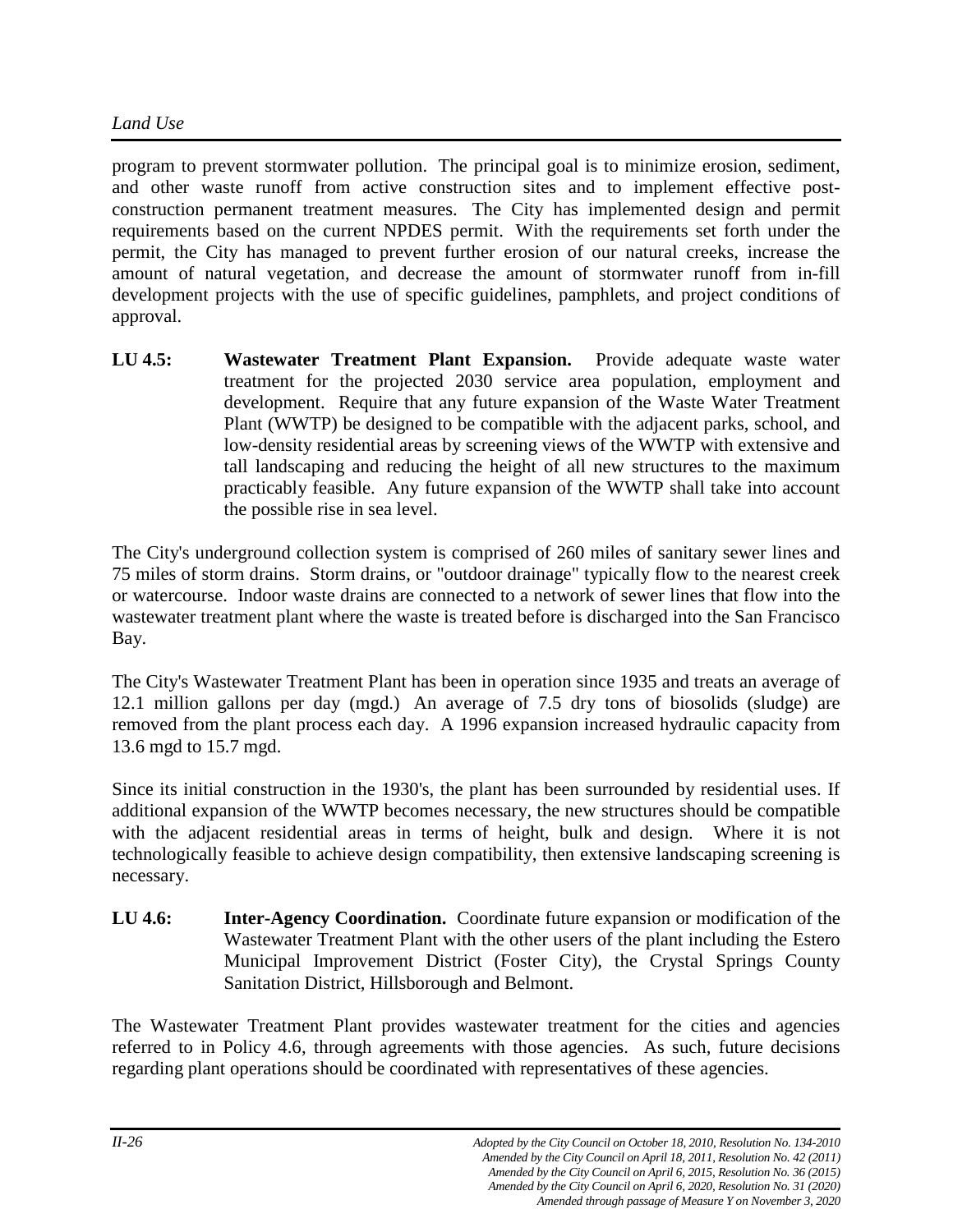- **LU 4.7: Sewer System.** Provide a sewer system which safely and efficiently conveys sewage to the waste water treatment plant. Implement the Sewer System Management Plan (SSMP) to ensure proper maintenance, operations and management all parts of the wastewater collection system.
	- 1. **Comprehensive Sewer System Study.** As a high priority maintain the comprehensive sewer system study to assess the efficiency and integrity of the sewer lines and facilities, and develop a Capital Improvement Program to make any necessary improvements.
	- 2. **Sewer Requirements for New Development.** Require new major multifamily and commercial developments to evaluate the main sewer lines in the project vicinity which will be utilized by the new development and make any improvements necessary to convey the additional sewage flows.

The purpose of the City of San Mateo's Sewer System Management Plan is to document activities that the City utilizes to manage its wastewater collection system effectively. Effective management of a collection system includes minimizing the number and impact of sanitary sewer overflows, providing adequate sewer capacity to convey peak flows, and maintaining and improving the condition of the collection system infrastructure in order to provide reliable service in to the future. The SSMP is intended to meet the requirements of both the Regional Water Quality Control Board and the Statewide General Waste Discharge Requirements. Eliminating sewer system overflows to protect water quality and the City's shores is a high priority.

- b. Public Buildings.
- **LU 4.8: Library Resources and Services.** Continue to maintain a comprehensive collection of resources and services to help the community discover, enjoy, connect and learn in an ever-changing world while offering quality library services and programs to a diverse community promoting literacy and ongoing learning.

San Mateo's first library was established in 1885 by volunteers who recognized the importance of a shared community resource for literacy and culture. The City of San Mateo took over the property and operations in 1899. Two neighborhood branches were added in 1956 (Hillsdale) and 1966 (Marina).

In the 1990s the library had outgrown its facility; therefore, a library committee was formed to search for a site for a new main library and to develop a funding plan. Also, the San Mateo Public Library Foundation was created to raise funds to support library services. In 1999, a \$30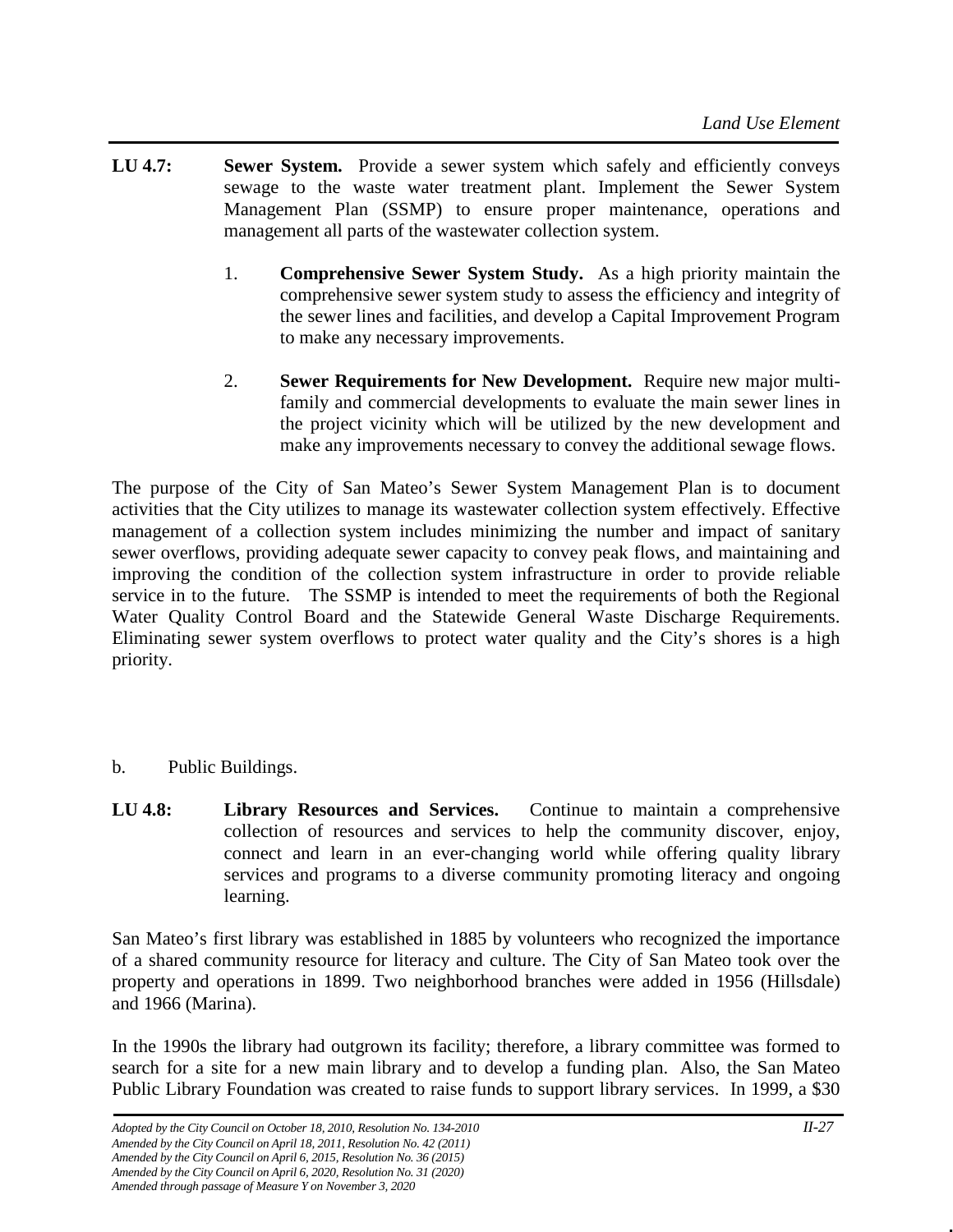million bond measure for a new main library was passed and planning for the new main library began. Construction of the new main library was complete and opened in downtown San Mateo in 2006.

The new San Mateo Main Library received the U.S. Green Building Council's Gold LEED (Leadership in Energy and Environmental Design) standards for environmentally sustainable design. The San Mateo Main Library was designed and built as a green facility in response to strong sentiments from the San Mateo community that the new library be a sustainable building.

The Hillsdale and Marina branch libraries also underwent a year long remodeling project reopening in 2004.

**LU 4.9: Cultural and Entertainment Facilities.** Encourage the establishment of cultural and entertainment facilities in the downtown core and allow these types of uses to fulfill retail frontage requirements.

Theaters, cinemas, restaurants, and other activities make downtown more attractive at night. These types of facilities will promote the night time use of downtown, as opposed to uses that are primarily active during the working day; and will be encouraged by allowing them to fulfill ground floor retail frontage requirements. These types of uses will also contribute to the night time environment which has been spurred by the development of the Downtown Century Cinema.

**LU 4.10: Police Station.** Provide Police Station facilities to meet the facility requirements through 2030.

Completed in 2009, the new San Mateo Police Station facility consists of a two-story 45,000 square foot main building and includes various functional ancillary and service areas and parking. The new station houses the City's Emergency Operation Center and Dispatch Center. The new Police Station utilizes sustainable or "green" technology, incorporating many energy saving features that will save the City in energy costs compared to conventional buildings.

**LU 4.11: Fire Stations.** Maintain a high level of service by modernizing Fire Stations. Provide new stations and improvements to existing stations and training facilities to meet equipment, staffing, and training requirements, as well as, Essential Services Building Requirements.

The provision and maintenance of adequate and modern fire control, advanced life support, hazard mitigation and emergency response is important in safeguarding life and property. In 1995, the average age of the city's fire stations was 42 years which has led to a station modernization program. This program allows for the remodeling and relocation of facilities to ensure that minimal response times are guaranteed in accordance with industry standards.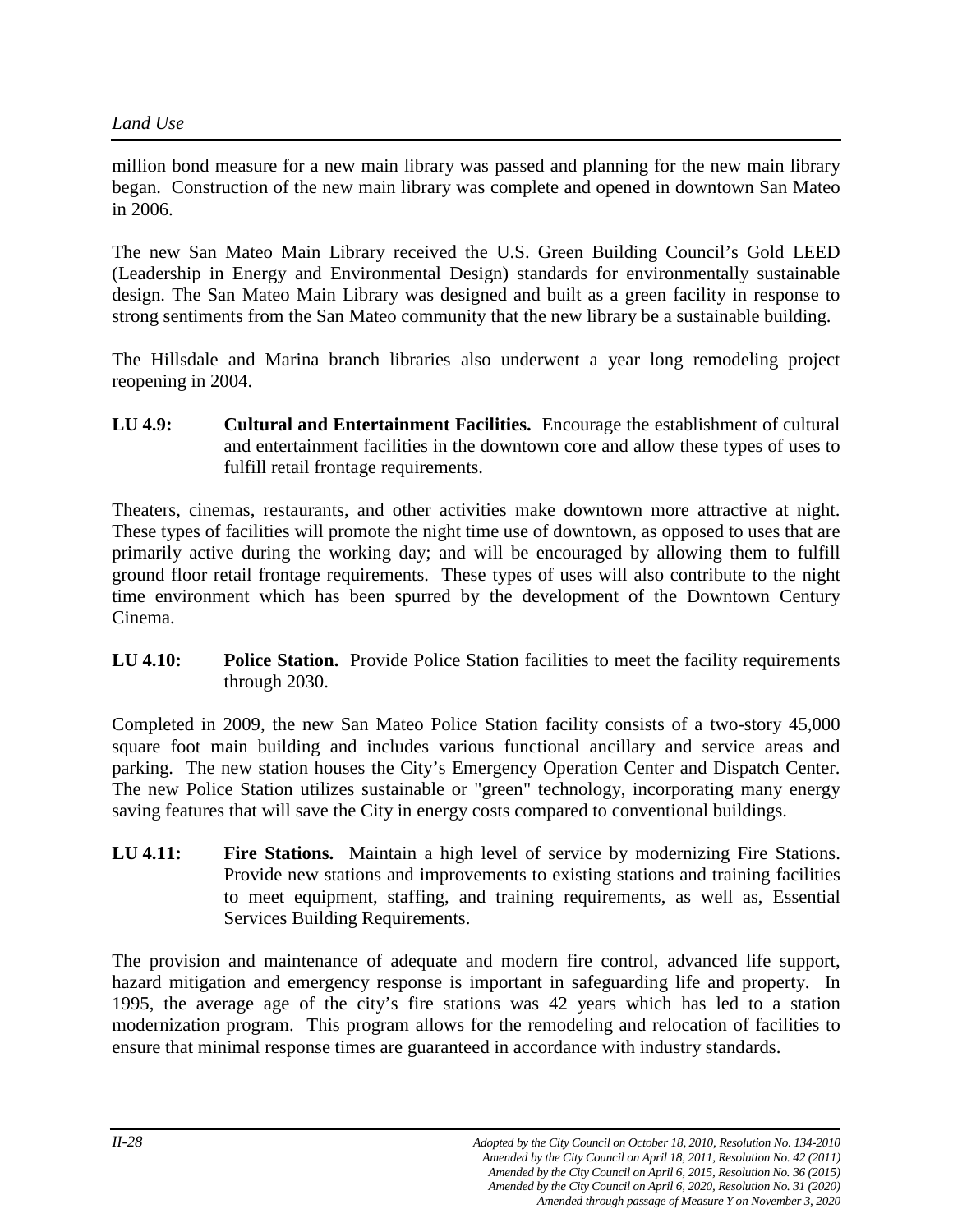Fire Station seismic upgrades and improvements are scheduled to be completed by 2012 to accomplish the duties expected by the public. In early 2000, Fire Station No. 21, located in a historic building downtown, was renovated and the brand new Fire Station No. 26 (Lakeshore Park) was relocated from the old station No. 26 on Norfolk. Fire Station No. 23 (designated as the training facility) and No. 24 are still in need of improvements. A new training facility is also necessary because the present site is inadequate in size and incompatible with the adjacent residential uses. A Self-Assessment of the Organization has been completed in accordance with a nationally accredited format to guide the Department in determining its facility needs and the option for a joint training facility with the College of San Mateo is being reviewed.

**LU 4.12: Corporation Yard.** Provide for such corporation yard functions as new vehicle repair facilities, administrative office space, and other facilities needed through 2030. Consider co-locating public works facilities and operations where feasible.

The corporation yard provides for storage of materials, supplies and equipment necessary to support City offices, parks, road and sewer repair, and vehicle maintenance. Relocation or expansion of the yard is necessary to provide adequate administration space, storage, and repair facilities for the City vehicles and equipment. Assuming adequate room for facilities to operate, consider consolidating public works facilities for ease of functions and maintenance operations.

**LU 4.13: City Hall.** Provide City Hall office space, and consider construction of a Downtown facility to meet City staffing needs through the year 2030.

City Hall should provide its functions essential to the community, including engineering, finance, public works, community development, city clerk, city manager, city attorney, and council offices, in a single-convenient location. Locating City Hall in the Downtown would reinforce the image of Downtown as the center of the City and would contribute to its economic vitality.

- c. Schools.
- **LU 4.14: School Assistance.** As a high priority, support quality public education.
- **LU 4.15: School Site Reuse or Redevelopment.** Ensure that reuse or redevelopment of surplus public school sites is compatible with surrounding land uses. At the time any school sites are declared surplus, establish residential densities consistent with surrounding densities. Give first priority and consideration to community recreation needs for reuse of school sites in accordance with the priorities in the Open Space\Conservation Element. Where it is in the community's interests to retain public recreation facilities, consider allowing density transfers from the portion of the site retained in public recreation use, as a means of reducing the cost of retaining the recreation facilities and achieving the maximum amount of housing.

Five public school districts and a number of private schools serve the student population in San Mateo. Most of San Mateo is located within the San Mateo-Foster City Elementary School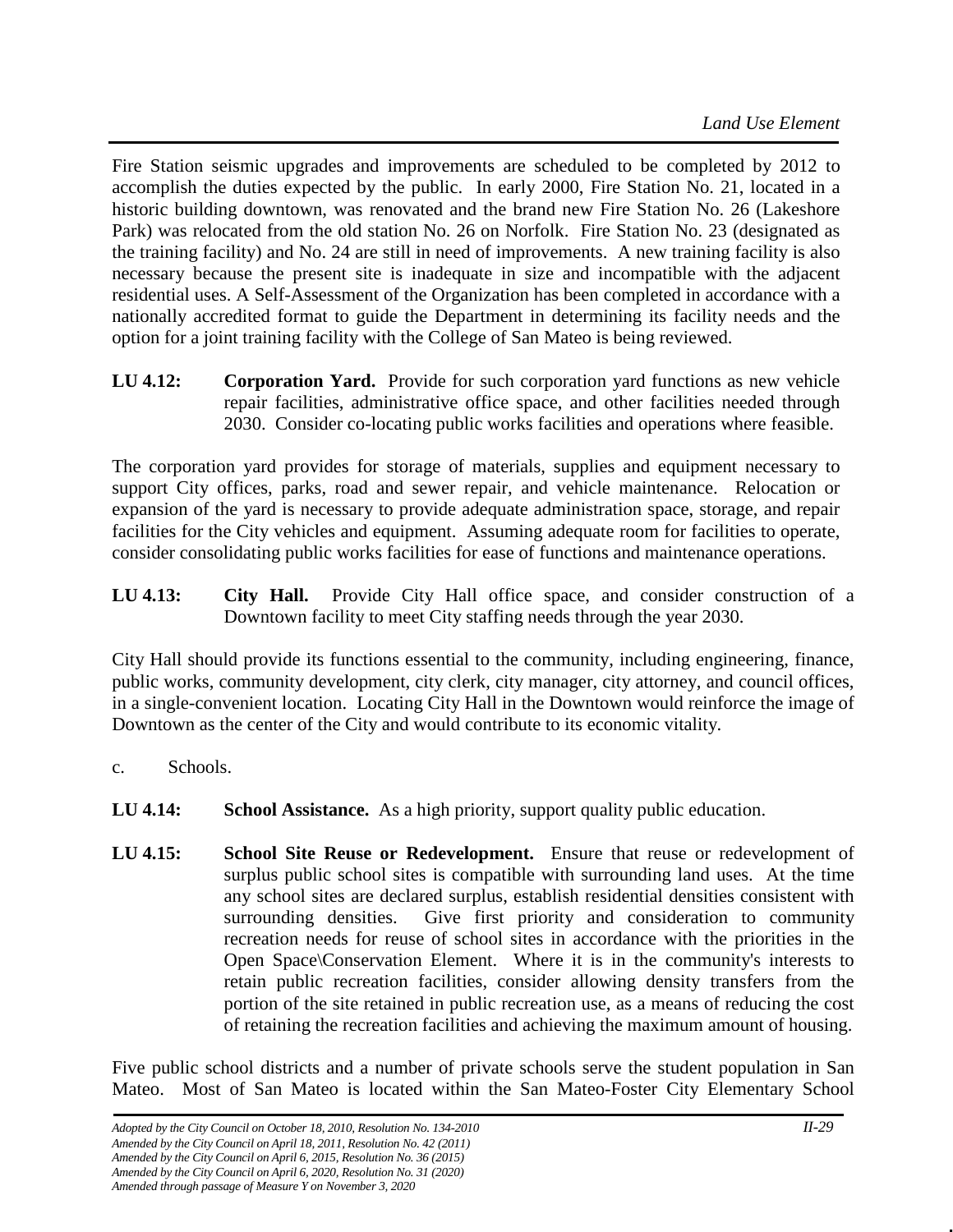# *Land Use*

District (SMFCSD), and the San Mateo Union High School District. Portions of Sugarloaf and the southern part of San Mateo are within the Belmont-Redwood Shores Elementary School District and Sequoia Union High School District. The San Mateo Community College District covers the entire planning area. Private schools are operated by a number of independent agencies, with the largest the Archdiocese of San Francisco.

School enrollment trends and capacity levels are reviewed annually by the School District. Based on enrollment data for the 2007/2008 school year, with the exception of Baywood Elementary, all of the elementary schools in the City of San Mateo are operating under capacity. Both Abbot and Borel Middle Schools are operating over capacity; however, Abbot Middle School has seen a decrease in enrollment from 829 in 2002/2003 to 768 in 2007/2008.

To offset school operating costs, reuse or redevelopment of former school sites to other uses can provide needed revenue. It is important that reuse or redevelopment be compatible with adjacent uses in terms of height, density and design, and that public recreation facilities be provided. Appropriate densities for reuse, consistent with surrounding properties, will be established at the time any sites are declared surplus. School properties provide valuable community recreation resources, and first priority and consideration in the reuse of school facilities should be given to retaining the open space for recreational uses. The City may permit on-site density transfers to maximize development opportunities, retain recreation facilities, and provide adequate income to the schools.

- d. Communications.
- **LU 4.16: Service Improvement and Expansion.** Seek to ensure adequate gas, electric and communication systems to serve existing and future needs while minimizing impacts on existing and future residents by taking the following actions:
	- 1. Underground electrical and communication transmission and distribution lines in residential and commercial areas as funds permit.
	- 2. Require all new developments to underground lines and provide underground connections when feasible.
	- 3. Balance the need for cellular coverage with the desire to minimize visual impacts of cellular facilities, antennas, and equipment shelters.

New development proposals should underground all gas, electric and communication lines and screen facilities (including but not limited to transformers, satellite dishes and cellular facilities) when feasible, to improve the public safety and the City's appearance.

e. Library Services.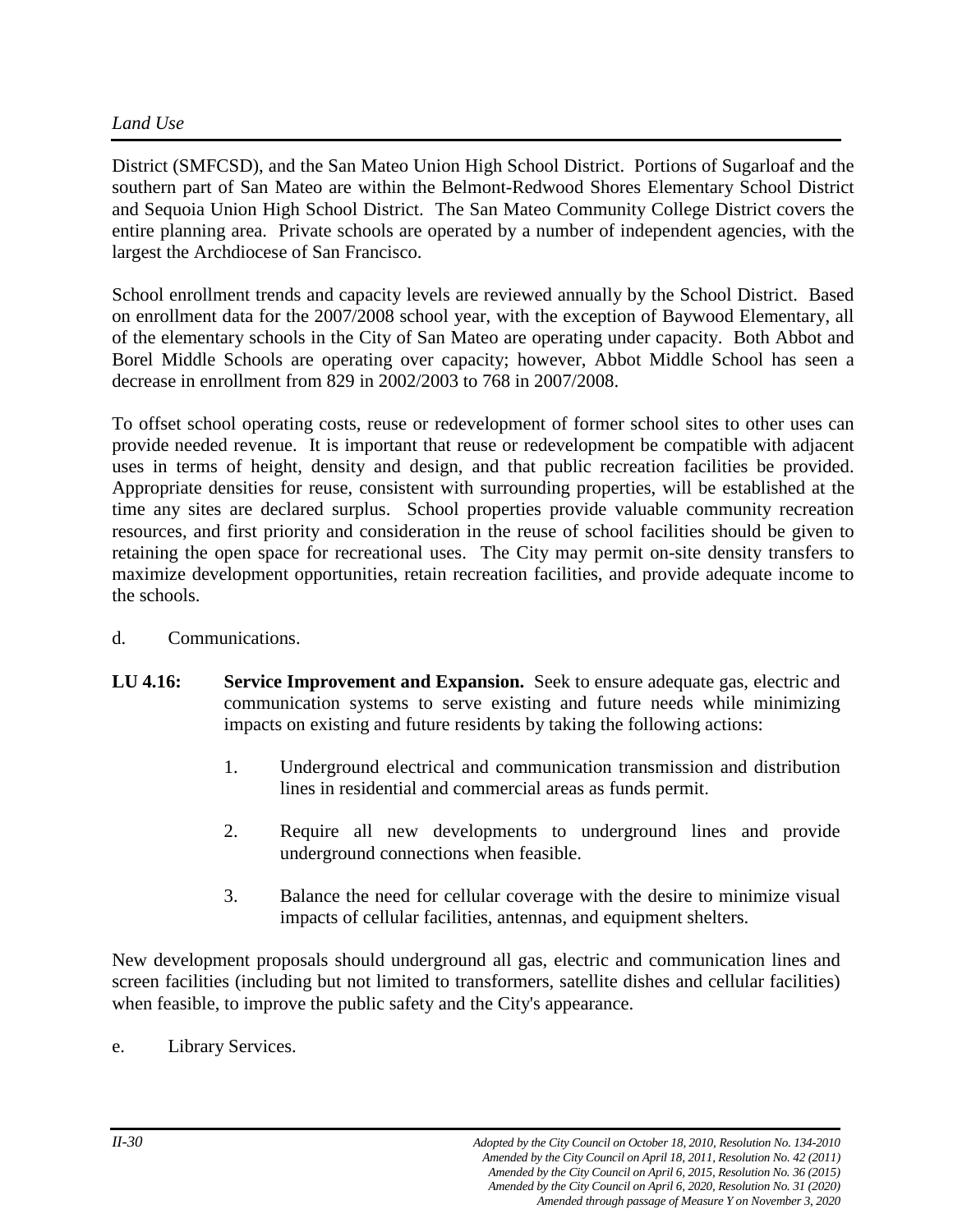**LU 4.17: Library Service.** Maintain a materials budget, staffing, and service hours for the City's library system that are adequate to meet the community needs, provide current and adequate materials, and meet the continuing changes in information technology.

The library performs an essential and heavily utilized information service. Community demand for library services is rapidly changing and growing, and that information is rapidly changing and expanding. To keep pace with community demand for library services and to maintain high quality library customer service adequate City resources need to be devoted to the libraries and their staffing.

- f. Hospital and Medical Services.
- **LU 4.18: San Mateo County Hospital.** Encourage the County to maintain County Hospital services in the City to provide access to medical care for all the City's residents.
- **LU 4.19: Mills Health Center.** Support the Mills Health Center remaining in San Mateo, and encourage the continued provision and expansion of high-quality medical care services.

A significant sector of San Mateo's economic base is medical services. San Mateo is fortunate to have Mills Health Center and the County General Hospital because they provide access to a range of medical service and cost options. The City's policy is to encourage the retention of both medical facilities. The Mills facility is converting from an in-patient hospital to an out-patient medical facility and has constructed an arthritis center building. San Mateo County Hospital has renovated its facilities to reflect current patient and administrative needs.

As the population ages the provision of emergency services may become more important.

**LU 4.20: Medical Services.** Maintain the highest level of medical emergency readiness and response capabilities possible by encouraging inter-agency medical drills and exercises where hospital personnel work with emergency responders in the field and with Emergency Operation Centers and by encouraging citizens to become trained in basic medical triage and first aid through the Community Emergency Response Team (CERT).

To provide a high level of emergency medical response throughout San Mateo the Fire Department is partnered with San Mateo County Emergency Medical Services and American Medical Response in a public-private partnership (joint powers agreement). This has resulted in a boundary drop for emergency response throughout San Mateo County and the ability to ensure that residence receive the highest level of care in the shortest amount of time.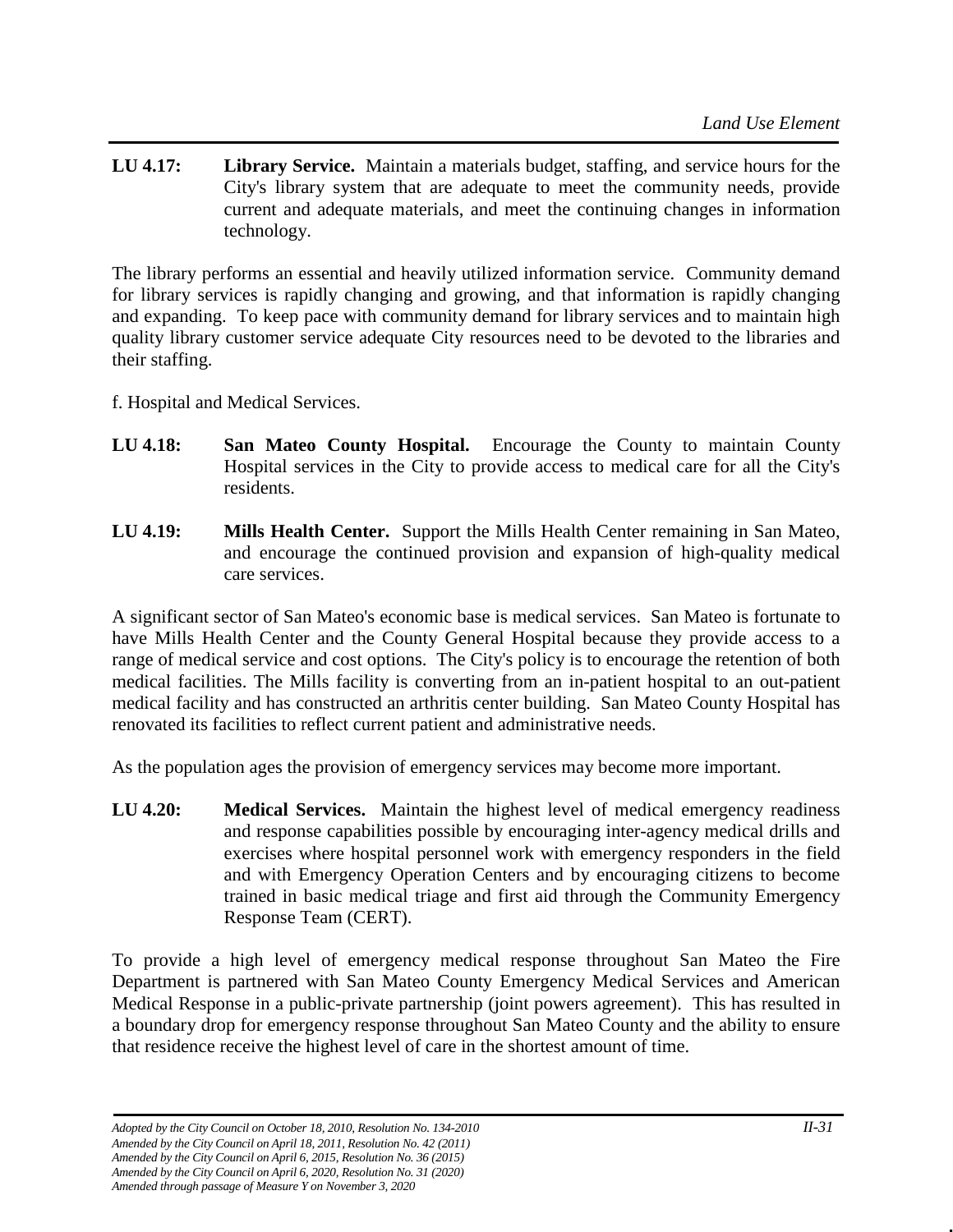#### *Land Use*

With the conversion of Mills Hospital to an out-patient treatment facility, urgent care, and rehabilitation center and the remodeling of the San Mateo County General Hospital, the City will continue to encourage the County, Mills Health Center and emergency services to coordinate their actions to maintain a high level of service for the citizens of San Mateo.

The San Mateo Office of Emergency Services will continue to prepare residents by providing disaster education and first aid training so that Community Emergency Response Team of citizens will augment the response of public safety personnel in a major disaster.

- g. Child Care.
- **LU 4.21:** Child Care. Support the provision of child care programs and facilities to meet current needs and the needs through 2030 by taking the following actions:
	- 1. Encourage public and private agencies and employers to provide child care services and facilities. Retain existing centers and support programs at school sites and other quasi-institutional facilities, because of their suitability for such uses and convenient locations in residential neighborhoods.
	- 2. Encourage the location of child care facilities which are consistent with State standards. Continue to allow child care centers in residential neighborhoods where they meet City standards, and encourage them at work centers.

The participation of women in the work force and the high proportion of single-parent households have generated an unprecedented demand for affordable child care.The provision of affordable child care to help meet this demand is important to the social and economic well being of families, the community and businesses.

Encouragement of both public and private efforts to assist meeting child care demand is necessary to meet the needs of all San Mateo families. The City has addressed this issue by revising the zoning code to permit child care facilities in all commercial and office zoning districts; allow child care centers in residential zones subject to approval of a special use permit; and the exclusion of day care centers from floor area calculations when they are accessory to the principal use on a site.

As the City of San Mateo plans for new housing, businesses and transportation the City recognizes that high quality childcare is a critical support for the economic growth of our families, and the intellectual and social development of our children. The City is committed to enhancing the supply of childcare spaces for children of all ages.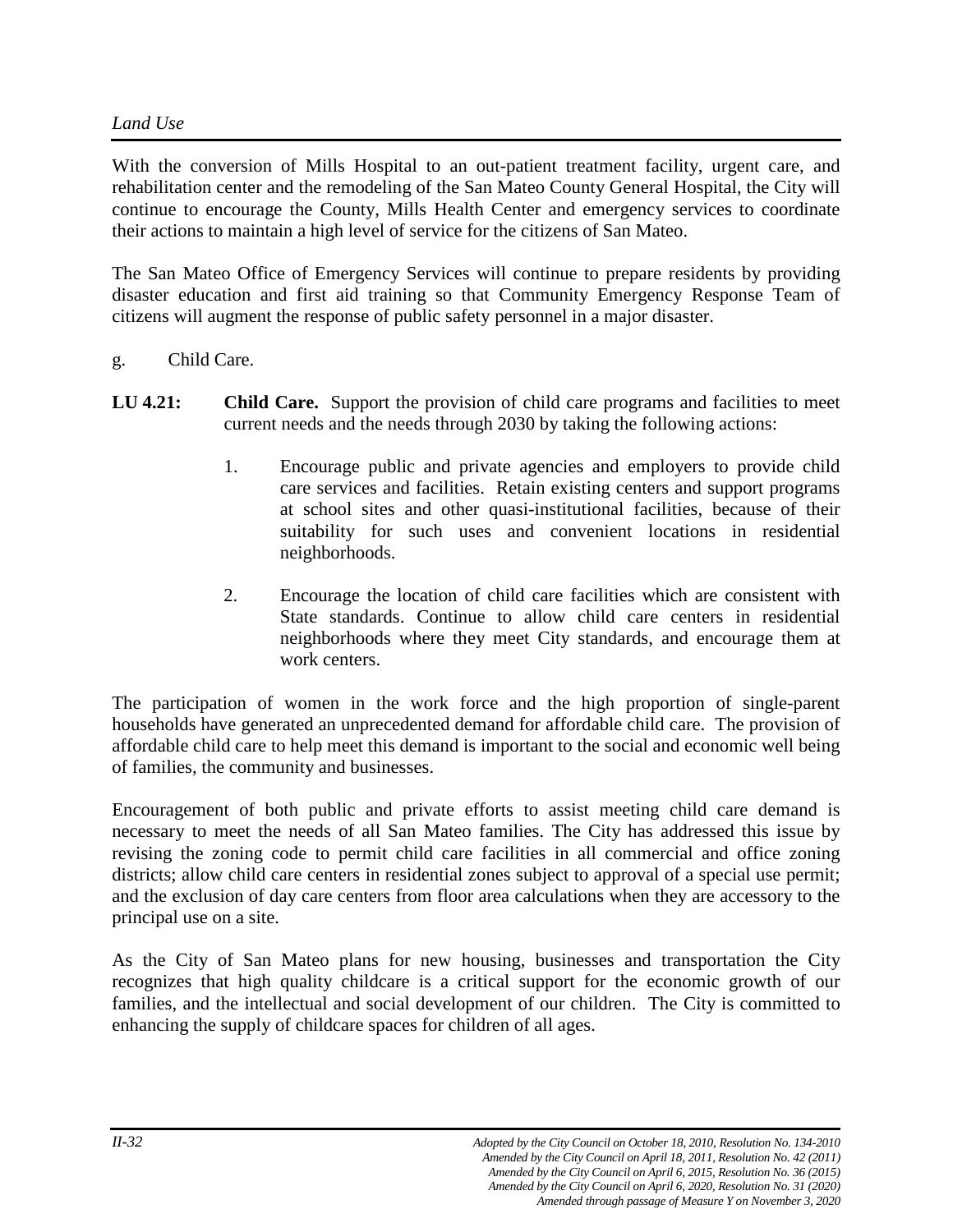- **LU 4.22: Child Care and New Construction**. Encourage inclusion of space for child care in new residential and non-residential developments by taking the following actions:
	- 1. Provide incentives for inclusion of space for a child care center in a new development.
	- 2. Promote child care to developers as an amenity favored by the City.
	- 3. Include child care in appropriate redevelopment projects and for redevelopment funds.
	- 4. Continue to implement the developer impact fee for funding child care facilities.
- h. Social Services.
- **LU 4.23: Social Services.** Support the provision of the City's fair share of social services. Avoid the concentration of social services in any one neighborhood, and seek dispersal throughout the City. Encourage other cities to provide their fair share of social service facilities.

The community's population growth and diversification, changes in the structure of families, changes in the nature of and the work place, the increased participation of women in the work force, and other societal changes have increased the demand for a broad range of public and private services. While there is a need for these facilities, they may change the character of residential neighborhoods when there is an overconcentration in an area. In addition, these facilities tend to be concentrated in only a few cities in the County.

The City will explore options to encourage fair distribution of these uses including the possibility of requiring minimum distances between social service uses in residential zoning districts.

i. Flood Control.

Discussion of all flood issues is contained in the Safety Element. In conformance with State Guidelines, Figures S-3 &S-4, identifying all flood hazards, is incorporated by reference into the Land Use Element.

- j. Fire Services.
- **LU 4.24:** Fire Inspections. Maintain fire inspection staffing levels to meet existing needs and the projected 2030 population, employment and development, and inspections mandated by other governmental agencies.
- **LU 4.25: Maintenance and Replacement.** Continue fire apparatus replacement and maintenance programs to provide a high state of readiness.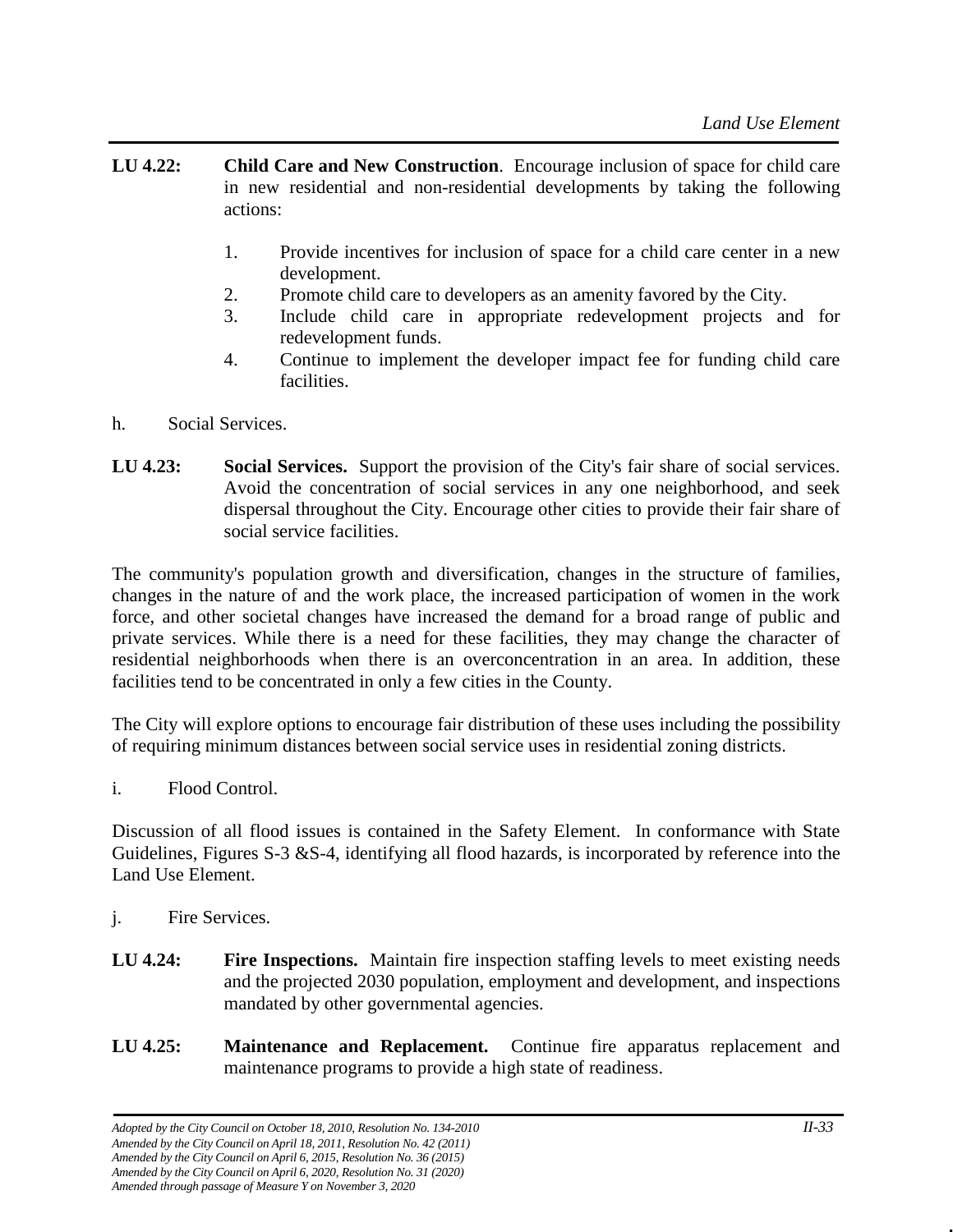# **LU 4.26: Public Education.** Provide public education programs targeted to segments of the community posing the greatest concern for fire and life safety.

The Fire Department's high level of service is dependent on an adequate water supply, personnel, equipment and facilities. Facilities are in need of major improvements. The number of firefighters is adequate to 2030. To maintain a high state of readiness fire fighting apparatus needs to be replaced on a systematic basis. The continuance of existing fire safety programs such as training, equipment replacement, and regular update of fire safety regulations will enable the City to maintain its adequate level of fire service.

The Fire Department will continue to explore cost effective methods of maintaining its fleet of aging engines and aerial ladder vehicles to maintain a high state of readiness. The current contract for vehicle maintenance and repair services with the Burlingame Fire Department will be monitored to ensure cost effectiveness. With the increasing number of emergency responses and new demands being placed upon Fire Apparatus the Fire Department will seek to replace vehicles in a timely manner while seeking to minimize financial impacts to the city through the use of an amortized fund accrual system.

**LU 4.27: Automatic and Mutual Aid Agreements.** Maintain automatic and mutual aid agreements with all jurisdictions within San Mateo County.

As part of the Advanced Life Support program with San Mateo County Emergency Medical Services, American Medical Response (AMR) and the fire services of San Mateo County, jurisdictional boundaries have been dropped to provide a seamless emergency response network. This allows the closest Fire Units to respond to the point of an emergency regardless of jurisdiction. Additionally, this requires many of the emergency operations used by the fire services to become standardized within the County. This model also allows for better response to unusual events such as Wildland fire, Hazardous Materials, Terrorism and Specialized Rescue incidents through the utilization of pre-arranged responses dispatched from a central dispatch/communications center in Redwood City. The City is entered into an Automatic Aid agreement with the State Office of Emergency Services for dispatching resources into a designated response area for emergencies. The Fire Department will seek to build stronger relationships with neighboring agencies and to improve the existing model though 2030.

**LU 4.28: Peakload Water Supply.** Seek to ensure that the California Water Service Company and the Estero Municipal Improvement District provide and maintain a water supply and distribution system which provides an adequate static pressure to deliver a minimum fire hydrant flow of 2,500 gallons per minute to all areas of the City, except where a lesser flow is acceptable as determined by the Fire Chief. Ensure that new development does not demand a fire flow in excess of that available.

"Fire flow" is the amount of water required to suppress fire in a structure, expressed in gallons per minute (gpm). The City requires that fire flow in all structures exceed 2,500 gpm.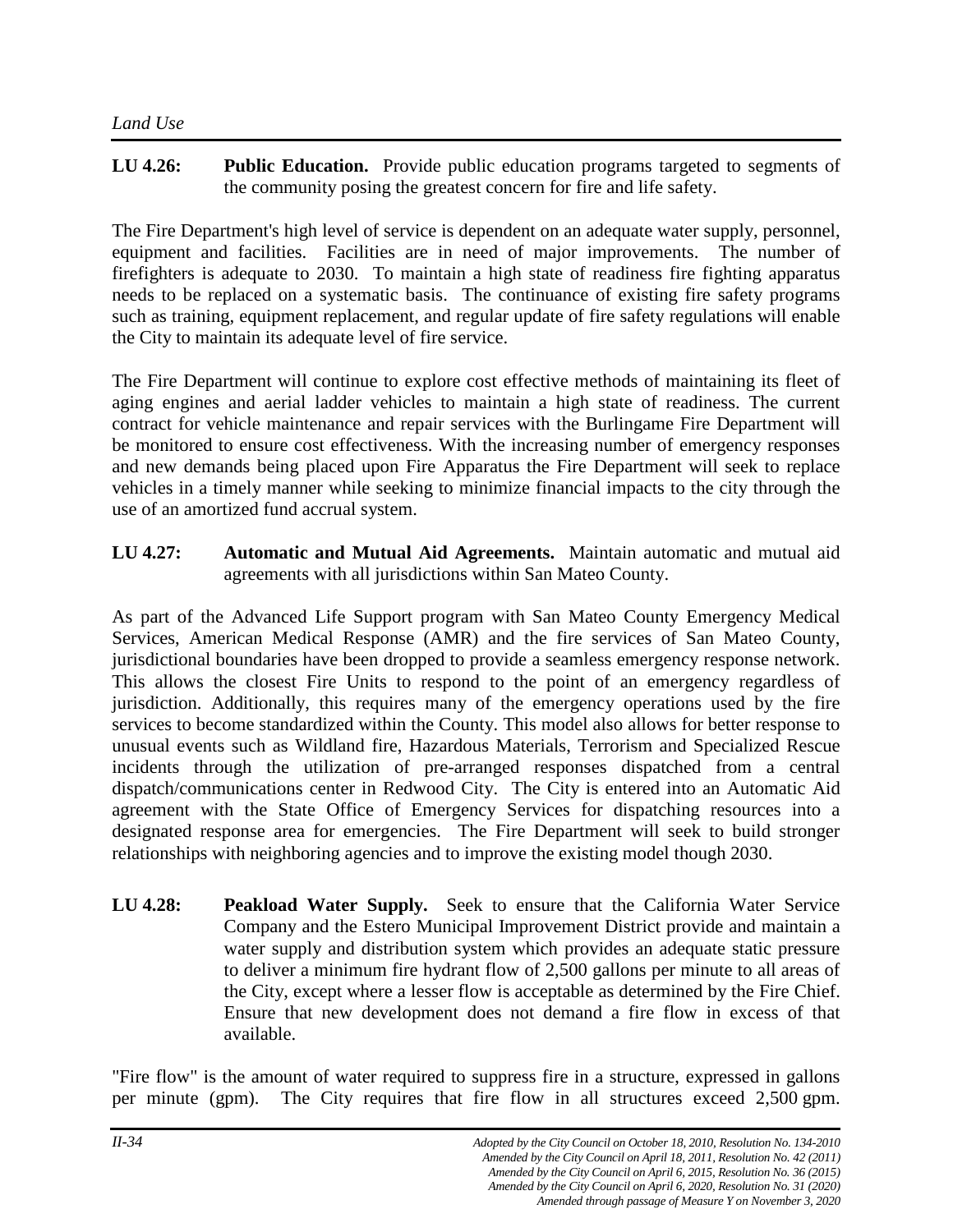Mitigation measures are commonly included in the construction of buildings to meet this requirement, including fire-retardant roofing, fire-rated walls, alternate construction types and automatic fire sprinkler systems.

- k. Police Services.
- **LU 4.29: Effective Police Services.** Maintain facilities, equipment, and personnel to provide an effective police force to serve existing and future population and employment as identified in the Land Use Element.

The City of San Mateo's protection services are provided by the San Mateo Police Department. Mutual and automatic aid agreements with the San Mateo County Sheriff's Department, and the police departments of Foster City, Belmont and Hillsborough augment the City's ability to respond to calls in the jurisdictional boundary areas and emergency events. In San Mateo, crime statistics from 2001 to 2006 were reported as follows:

| <b>CRIMES</b>             | 2001 | 2002     | 2003 | 2004           | 2005 | 2006 |
|---------------------------|------|----------|------|----------------|------|------|
| Murder                    | 1    | $\theta$ | 1    | $\overline{4}$ | 4    | 3    |
| Rape                      | 26   | 17       | 28   | 24             | 22   | 18   |
| Robbery                   | 77   | 98       | 95   | 137            | 117  | 83   |
| <b>Aggravated Assault</b> | 308  | 227      | 217  | 251            | 260  | 222  |
| <b>Burglary</b>           | 253  | 348      | 294  | 398            | 355  | 274  |
| Larceny                   | 1938 | 1937     | 2208 | 2632           | 2205 | 1920 |
| Vehicle Theft             | 219  | 219      | 254  | 314            | 220  | 294  |

In 2006 crime decreased in all of the categories above with the exception of vehicle theft which increased 34%. Many factors are contributing to the demands on police activities, including increasing population, ethnic diversity, daytime population from job growth, high-density development, traffic congestion, legislative mandates and crime awareness.

The size of City's police force is not adequate to accommodate the anticipated needs of the City through the year 2030. The extent of expansion necessary is somewhat dependent on the influence and increased involvement in requiring new development to include security, safety, and traffic provisions to provide a safe secure environment for all users on a site. This can be accomplished through active involvement in all aspects of development and the City's land use process including application of the security ordinance and enhancement/creation of ordinances specific to certain land uses (i.e. adult entertainment, massage, fortune tellers, arcades, etc). This process would allow mitigation through procedural and physical security measures to reduce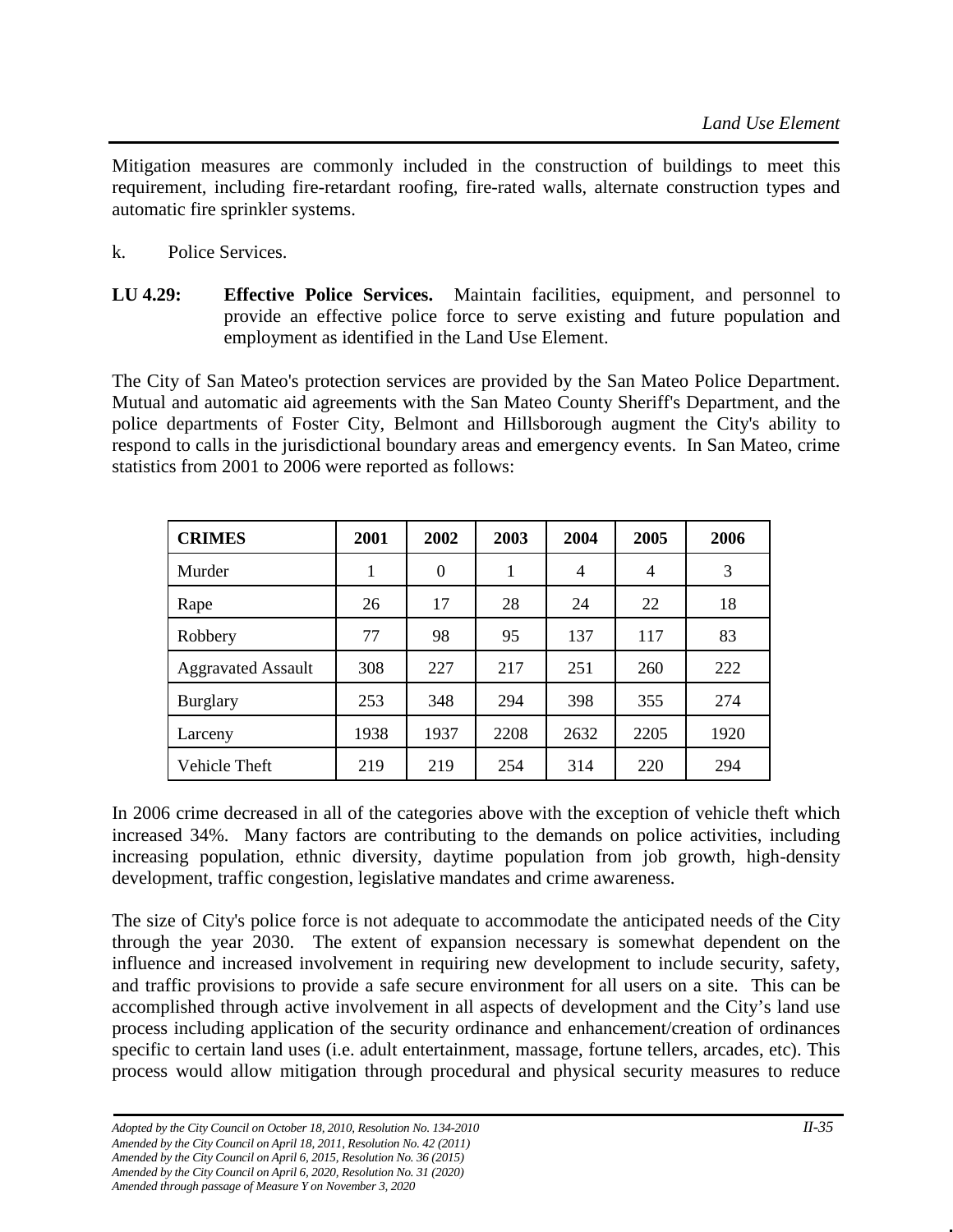crime against persons and property in the community. Effective mitigation conditions could reduce the impact of development and offset the need to hire additional personnel to respond for services. Major new developments or concentrations of special population groups, such as senior citizen residential care facilities in the downtown, may also necessitate augmentation of personnel and/or equipment.

**LU 4.30: Defensible Design.** Require all developments including parks and public places to incorporate physical security, personal safety, and traffic measures to provide a safe environment through application of crime prevention through design principles consistent with the City's Security Ordinance.

The susceptibility of structures or outdoor areas to criminal activities against persons and property can be greatly reduced through incorporation of certain design and procedural features and encouraging neighborhood watch programs. The City has adopted security provisions which specify locking devices on doors and windows to reduce the potential for illegal entry, require minimum exterior lighting levels, and require garage security devices in multi-family developments. The Police Department should review proposals for all development to incorporate crime prevention design procedural and physical measures.

- l. Solid Waste and Recycling.
- **LU 4.31: Solid Waste Disposal.** Continue to support programs to reduce solid waste materials in landfill areas in accordance with State requirements.
- **LU 4.32: Recycling and Composting.** Support programs to recycle solid waste in compliance with State requirements. Require provisions for onsite recycling for all new development and expand composting of green waste and food scraps, as directed by the City's Climate Action Plan which is an appendix of the General Plan.

The City's construction recycling program implements procedures for best planning practices related to recycling and trash facilities by ensuring all new projects appropriately address recyclables and trash removal issues including serviceability and enclosure/space allotment in the early stages of new construction. Inspections and site visits are conducted frequently to large-generator projects, businesses and multi-family complexes to ensure recycling is maximized. Additionally, the recycling program implements a range of programs and activities that provide the community with solid waste and recycling services; reduce the City's waste disposal at landfills and conduct public outreach activities to promote community awareness about the "3R's" (reduce, reuse, recycle), and environmental stewardship.

Composting programs have also successfully reduced landfill waste. San Mateo instituted a voluntary composting program in 2011 as a service provided by the community's waste hauler. This program allows food scraps to be composted and turned into fertilizer, rather than being thrown in a landfill. As of 2014, approximately 19,430 single-family homes (97% of all single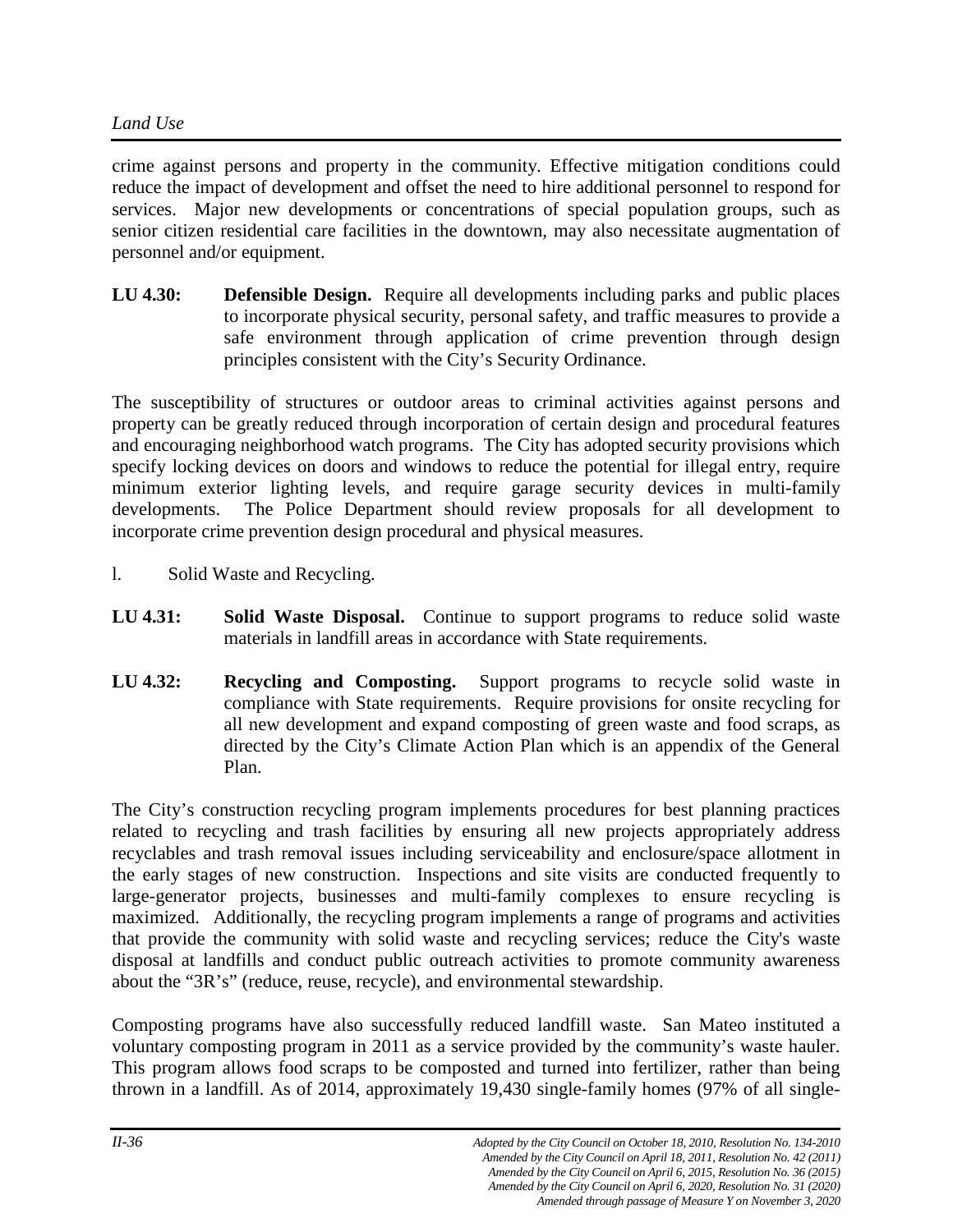family homes with waste collection services) and 250 businesses are enrolled in the composting program. The City is expanding this composting program to serve additional waste customers throughout the City as identified in the Climate Action Plan, including multi-family developments and additional businesses.

Under a franchise agreement, solid waste collection, transportation, and disposal services are provided to the City of San Mateo. In addition to serving the City of San Mateo, the franchise provider serves the communities of Atherton, Belmont, Burlingame, East Palo Alto, Foster City, Half Moon Bay, Hillsborough, Menlo Park, Redwood City, San Carlos, North Fair Oaks, and La Honda. The franchise provider collects solid waste from the City and hauls it to the San Carlos Transfer Station, where readily visible recyclable materials are separated from gross refuse. This facility has a permitted daily capacity of 3,000 tons and currently receives 1,500 to 1,900 tons per day.

After solid waste is collected and sorted at the San Carlos Transfer Station, it is transported to the Los Trancos Canyon (Ox Mountain) landfill, located in Half Moon Bay. The Ox Mountain landfill is permitted by the California Integrated Waste Management Board to receive 3,598 tons per day or 1.3 million tons per year. The landfill's remaining capacity is 44.6 million cubic yards, which translates to a 12-year life through 2018. The owner of the landfill has a permit for expansion of the landfill. When the permit expires in 2016, either Los Trancos Canyon will be expanded further or nearby Apanolio Canyon will be opened for fill.

- m. Hazardous Waste.
- **LU 4.33: Waste Management.** Manage toxic and hazardous wastes by following the goals and policies contained in the Safety Element.

Toxic materials and hazardous wastes are utilized by households and businesses and transported through the community on a daily basis. To protect life safety and ensure the natural environment the State has mandated that local governments adopt goals, policies and programs consistent with State requirements to manage the local handling, transport, treatment and storage of hazardous wastes. The City's plan is included in the Safety Element.

# 5. COOPERATION WITH OTHER AGENCIES.

**GOAL 5:** Promote cooperative interaction with other public agencies regarding regional issues.

# **POLICIES**

**LU 5.1: Inter-Agency Cooperation.** Promote and participate in cooperative planning with other public agencies and adjacent jurisdictions, especially regarding regional issues such as water supply, traffic congestion, rail transportation, air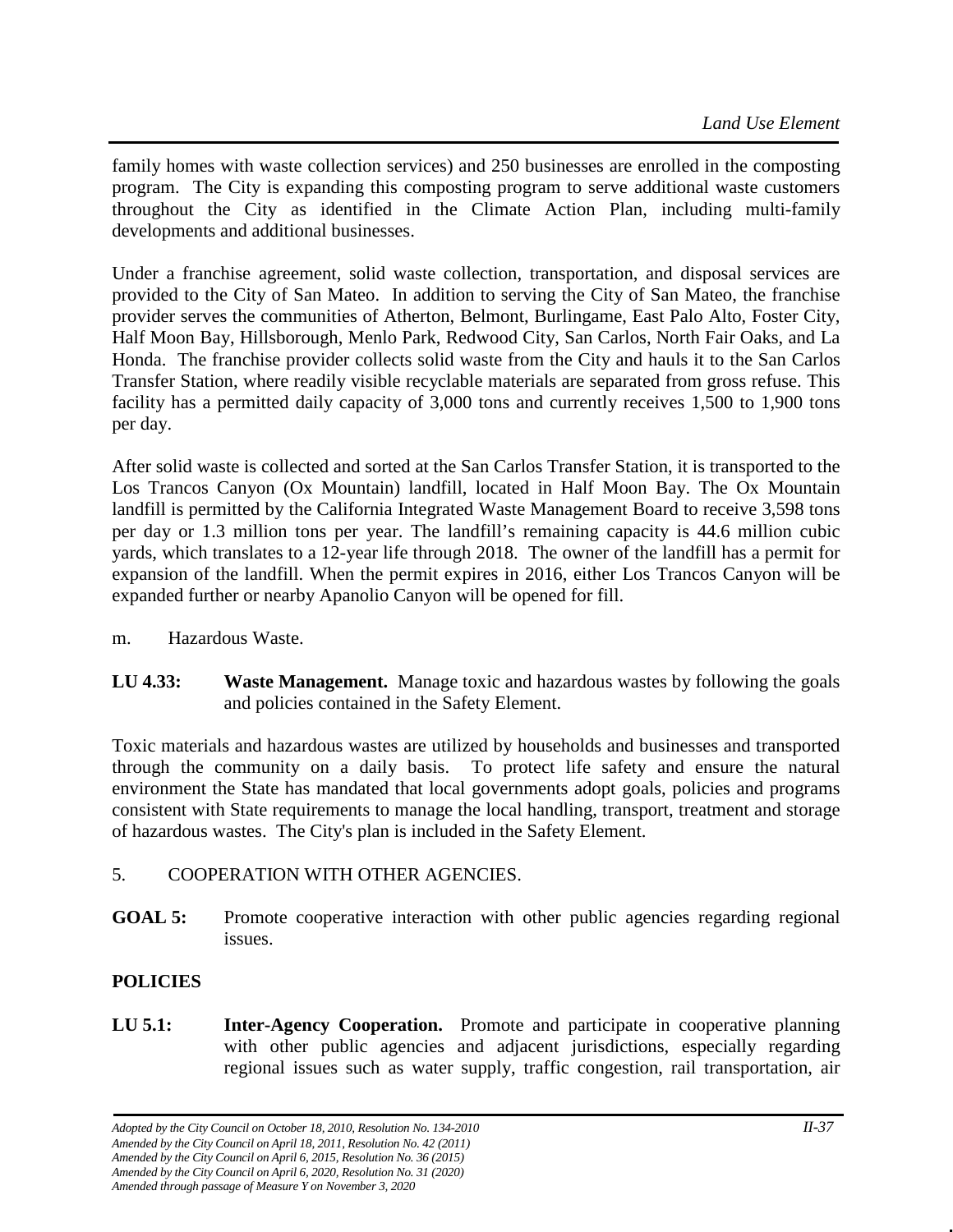pollution, waste management, fire services, emergency medical services and climate change

Important issues affecting the City and the Bay Area cannot be adequately addressed by the City alone. Examples include traffic congestion, air quality, water supply, waste management, and jobs-housing balance. Regional and subregional planning must occur in order to find effective solutions to these issues. The City is a member of the City/County Association of Governments (C/CAG), which was established to prepare, adopt, monitor, and enforce county-wide state mandated plans including: Congestion Management Plan, Integrated Solid Waste Management Plan, Airport Land Use Plan, Hazardous Waste Management Plan, Hazardous Materials Response Plan, Water Distribution Plan, Emergency Medical Response Plan, Fire Response Plan, Energy Emergency Plan and the Terrorism Response Plan.

**LU 5.2: Public Agency Developments.** Require developments constructed by other governmental agencies to conform to the City's General Plan, Zoning Ordinance, and other development regulations to the extent legally possible.

When a County, State, or Federal agency decides to develop within the City, it is not required to comply with the City's codes. To the extent feasible, the City should insist that these projects conform with the long-range desires of the City by conforming to its general plan and other development regulations.

- 6. GENERAL PLAN MAINTENANCE.
- **GOAL 6:** Ensure that the City's General Plan is consistent with State Law, legally adequate, and up-to-date.

# **POLICIES**

The following language in *italics* was adopted by voter initiative in 2020 and cannot be modified, revised or updated without voter approval.

*LU 6.1: Periodic General Plan Review. Report to the City Council yearly on the status of the implementation of the General Plan and on the need to update the plan. Review annually projections made in the General Plan for housing, population, commercial growth, economic growth, public service and safety levels that are not considered as part of the budget review; review projections on the fair share housing allocation and update the General Plan at least every five years, consistent with the maximum building heights and densities as originally adopted by the voters in November 1991 and again adopted in November 2004 and November 2020.*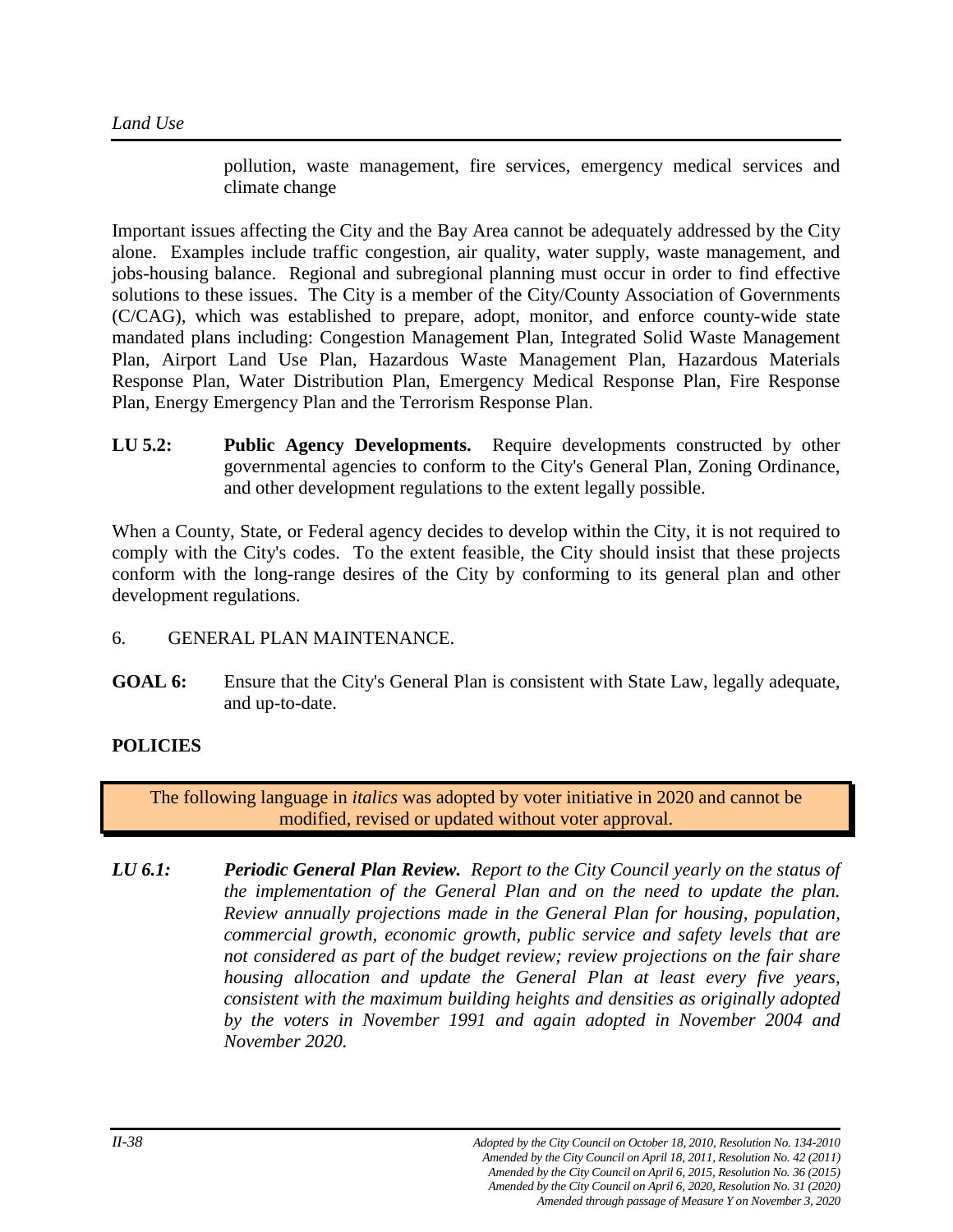Policy LU-6.1 requires that an annual review of the General Plan occur to determine if the plan is currently up-to-date, and in compliance with State Law. It also requires that the plan be updated at least every five years.

**LU 6.2: General Plan Amendments.** Amendments to the General Plan shall be considered a maximum of three times per year to ensure that Elements remain consistent and that the overall effect of Plan amendments is considered.

State Planning law allows charter cities such as San Mateo to consider general plan amendments at any time. Amendments to the plan made on a piecemeal basis do not provide the opportunity to review the cumulative effect of these amendments and creates the potential for inconsistency among various elements and policies.

*GOAL 6A: Ensure that all development in the City is consistent with and implements the General Plan.*

# *POLICIES*

- *LU 6A.1: Specific Plan, Zoning, Permit and Subdivision Review. The City shall not approve any specific plan, rezoning, permit, subdivision, variance, or other land use permit which is not consistent with and does not implement the General Plan. Specific Plan and zoning ordinances were amended so as to conform to the General Plan by the end of 1992.*
- *LU 6A.2: Building Height and Building Intensity Maps/Plans. Maintain Building Height and Building Intensity maps/plans which delineate development intensity in the form of building heights and FARs in a manner which implements the height, intensity, density and design standards in the General Plan, consistent with the Building Heights and Intensities maps/plans as amended by initiative in November 1991, November 2004, and November 2020., General Plan standards for building heights and intensities are specifically set forth in the Building Height Plan and the Building Intensity Plan that were formerly included in the General Plan, and designated respectively as figure LU-4 and LU-5.*

#### 7. SPHERE OF INFLUENCE.

- **GOAL 7:** Permit the annexation to the City of adjacent unincorporated lands, when in the City's interest.
- **LU 7.1: Annexation.** Annex urbanized areas of the unincorporated land adjacent to the City limits in those areas where landowners petition the City to be annexed subject to the following conditions:
	- 1. The annexation is comprehensive, rather than piecemeal; and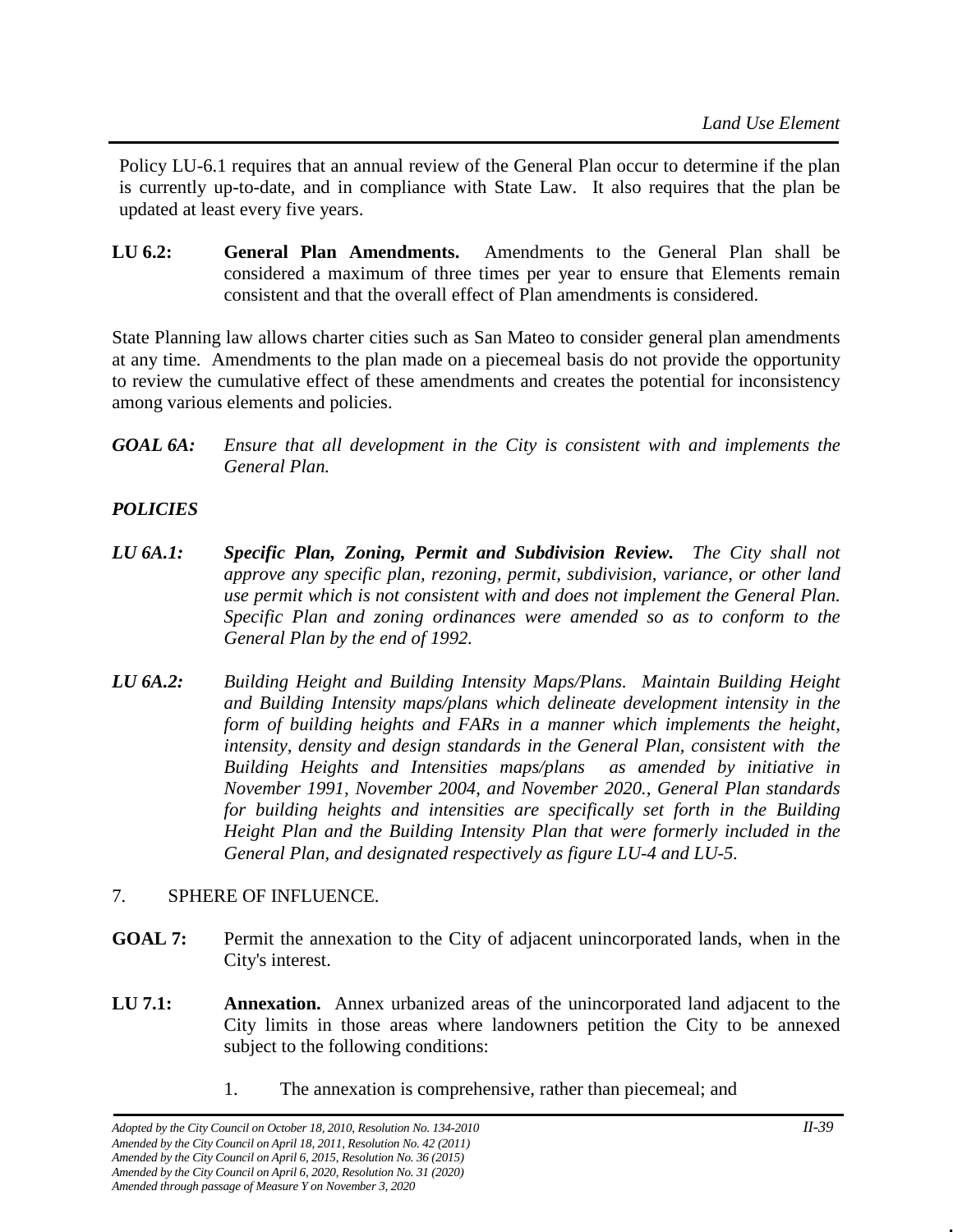2. Landowners will pay the full cost of City services, will assume a proportionate share of existing City debts and will contribute, either in cash or in kind, to the existing capital improvements of the City which will benefit the area to be annexed.

To provide comprehensive, adequate services to those unincorporated areas adjacent to the City limits, it is the City's intent to promote annexation of those properties where landowners so request.

To be equitable to existing City residents who have contributed through tax payments to services, landowners within the areas to be annexed would be required to provide payment for their proportionate share of the City's debt and for existing capital improvements.

**LU 7.2: New Development within the Sphere of Influence.** Seek to require new developments and related infrastructure to be consistent with and to be designed to the City's General Plan goals and policies, zoning code requirements, development standards and the City's municipal code.

Given their proximity to the City, potential effect on City services, and the potential for future annexation, the City is concerned about the development of unincorporated parcels within the sphere of influence. The City will seek to influence County decisions so that these developments are built in compliance with the City's General Plan, Zoning Code and development standards.

# 8. CLIMATE CHANGE AND SUSTAINABILITY

With the passage of AB 32, SB 375, and SB 32, the City of San Mateo has taken extensive steps to address Climate Change. The City prepared a Climate Action Plan (CAP) as a comprehensive strategy to respond to the challenge of climate change. The CAP addresses climate change by providing strategies that reduce greenhouse gas (GHG) emissions and streamline the environmental review of GHG emissions of future development projects in the City of San Mateo.

The City of San Mateo's CAP is based on the City's long-standing commitment to environmental stewardship and sustainability. Strategies in the CAP implement General Plan goals for climate change and GHG emissions. The CAP also builds on previous plans that address climate change, including the Sustainable Initiatives Plan (adopted in 2007), Greenhouse Gas Emissions Reduction Program (adopted in 2010) and the Climate Action Plan for Operations and Facilities (adopted in 2008). The City adopted its first CAP in 2015 and updated it in 2020. By integrating these previous efforts, the CAP provides an updated framework for addressing GHG emissions in the community. New development will benefit from a consolidated framework for the review and analysis of GHG emissions.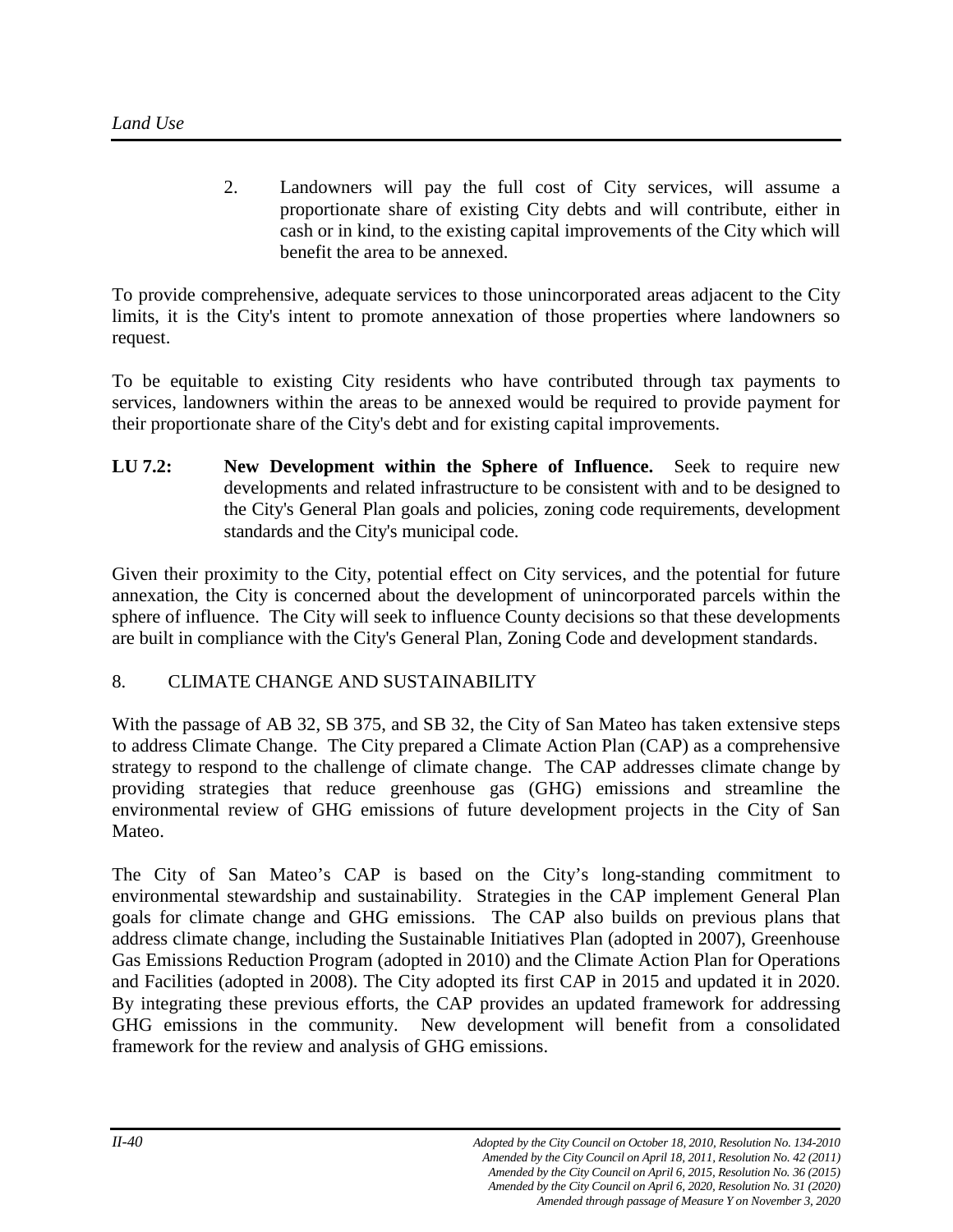Information in the CAP allows City decision-makers and the community to understand the sources and magnitude of local GHG emissions and the City's strategies to reduce them and achieve emissions reduction targets. Strategies in the CAP address GHG emissions from the energy, water, transportation, solid waste and off-road equipment sectors. An implementation program and a framework in the CAP also equip the City to monitor and report progress.

The City of San Mateo is committed to reducing greenhouse gas emissions and has developed strategies to meet its reduction targets. The City has set emissions reduction targets for 2020, 2030, and 2050. The CAP demonstrates the City's commitment to exceeding AB 32 targets by 2020 and provides a pathway to meet the state targets and goals for 2030 and 2050 consistent with regional and State guidance. The City's CAP is consistent with the criteria of the CEQA Guidelines for a Qualified Greenhouse Gas Emissions Reduction Strategy as outlined below. The City's CAP is incorporated as General Plan Appendix J.

A Qualified Greenhouse Gas Emissions Reduction Strategy adopted by a local jurisdiction includes the following elements, as described in the State CEQA Guidelines Section 15183.5. The discussion below further outlines how the City's CAP complies with each of the individual criteria listed in the guidelines through the City's Greenhouse Gas Reduction Program.

A. Quantify greenhouse gas emissions, both existing and projected over a specified time period, resulting from activities within a defined geographic area.

The City of San Mateo has quantified existing and proposed greenhouse gas emissions throughout the community, including regional and state programs as appropriate. The CAP presents an inventory of community-wide GHG emissions for the baseline year of 2005, as well as interim inventories for 2010, 2015, and 2017. To account for future conditions, the CAP presents a forecast of GHG emissions in 2020, 2030, and 2050 in a business as usual (BAU) scenario. State programs will reduce these future emissions by achieving cleaner sources of transportation and energy. The forecast and State programs serve as a foundation for the CAP. Quantifications in the CAP use standard industry methods and are consistent with the approach of the San Mateo County climate action planning effort, the Regionally Integrated Climate Action Planning Suite. Consistency with these methods serves to where available, to support the conclusion in this of the CAP that the City of San Mateo can meet proposed reduction targets.

B. Establish a level, based on substantial evidence, below which the contribution to greenhouse gas emissions from activities covered by the plan would not be cumulatively considerable.

> The Climate Action Plan presents the City's reduction targets for emissions reductions consistent with the Climate Change Scoping Plan, the guidance by CEQA Guidelines Section 15183.5(b), and the direction provided by Governor's Executive Order S-03-05.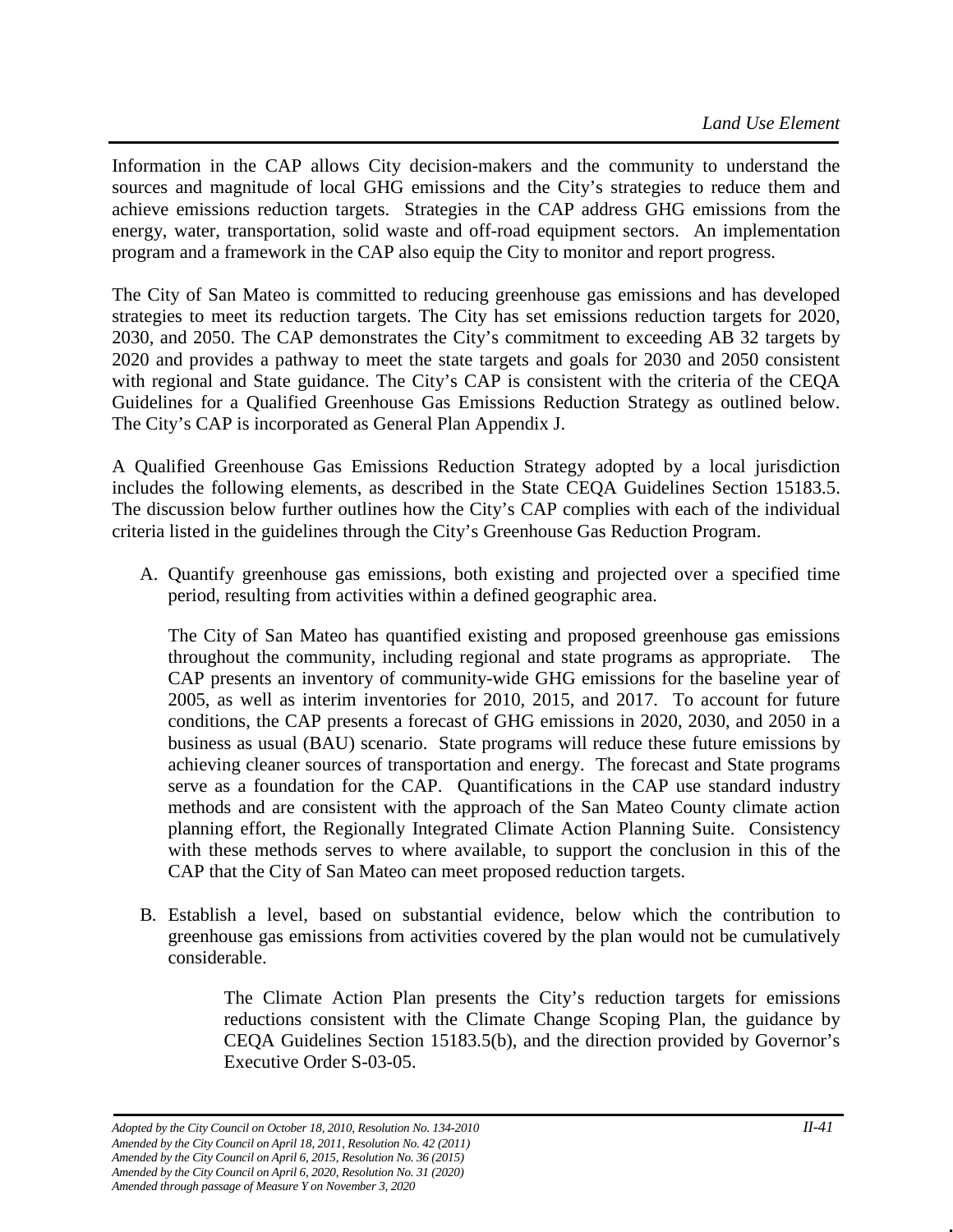- 1. Reduce emissions to 15 percent below 2005 levels by 2020.
- 2. Reduce emissions to 4.3 metric tons per capita by 2030.
- 3. Reduce emissions to 1.2 metric tons per capita by 2050.

Long-term reduction targets are presented in the CAP to commit the City to ongoing progress, consistent with State guidance.

C. Identify and analyze the greenhouse gas emissions resulting from specific actions or categories of actions anticipated within the geographic area.

The CAP analyzes GHG emissions from the City of San Mateo's community-wide activities, consistent with standard industry protocol at the time of its development and guided by the recommendations of the State of California. To determine total progress toward reduction targets, the CAP quantifies and analyzes the impact of existing accomplishments since the 2005 baseline, planned local programs and new measures proposed in the CAP. Total GHG reductions are quantified for 2020, 2030, and 2050.

D. Specify measures or a group of measures, including performance standards that substantial evidence demonstrates, if implemented on a project-by-project basis, would collectively achieve the specified emissions level.

Measures proposed in the CAP include those that are anticipated to significantly reduce emissions from the community. All measures were quantified using standard industry practice at the time of CAP development, where available, to ensure that the stated reductions are supported by substantial evidence. Minor emissions reduction measures, including the City operational measures that do not significantly reduce GHG emissions, were not included. Reduction measures come from four primary sources:

- 1. City of San Mateo General Plan policies;
- 2. City of San Mateo programs and actions currently being implemented;
- 3. Best practices and regional program and policies in which the City participates;
- 4. Applicable California State policies and programs.
- E. Establish a mechanism to monitor the plan's progress toward achieving the level and to require amendment if the plan is not achieving specified levels.

The CAP provides an implementation work plan for City staff and a framework to monitor and demonstrate progress. The work plan contained in the CAP identifies the responsibility of key departments, time frames and processes to complete annual updates. The CAP will function as a dynamic tool, equipping City staff to undertake near-term steps toward long-term General Plan objectives. To support implementation, the City has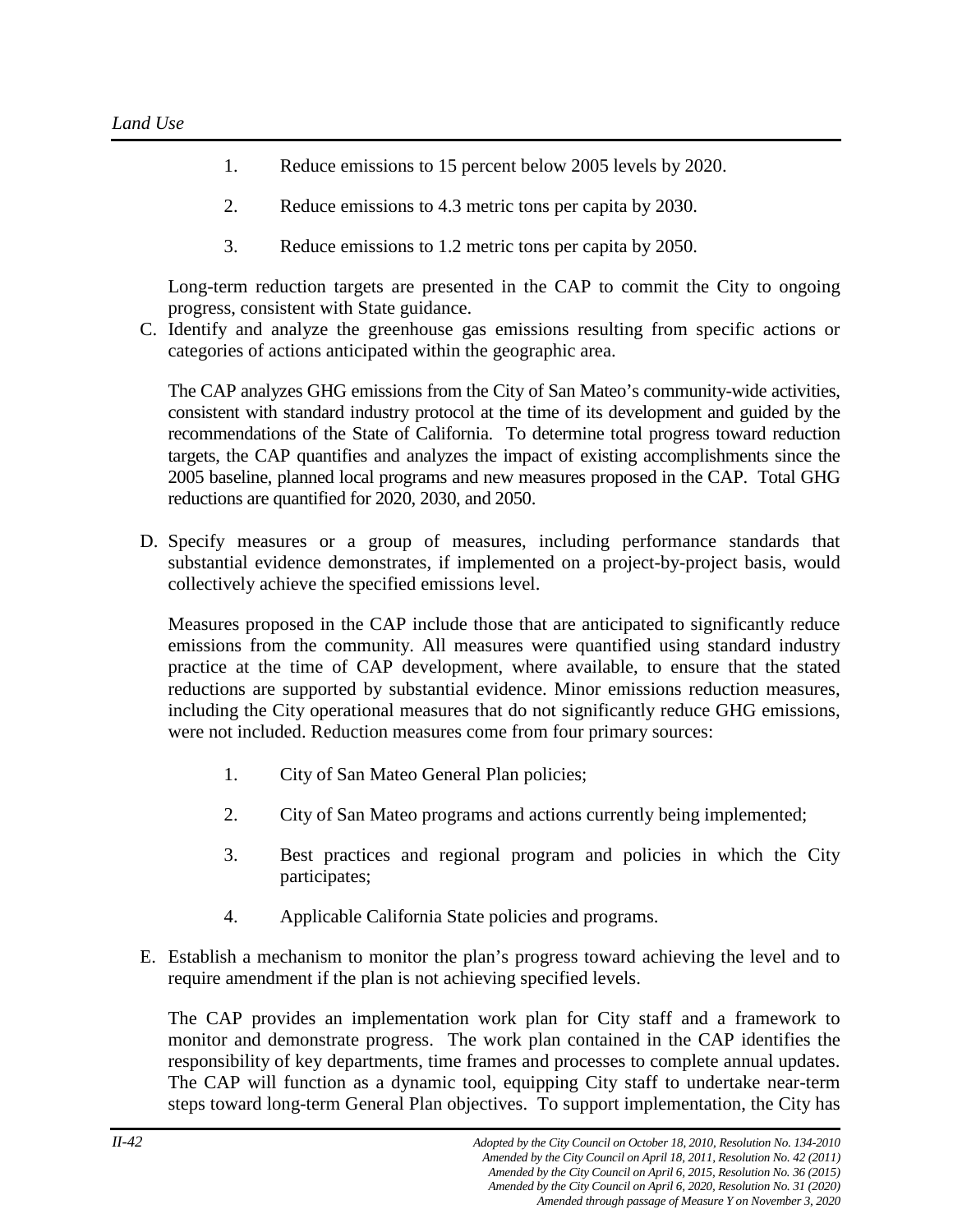also developed a Microsoft Excel-based monitoring and implementation tool to allow the City to track emissions over time and modify or replace emissions reduction measures that are not performing as anticipated.

- F. Be adopted in a public process following environmental review.
- G. The CAP was developed and adopted with an Addendum to the General Plan Environmental Impact Report (EIR) and is fully included in the analysis associated with the City's General Plan EIR.

Through completion of the above criteria, the City has demonstrated that the CAP is consistent with the guidance set forth by State CEQA Guidelines Section 15183.5.

#### Climate Change

- **GOAL 8a:** Reduce greenhouse gas emissions each year consistent with the Climate Action Plan.
- **GOAL 8b:** Recognize potential climate change consequences such as increased sea level rise, changing weather events, less snow melt in the Sierras - therefore less drinking water availability, hotter temperatures, changing air quality and more heat related health issues.

# **POLICIES**

**LU 8.1: Carbon Footprint.** The City shall prepare an updated greenhouse gas emissions inventory consistent with the Climate Action Plan.

The CAP identifies the sources of GHG emissions from community-wide activities in the City limits of San Mateo for the baseline year of 2005 and for the interim years of 2010, 2015, and 2017. The GHG emissions inventory included nine sources of emissions for San Mateo in 2005. By understanding where these emissions come from, CAP measures target the largest opportunities for reductions. Completing a new inventory for a recent year allows the City to identify the highest opportunities for reductions as they change over time. Recent year inventories also allow the City to track progress implementing the CAP as the City seeks to reduce overall GHG emissions consistent with CAP targets.

**LU 8.2: Effects of Climate Change**. Incorporate consideration of the effects of climate change in development of General Plan updates, disaster planning, City projects, infrastructure planning, future policies and long-term strategies. Explore voluntary adjustments of base flood elevation.

The City has established a foundation for reducing the community's impact on climate change with the CAP. Strategies in the CAP serve to reduce GHG emissions generated in the City of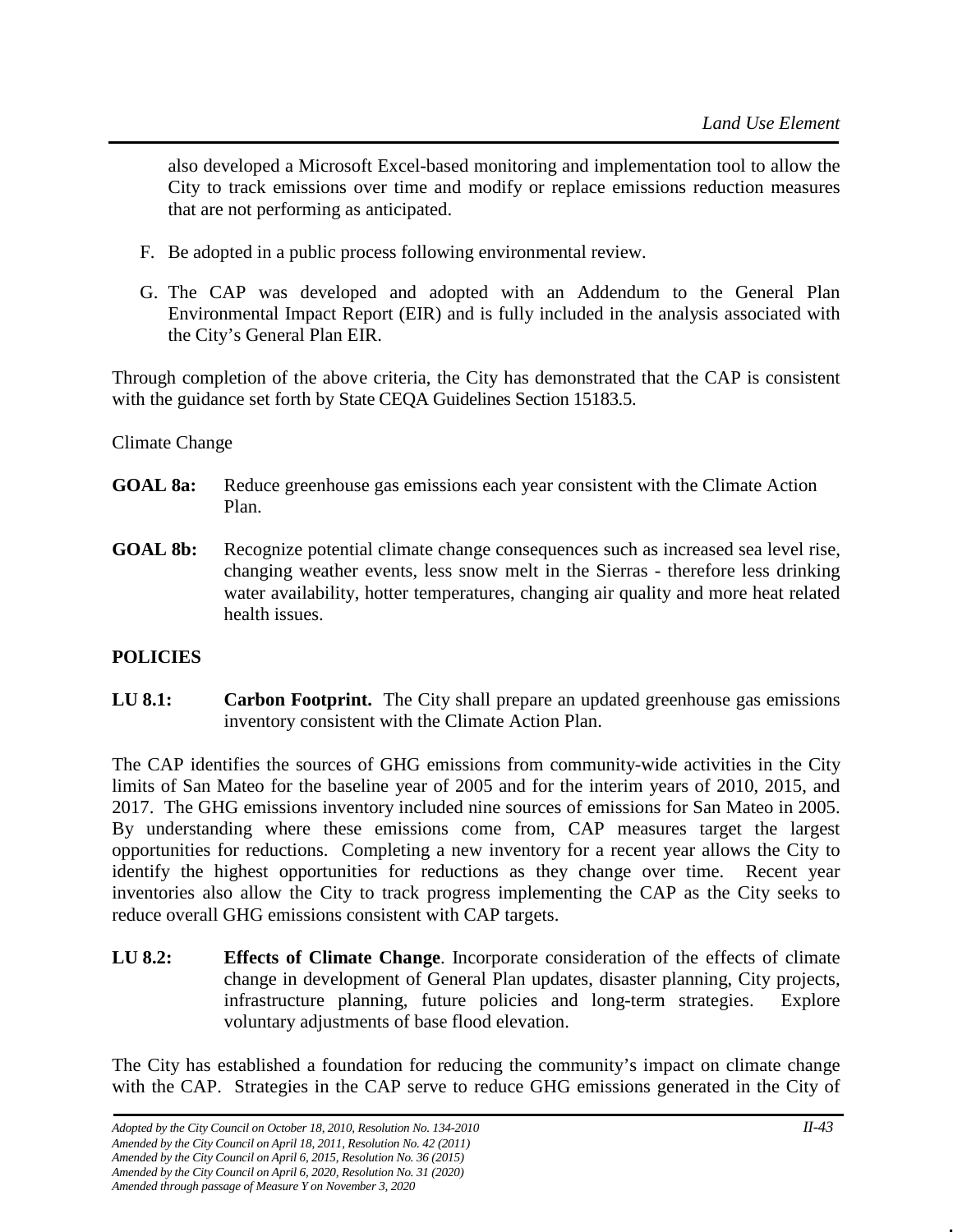# *Land Use*

San Mateo, thereby reducing the City of San Mateo's contribution to global GHG emissions levels. The City is also committed to an adaptive approach that responds to the anticipated impacts of climate change The Climate Change goals and the CAP provide the City's proactive approach to reduce local GHG emissions, while the framework for adapting to climate change impacts is mainly addressed in the General Plan's Safety Element.

**LU 8.3: Greenhouse Gas (GHG) Emission Reductions.** Monitor and report progress toward the City's GHG emissions reduction target on an annual basis and regularly review emission reduction measures and new opportunities consistent with guidance of the City's Climate Action Plan.

Consistent with the CAP work plan, the City will complete an annual progress report to review and analyze progress toward GHG reduction targets. The City will monitor progress consistent with industry protocol. Annual monitoring also demonstrates consistency with guidance from State CEQA Guidelines Section 15183.5. Establishing a monitoring mechanism is a criterion for a Qualified Greenhouse Gas Emissions Reduction Strategy. As directed by the CAP, the City will also prepare an update to the CAP to review and analyze the established targets for GHG emissions reductions and respond to information from annual reporting. New technologies and State legislation may create additional opportunities that would support achievement of the City's reduction target.

Built Environment

- **GOAL 8c:** Ensure that all improvements to existing structures are developed or remodeled in a sustainable manner.
- **GOAL 8d:** Increase new annual installations of solar or renewable energy systems consistent with the Climate Action Plan.

# **POLICIES**

**LU 8.4 Sustainable Development.** Incorporate Sustainability into existing single family and multifamily housing. Require sustainable features and techniques to address energy and water efficiency in remodels of existing structures.

Energy use in the Built Environment contributed 42% of the City's GHG emissions in 2005 and 34% in 2017, therefore, a concerted effort is required to reduce greenhouse gases. Every remodel or addition to existing structures should incorporate some sustainability and energy efficiency with the goal of reducing that individual structure's carbon footprint. Furthermore, efforts to address single family homes not undergoing a remodel or addition should be taken. This may be done using the results of the Community Development Department's housing efficiency survey. CAP measures also identify strategies to foster energy-efficiency retrofits to existing buildings through incentive programs and rebates. Previously, the City's Green Building Ordinance energy-efficiency measures for new construction exceeded State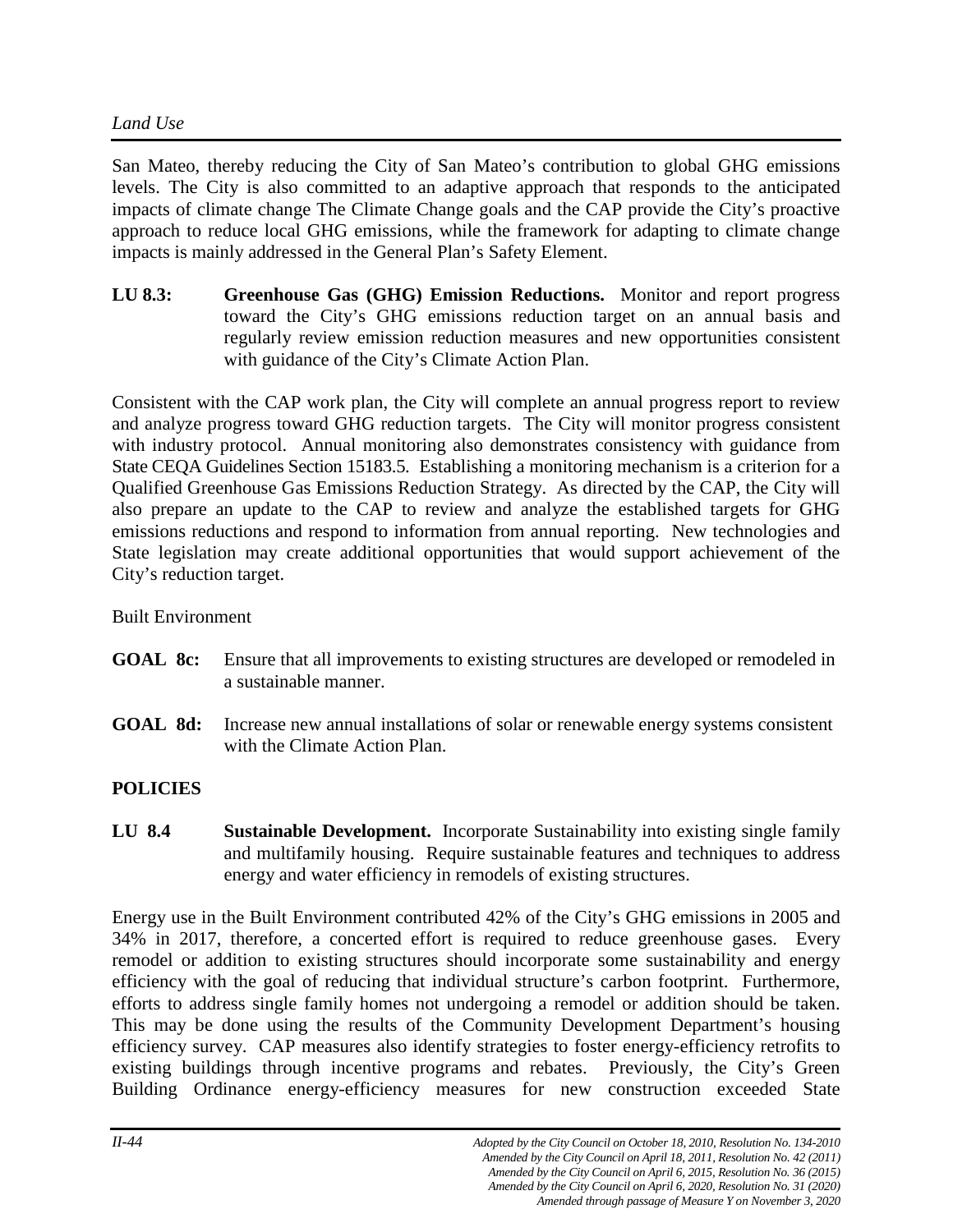requirements. While the new 2019 California Green Building Code supersedes the adopted Green Building Ordinance for energy efficiency, the City continues to promote sustainability and energy efficiency in new construction. CAP measures also identify the City's commitment to expand electric vehicle infrastructure locally by exceeding requirements for the California Green Building Code.

**LU 8.5 Solar Energy.** Promote or join local partnerships and opportunities that offer renewable energy options to the residents and/or help inform them of rebates and options while ensuring that the permit process is quick and inexpensive.

The City of San Mateo has promoted the widespread use of rooftop solar panels through a simplified permitting process and reduced solar permitting fees. In addition, since January 2017, the City has mandated that all new construction include the installation of rooftop solar panels or a solar thermal system. Since 2017, the City has processed permits for more than 100 rooftop solar panels, with a total generating capacity of approximately 1.2 megawatts. Through outreach, education and other incentives identified in the CAP, the City will continue to expand options for residents to access and install renewable energy facilities, such as solar photovoltaics.

# Waste and Recycling

**LU** 8.6: **Waste Reduction.** Reduce waste sent to landfills by San Mateo's residents, businesses and visitors by a minimum of 40% from 2017 levels by 2030 by mandating recycling, setting aggressive waste reduction goals for all development, implementing composting programs, and increasing costs for residential and commercial waste collection then using increased waste collection revenue to provide waste reduction incentives. Supportive actions for waste reduction are detailed in the Climate Action Plan.

The City of San Mateo has achieved notable reductions in solid waste, with approximately a 30% reduction in community-wide solid waste generation from 2005 to 2017 despite significant population increases. Nonetheless, the City continues to implement numerous waste programs that will further reduce the waste stream. In 2011, the City instituted a voluntary composting program as a service provided by the community's waste hauler. This program allows food scraps to be composted and turned into fertilizer, rather than being thrown in a landfill. As of 2018, approximately 19,740 single-family homes (97% of all single-family homes with waste collection services) and 340 businesses are enrolled in the composting program. As identified in the CAP, the City will seek to expand the composting program to additional residential and nonresidential waste customers throughout the community. The City will explore alternative forms of waste collection to support composting in multi-family and commercial properties. Ongoing collaboration with food service utilities and Recology of San Mateo will allow the City to monitor other opportunities for waste reduction.

Water Supply

*Adopted by the City Council on October 18, 2010, Resolution No. 134-2010 II-45 Amended by the City Council on April 18, 2011, Resolution No. 42 (2011) Amended by the City Council on April 6, 2015, Resolution No. 36 (2015) Amended by the City Council on April 6, 2020, Resolution No. 31 (2020) Amended through passage of Measure Y on November 3, 2020*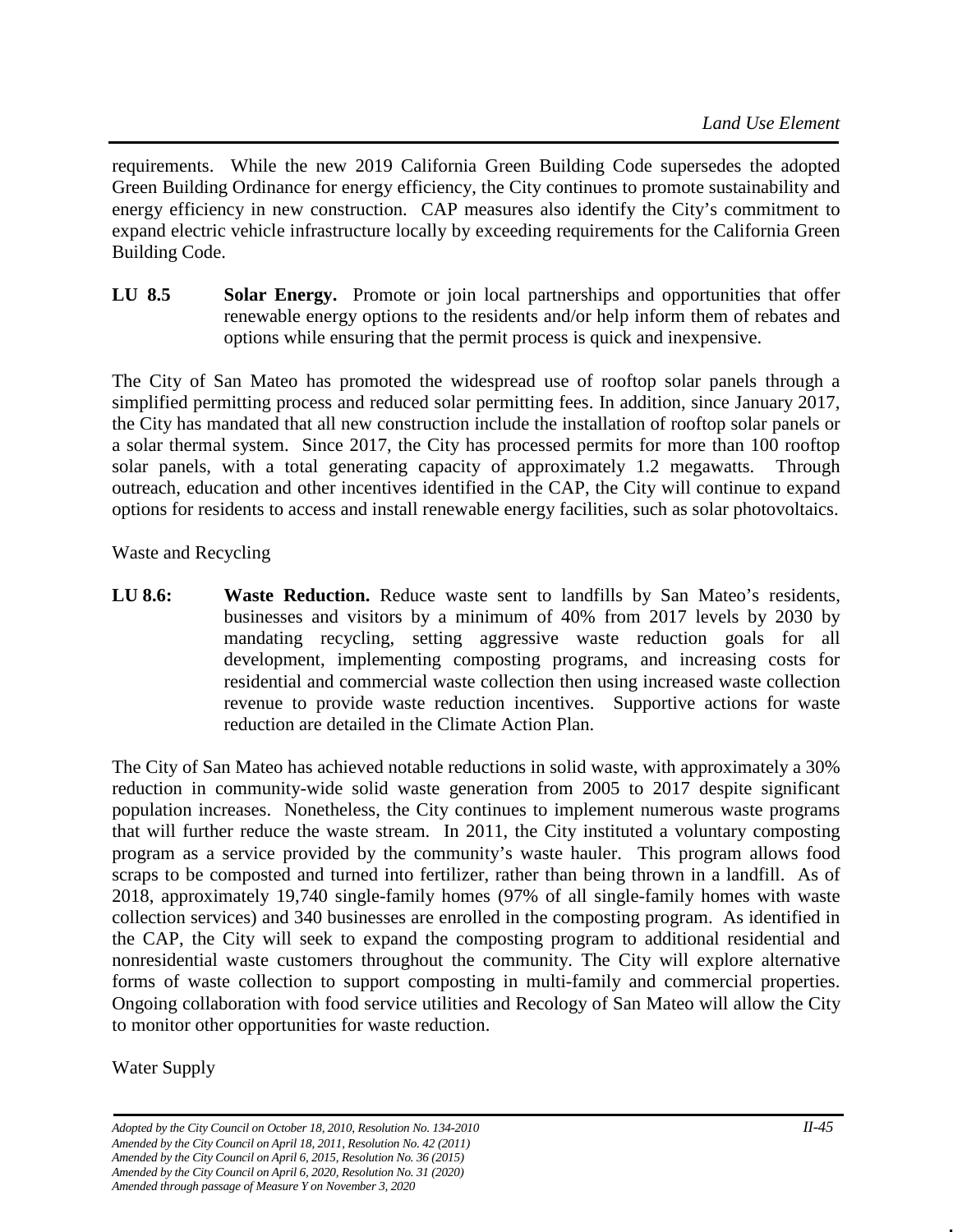**GOAL 8e**: Reduce citywide gross water consumption per capita to 102 gallons/day. Reduce the residential per capita to 70 gallons/day.

# **POLICIES**

- **LU 8.7: Water Reduction Strategies**. Establish a partnership with California Water Service (CWS), Bay Area Water Supply Conservation Agency and other mid peninsula cities to promote the water reduction strategies that are offered and to create an outreach program that will help inform residence and businesses of increase costs and the need for conservation efforts.
- **LU 8.8: Water Rates**. Actively support a strategy to decouple water utility revenues from water consumption and any other regulatory changes that will offer incentives to CWS to actively pursue conservation while working with CWS to implement progressive water rates.

The CWS establishes a 2020 gross water consumption target of 124 gallons per capita per day (gpcpd) for the Bayshore/Mid-Peninsula District, which includes the City of San Mateo. As of 2013, the collective Bayshore/Mid-Peninsula District exceeded the district-wide target and achieved gross water consumption of 110 gpcpd.

Several external factors will help the City of San Mateo reach its local water goals. The price of water will triple in the next few years as the upgrades to the Hetch-Hetchy water supply system are completed. Dry years that instigate programs to conserve will give greater publicity and awareness regarding water issues. A reduction in water consumption also takes pressure off the wastewater treatment plant to meet new volume requirements. The CWS and the City of San Mateo are committed to exploring and identifying cost-effective programs to further reduce water use locally. Water efficiency and conservation strategies are also included in the City's CAP, Appendix J of the General Plan. The City will continue to identify creative programs to achieve the local citywide goal of 102 gpcpd and the residential goal of 70 gpcpd.

Air Quality

- **LU 8.9:** Air Quality Construction Impacts. The City shall mitigate air quality impacts generated during construction activities by requiring the following measures:
	- 1. Use of appropriate dust control measures, based on project size and latest Bay Area Air Quality Management District (BAAQMD) guidance, shall be applied to all construction activities within San Mateo.
	- 2. Applicants seeking demolition permits shall demonstrate compliance with applicable BAAQMD requirements involving lead paint and asbestos containing materials (ACM's) designed to mitigate exposure to lead paint and asbestos.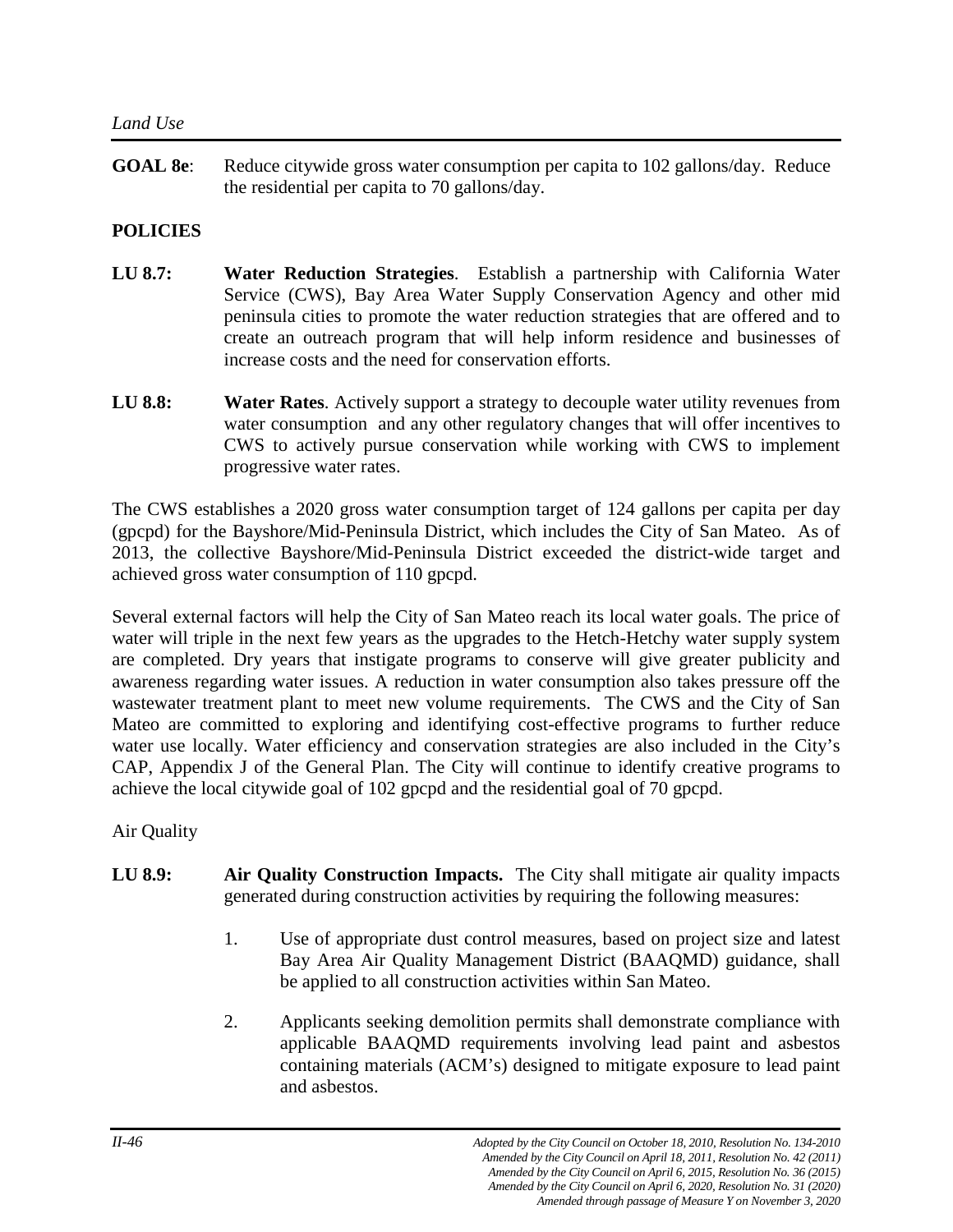3. Utilization of construction emission control measures recommended by BAAQMD as appropriate for the specifics of the project (e.g., length of time of construction and distance from sensitive receptors). This may include the utilization of low emission construction equipment, restrictions on the length of time of use of certain heavy-duty construction equipment, and utilization of methods to reduce emissions from construction equipment (alternative fuels, particulate matter traps and diesel particulate filters).

Construction activities associated with individual developments and infrastructure improvements in San Mateo would generate pollutants intermittently. Generally, the most substantial air pollutant emissions would be dust generated from site grading. Wind erosion and disturbance to exposed areas would also be sources of dust emissions. If uncontrolled, these emissions could lead to both health and nuisance impacts. These construction activities would also temporarily create emissions of fumes, equipment exhaust, and other air contaminants. Adherence to the measures noted above will reduce the air impacts generated by construction activities.

**LU 8.10: Odors.** When proposed development generating odors is proposed near residences or sensitive receptors, either adequate buffer distances shall be provided (based on recommendations and requirements of the California Air Resources Control Board and BAAQMD), or filters or other equipment/solutions shall be provided to reduce the potential exposure to acceptable levels. Potential mitigation associated with this policy requirement will be coordinated with any required permit conditions from BAAQMD.

> When new residential or other sensitive receptors are proposed near existing sources of odors, either adequate buffer distances shall be provided (based on recommendations and requirements of the California Air Resources Control Board and BAAQMD), or filters or other equipment/solutions shall be provided to reduce the potential exposure to acceptable levels.

The BAAQMD CEQA Guidelines classify a project that could create objectionable odors as any of the following: wastewater treatment plant, sanitary landfill, transfer stations, composting facilities, petroleum refineries, asphalt batch plants, chemical manufacturing, fiberglass manufacturing, auto body shops, rendering plants, and coffee roasters. Impacts resulting from odors can result when sensitive receptors (e.g., new residences) are located near the odor sources listed above.

**LU 8.11 Toxic Air Contaminants.** The City shall require that when new development that would be a source of toxic air contaminants (TAC's) is proposed near residences or sensitive receptors, either adequate buffer distances shall be provided (based on recommendations and requirements of the California Air Resources Control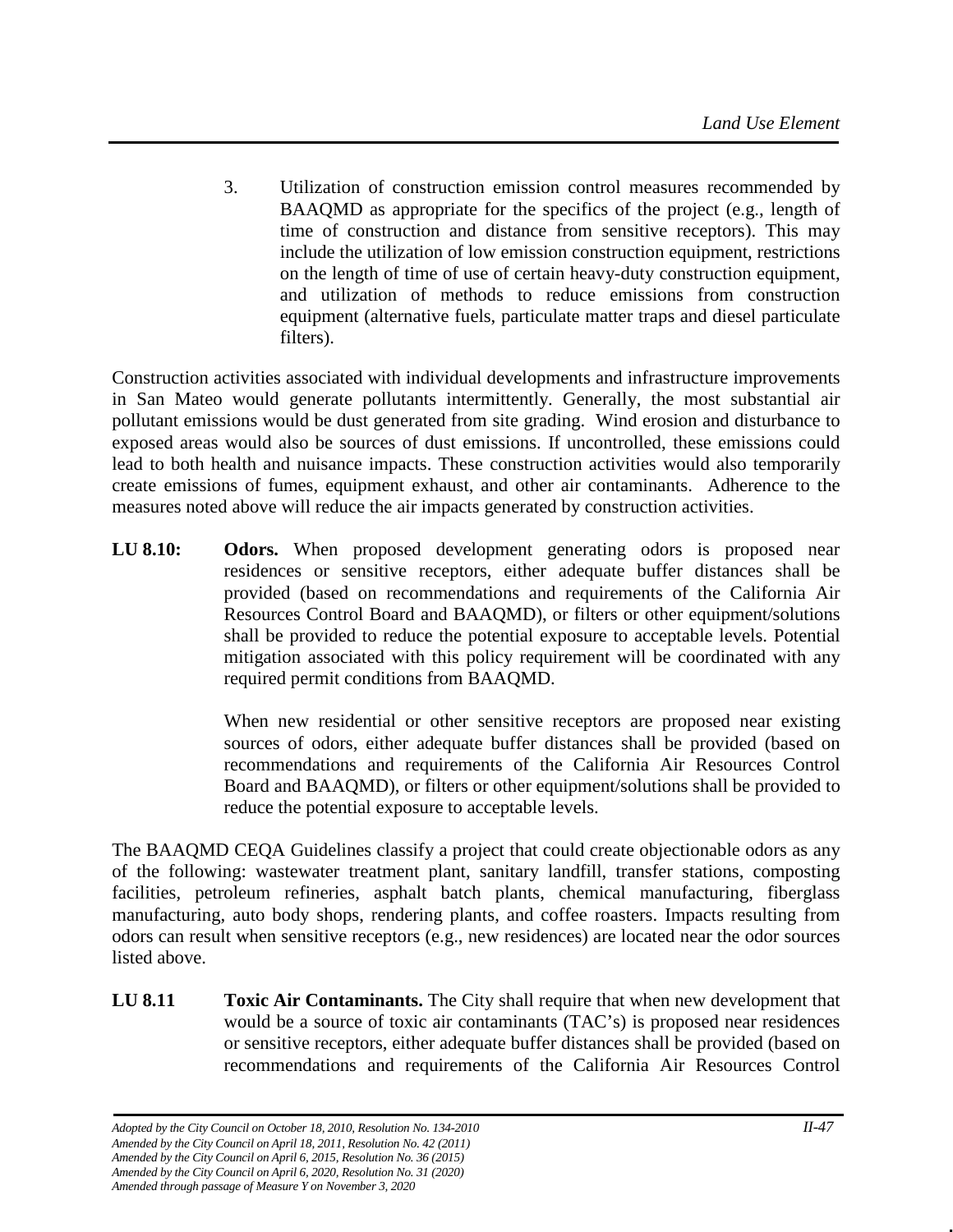Board and BAAQMD), or filters or other equipment/solutions shall be provided to reduce the potential exposure to acceptable levels.

When new residential or other sensitive receptors are proposed near existing sources of TAC's, either adequate buffer distances shall be provided (based on recommendations and requirements of the California Air Resources Control Board and BAAQMD), or filters or other equipment/solutions shall be provided to the source to reduce the potential exposure to acceptable levels.

Toxic air contaminants (TAC's) are another group of pollutants of concern. However, unlike criteria pollutants, no criteria acceptable levels of TAC's have been established. There are many different types of TACs, with varying degrees of toxicity. Sources of TAC's include industrial processes such as petroleum refining and chrome plating operations, commercial operations such as gasoline stations and dry cleaners, and motor vehicle exhaust.

Diesel exhaust is a TAC of growing concern in California. The California Air Resources Board in 1998 identified diesel engine particulate matter as a TAC. The exhaust from diesel engines contains hundreds of different gaseous and particulate components, many of which are toxic. Studies show that diesel particulate matter concentrations are much higher near heavily traveled highways and intersections. In the cases noted above, this policy will be implemented by a site specific air quality analysis.

Public Outreach

**LU 8.12: Engaging the Public.** Create a multi-phased information campaign to educate residents and businesses on the Climate Action Plan and to spark behavioral changes in individual energy and water consumption, transportation mode choices, and recycling.

Educating the public will be critical in achieving the goals of the CAP. Numerous outreach and educational measures are identified in the CAP. These initiatives will encourage greater efficiency in San Mateo's buildings, support integrated land use patterns and provide residents and business owners with more information and resources to benefit from CAP programs.

# **AREA SPECIFIC POLICIES**

The Land Use Element divides the community into 10 planning areas, as delineated on Figure LU-1 San Mateo Planning Area, for the primary purpose of tailoring policies to the unique characteristics of each area. These area specific policies indicate major policies within each planning area.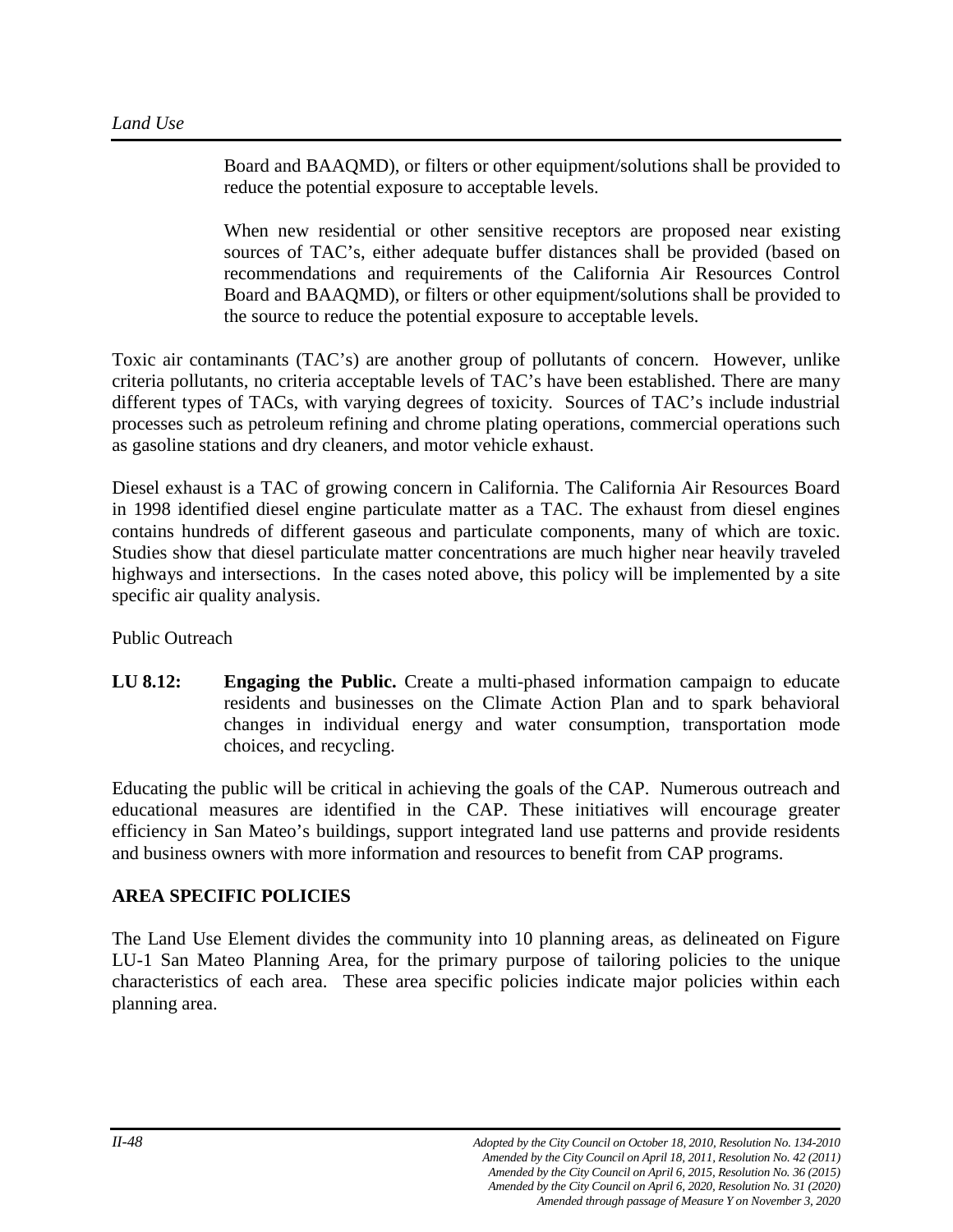# 1. NORTHWEST HEIGHTS

**PA 1.1: North El Camino Real.** Retain the *high density* residential character of the area between Peninsula and Tilton avenues. Commercial sites in the area should redevelop where appropriate to medium scale office uses, as delineated on the Building Height and Intensity Plans, or *high density* residential. Commercial redevelopment shall be designed to reflect the residential design and character of the area.

North El Camino Real is characterized by multi-family developments two to three stories in height with some small scattered non-residential sites. Redevelopment of the non-residential sites to multi-family residential is appropriate to create more neighborhood uniformity and less nuisances for neighbors such as visual blight, glare, noise, traffic and parking congestion.

- **PA 1.2:** North San Mateo Drive. Plan for redevelopment on North San Mateo Drive between Peninsula and Tilton avenues as follows:
	- 1. North of State Street. Encourage more intensive commercial development, particularly automotive sales.
	- 2. South of State Street. Allow more intensive commercial development, particularly automotive sales for 150 feet south of State Street on the west side of San Mateo Drive, and limit redevelopment of the remainder to medium scale office uses, as delineated on the Building Height and Intensity Maps, and high density, multi-family residential.

Auto sales and service uses are the predominant uses north and immediately south of State Street and extend into Burlingame. These uses are encouraged due to the high sales tax revenues they generate. Because residential neighborhoods are immediately adjacent to these uses, new developments or additions shall be required to reduce nuisances such as noise, glare, odors, litter, noise, traffic and parking congestion.

Two- to three-story, multi-family and low-scale commercial uses are the dominant land uses south of State Street. Redevelopment shall be consistent with the existing high density residential and compatible with the existing low-scale office uses. Building heights are limited to protect the established residential character of the area. Furthermore, for the redevelopment of the southern part of North San Mateo Drive, consider its close proximity to the Caltrain station. Encouraging transit use in the redevelopment of these sites will help the City meet its Sustainability goals.

**PA 1.3: East Santa Inez Avenue/Tilton Avenue Neighborhood.** Provide for highdensity multi-family uses between East Santa Inez and Tilton avenues, with the exception of the single-family residences on Chesterton Court, to support downtown commercial development.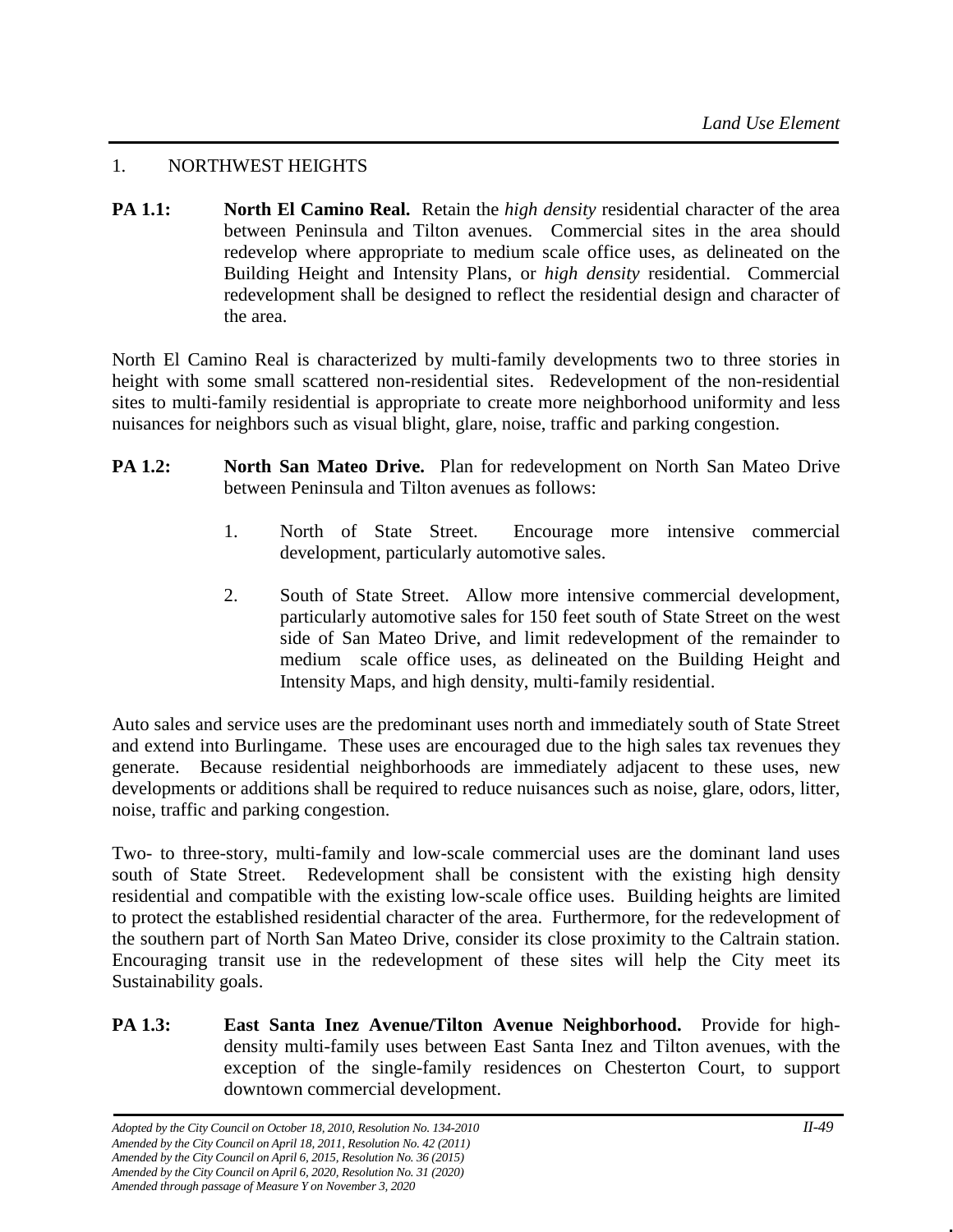The area is characterized by high-density residential buildings three stories in height, with the exception of Chesterton Court, which is lined by single-family dwellings. High-density redevelopment is appropriate because the neighborhood is within walking distance of the Downtown retail core.

**PA 1.4: Single-Family and Duplex Preservation.** Limit development of established predominantly single-family areas to single-family uses, and predominantly duplex areas to low-density residential as indicated on the Land Use Plan. Consider redesignating multi-family areas to single-family and low-density residential uses where such uses predominant and where the creation of additional legal non-conforming uses would be minimized.

This policy is consistent with Policy LU-1.9, which encourages the protection of established single-family and duplex neighborhoods. Neighborhood impacts such as traffic, loss of parking, and deterioration of community character have resulted from past redevelopment of singlefamily residences to substantially higher densities in San Mateo Heights. The policy pertains to a major portion of the area, particularly sections of Ramona Street, Ellsworth Court, and Highland Avenue.

#### 2. NORTH CENTRAL.

**PA 2.1: Woodside Way.** Redevelop the area along Woodside Way to low-scale executive office nearest Peninsula Avenue and medium-density housing towards Villa Terrace as delineated on the Land Use Plan.

This area has been identified for high-density multi-family housing. The existing low-scale lowrise executive office development is compatible with the existing high-density multi-family developments adjacent to Peninsula Avenue. Medium density, multi-family housing is an appropriate density transition to the lower density areas south of Villa Terrace. This transition will ensure compatibility with the low-density and single-family areas south of Villa Terrace.

**PA 2.2: Amphlett Boulevard.** Retain the residential and commercial service uses. Require new buildings and additions to be compatible with adjoining residential areas including adequate screening and landscaping.

Multi-family developments adjacent to US 101 are generally more affordable than elsewhere in the community. Retention of more affordably priced housing is necessary to provide a balanced housing supply and support economic growth.

Service commercial uses have a higher potential to generate nuisances such as visual blight, noise, glare, litter, odors, loss of parking and traffic congestion. To protect adjacent residential neighbors, new or remodeled service commercial uses are required to reduce potential nuisances through site design, and conformance with codes.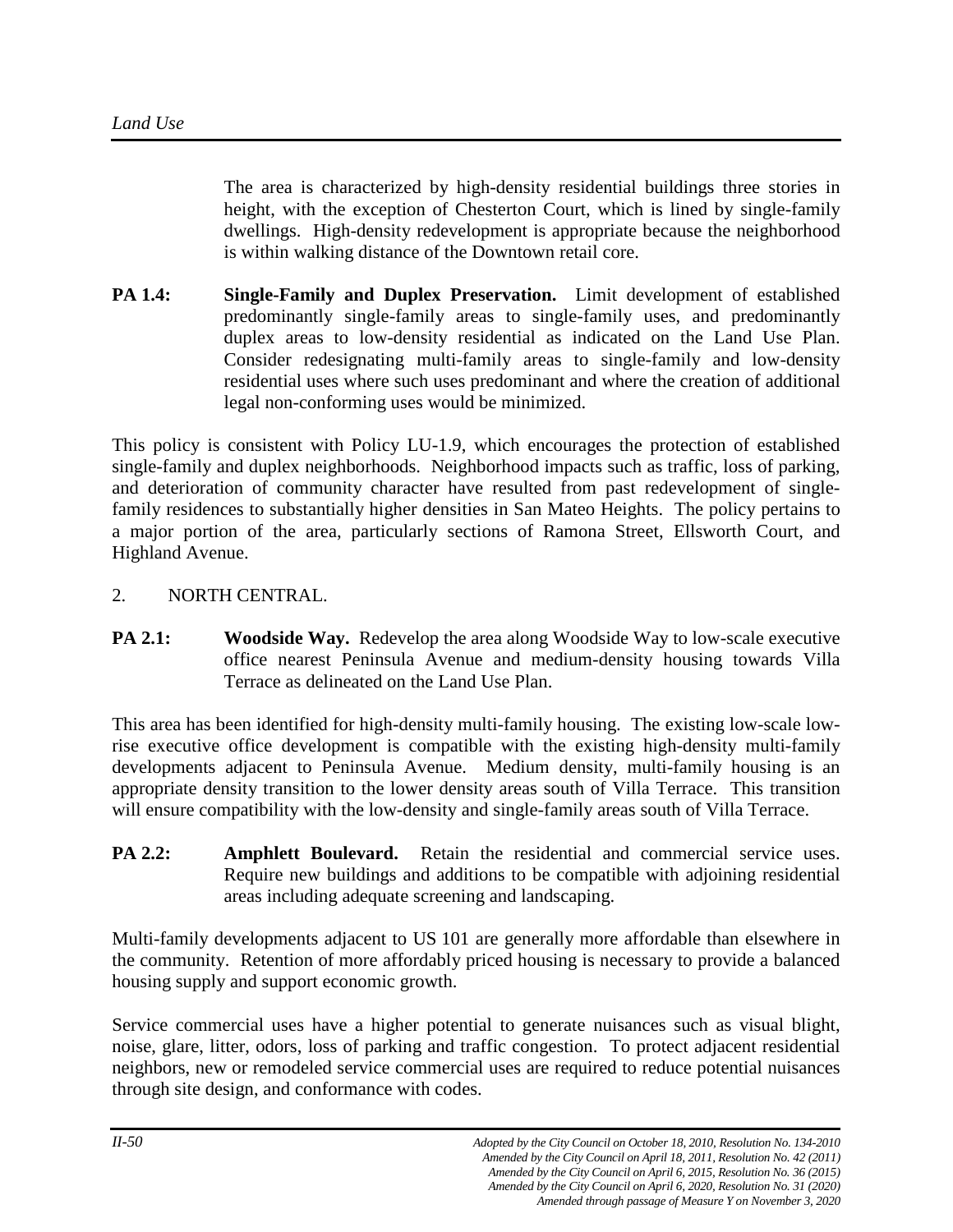**PA 2.3: Public Facilities.** Should reuse or redevelopment of public facilities, including the County Courthouse, National Guard Armory, and Department of Motor Vehicles occur, medium-density residential use is appropriate. Should redevelopment of a portion or all of San Mateo High School occur, mediumdensity residential with retention of necessary school turf areas for public recreation is appropriate.

Reuse or redevelopment of these public facilities is not anticipated. However, should redevelopment occur, multi-family development is considered appropriate because the adjacent uses are predominantly multi-family, and the sites are large enough to provide adequate buffers. Recreational use of the High School site is to be retained to serve the recreational needs of the area. Sites must not be owned and/or operated by the City, other government agencies, and/or the public school districts to be redeveloped as housing.

**PA 2.4: Single-Family and Duplex Preservation.** Limit development of established predominantly single-family areas to single-family uses, and predominantly duplex areas to low-density residential as indicated on the Land Use Plan. Consider redesignating multi-family areas to single-family and low-density residential uses where such uses predominant and where the creation of additional legal non-conforming uses would be minimized.

This policy is consistent with Policy LU-1.9, which encourages the protection of established single-family and duplex neighborhoods. Neighborhood impacts such as traffic, loss of parking, and deterioration of community character have resulted from past redevelopment of singlefamily residences to higher densities in North Central. The policy pertains to a very large portion of the area, roughly bounded by Idaho Street, San Mateo Creek, Rail Corridor, and Indian Avenue, and along Idaho Street north of Poplar Avenue.

**PA 2.5: Railroad Avenue.** Maintain low and medium residential densities on the property along Railroad Avenue which is on the east side of the Rail Corridor north of San Mateo Creek, to be consistent with the residential densities of the adjacent neighborhood.

This small area, between Tilton Avenue and San Mateo Creek, was the only commercially zoned property in North Central prior to rezoning in 1990, and contains a mix of commercial and residential uses. The warehouse and service commercial use has resulted in nuisance problems for neighbors and is inconsistent with the neighborhood character. The area is to be retained as low-density nearest San Mateo Creek and to medium-density residential use between Cypress and Tilton avenues to achieve uniformity and reduce nuisance potential. Considering this area is within two blocks of the revitalized downtown train station, all redevelopment of this area should address increasing transit use.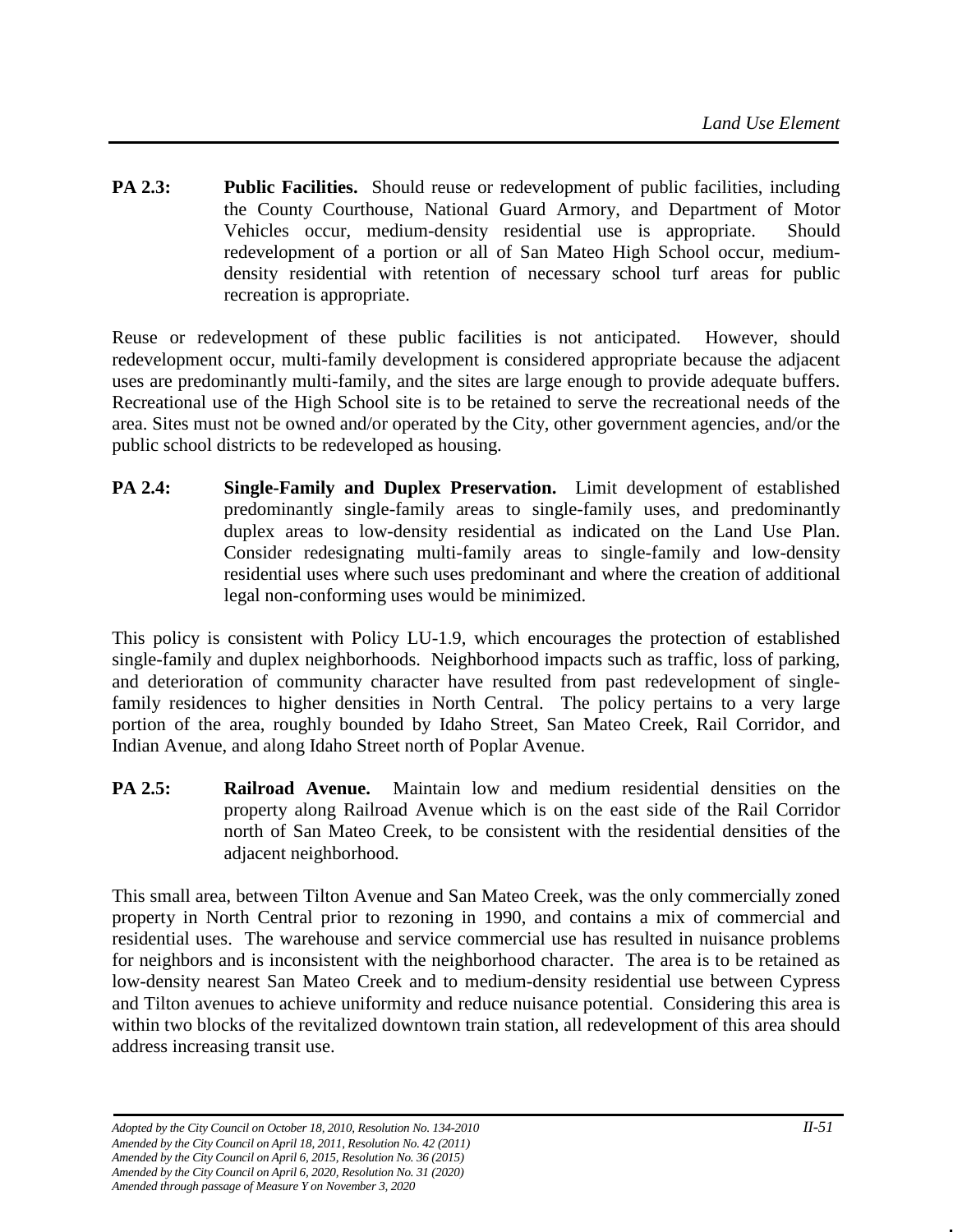#### 3. DOWNTOWN.

The goals, policies, and objectives for downtown San Mateo are located in the Downtown Plan. A general discussion of the downtown also occurs in Section 3 of this Land Use Element.

Provisions of the voter-approved Measure H and Measure P, which reduced building heights, floor area ratios and residential densities, were also incorporated, including the provisions following below (the Measure H and P provisions are in *italics)*.

- *a. A Specific Plan for the Downtown was adopted by the City Council in July 1985, and amended in 1993, consistent with the provisions of Measure H as adopted by the voters in November 1991. This Specific Plan also constituted an amendment to the previous General Plan.*
- *b. Densities up to 75 units per acre, heights up to 75' and appropriate FARs may be allowed in the following areas of the Downtown, for projects which provide public benefits or amenities substantially greater than code requirements:*
	- *1. the area designated on the Land Use Plan (LU-3) as Downtown which is bounded by El Camino Real (SR 82), East Fourth and East Fifth avenues and the SPRR railroad tracks;*
	- *2. the area designated on the Land Use Plan (LU-3) as Downtown which is bounded by El Camino Real (SR 82) and Ellsworth, Baldwin and Second avenues;*
	- *3. the area designated on the Land Use Plan (LU-3) as Mixed-Use (Executive Office) which is bounded by El Camino Real (SR 82), San Mateo Drive, St. Matthews Avenue, and Baldwin Avenue; and*
	- *4. those properties in the area designated on the Land Use Plan (LU-3) as Mixed Use (Neighborhood Commercial) which are between San Mateo Drive and Ellsworth Avenue, and which have frontage on the north side of Baldwin Avenue as of 1 January 1992.*
- *c. Densities up to 75 units per acre, heights up to 75 feet, and appropriate FARs may be allowed in the following areas of the Downtown for projects which to the greatest extent feasible protect and preserve key historic resources in accordance with the following conditions:*
	- *1. the area designated on the Land Use Plan (LU-3) as Downtown which is bounded by B Street, Ellsworth Avenue, First Avenue and Second Avenue;*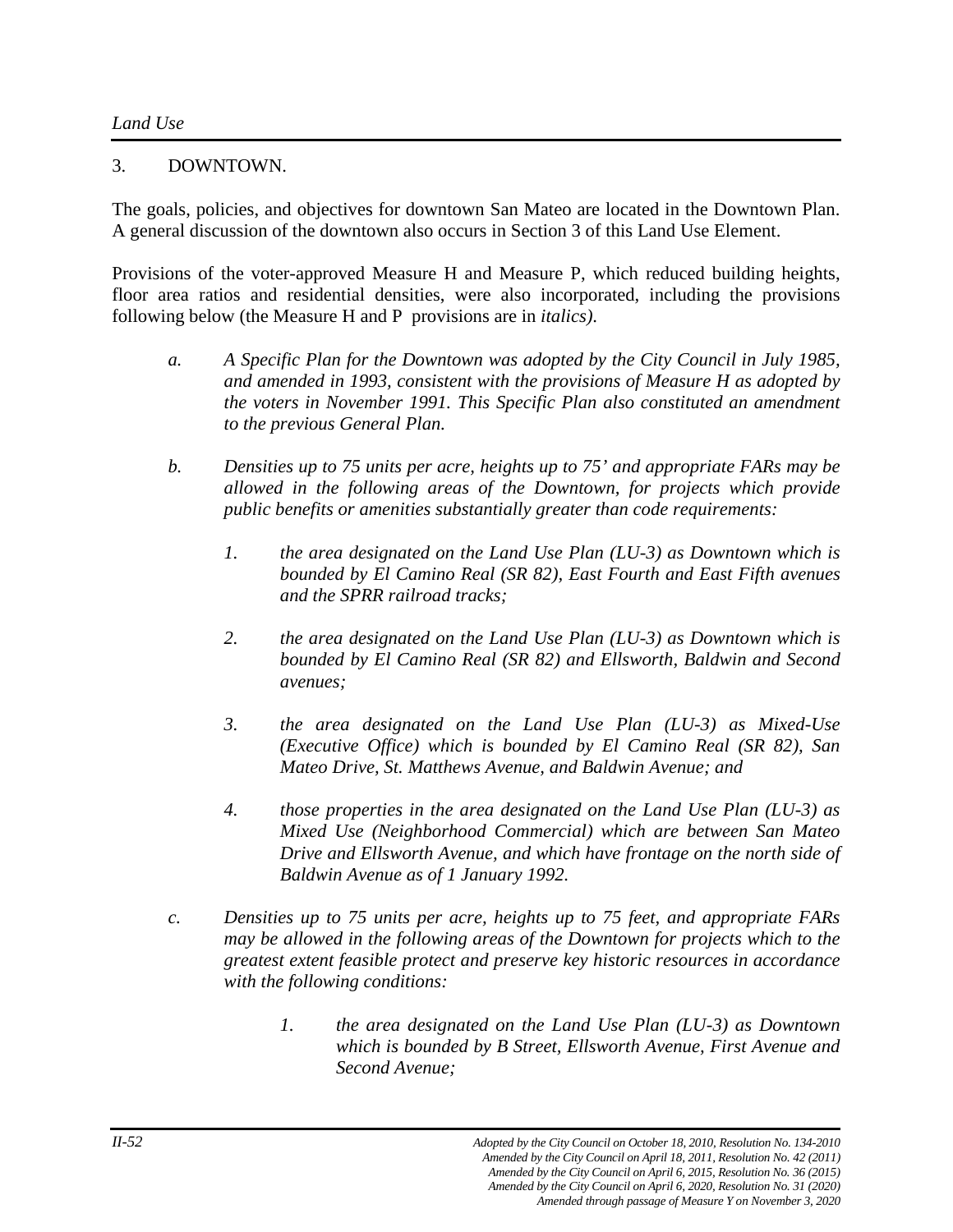- *2. all buildings on the site with frontage along Second Avenue or B Street which are identified as Individually Eligible for the National Register of Historic Places or contributory to a National Register Eligible Historic District as per the City of San Mateo Historic Building Survey dated September, 1989 (in this area changes in the facade or significant exterior or interior features shall be reviewed for their consistency with the architectural character of the building by applying criteria outlined in the Secretary of the Interior's Standards for Rehabilitation);*
- *3. FARs and residential densities may be calculated based on the total site square footage; however the FARs and densities for buildings protected in accordance with paragraph (c)(2) immediately preceding may be excluded from the allowable FARs and densities for new construction permitted on the site.*

# 4. SHOREVIEW.

**PA 4.1: North Bayshore Boulevard/Kingston Street.** Commercial uses along Bayshore Boulevard or Kingston Street may be redeveloped for high density multi-family or hotel uses.

Certain non-residential uses along Bayshore Boulevard and Kingston Street have generated nuisances for neighbors and are generally unsightly and highly visible from the Bayshore Freeway. Redevelopment of these uses to multi-family development is encouraged to eliminate nuisances and to provide opportunities for more affordable housing. To encourage improvement of the existing motel uses, such uses will continue to be allowed with special use permits.

**PA 4.2:** Shoreview Shopping Center. Promote retention and continue enhancement of the neighborhood shopping center through design treatment, façade changes, and implementation of the signage program.

This policy is consistent with Policy LU-1.12, which encourages the retention and enhancement of neighborhood shopping centers. The Shoreview Shopping Center is one of the oldest in the community and is in need of a major upgrade. The City has provided financial assistance for the restriping and landscaping of the parking lot. The center's appearance has been somewhat improved through a sign program and facade changes to the northern portion of the center.

**PA 4.3: East Third Avenue Commercial Uses.** Allow intensification of the commercial uses along East Third Avenue contingent on significant improvement of access and traffic circulation. Development shall enhance and not diminish existing public access to the trail along San Mateo Creek.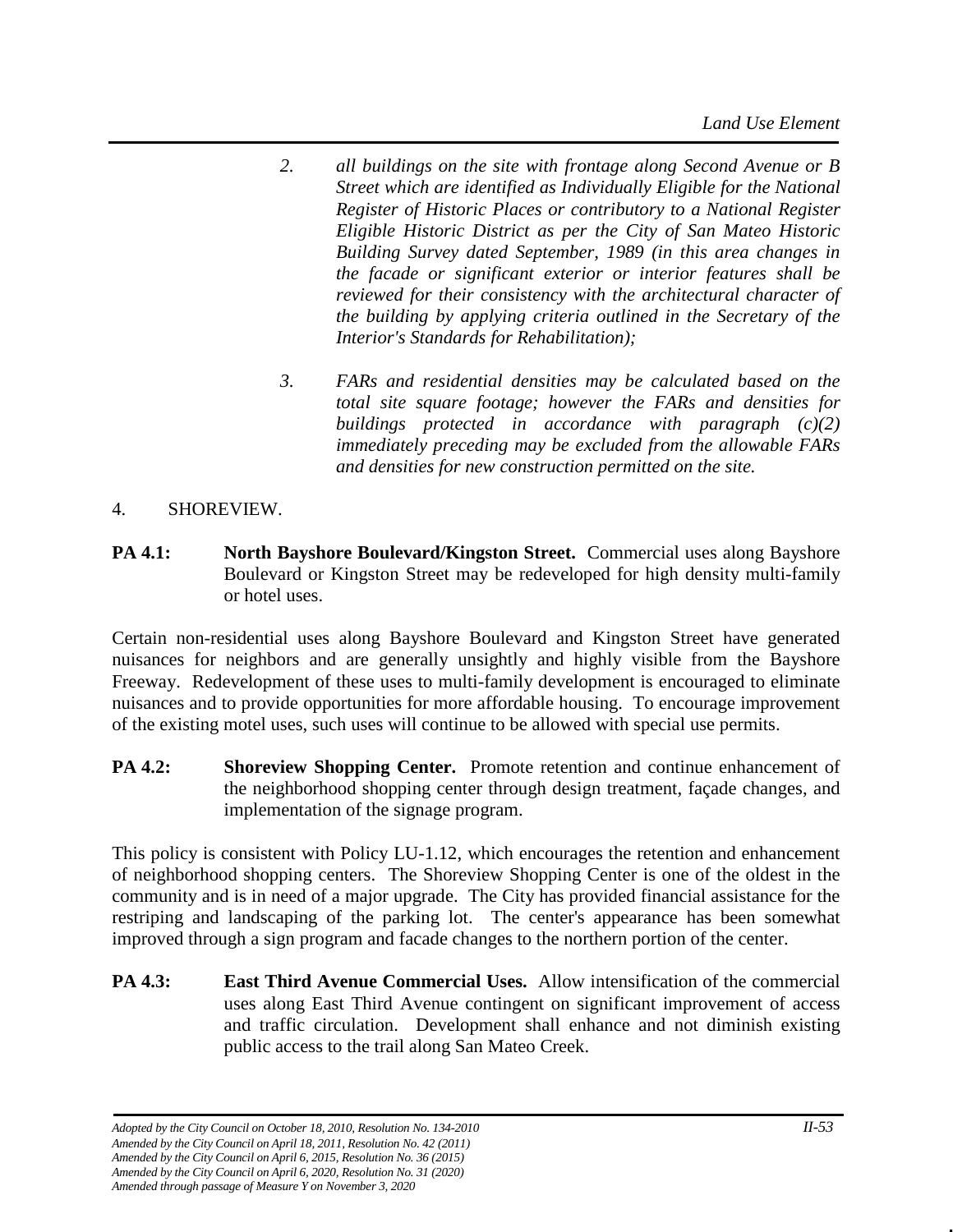#### *Land Use*

Access to the commercial uses is poor and conflicts with the high speed traffic exiting US 101. While commercial improvements are encouraged, intensification is contingent on reducing the existing poor access and traffic conflicts. Due to the poor appearance of the area, site improvements should also include adequate building step back from the creek, and landscaping and screening of storage and parking lots.

**PA 4.4: US 101 Frontage.** Encourage upgrading of the appearance of US 101 and properties adjacent to the freeway through design treatment, screening and rightof-way landscaping.

Development adjacent to US 101 is highly visible to motorists and substantially contributes to the visitor's image of San Mateo. The visual appearance of the corridor is inconsistent and in some locations unattractive. Improvements should be made by requiring new or changed developments to provide attractive buildings, improved signage and landscaping.

In 2008, construction improvements along Route 101 from Third Avenue to the north City Limits included the Monte Diablo pedestrian overcrossing, the construction of auxiliary lanes, and 10,000 linear feet of new sounds walls for noise abatement. The sound walls range in height from approximately 14 feet to 17 feet.

- **PA 4.5:** Norfolk/SR 92 Vicinity. Encourage redevelopment of the area along South Norfolk Avenue between Susan Court and SR 92 as follows:
	- 1. For properties between Norfolk Avenue and Marina Lagoon, encourage medium scale public-serving commercial uses, as delineated on the Building Height and Intensity Plans, such as retail and restaurants. Redevelopment shall maximize public access to and along the lagoon.

Intensification or redevelopment of the land abutting Marina Lagoon is encouraged contingent on provision of continuous landscaped public access along the Lagoon from Susan Court to SR 92, and on achieving a building design that is oriented to and sensitive to the waterway.

> *2. Retain the Parkside Shopping Center, allowing limited expansion of lowscale commercial uses. Any redevelopment shall be contingent on retaining neighborhood retail uses and on finding no appreciable increase in through traffic in residential neighborhoods or significant impacts on Norfolk Street service levels. Provide development incentives to encourage mixed retail and high density housing, should redevelopment occur. Permit heights greater than 35 feet, but to a maximum of 55 feet, for projects which meet the following criteria and are approved by the City Council.*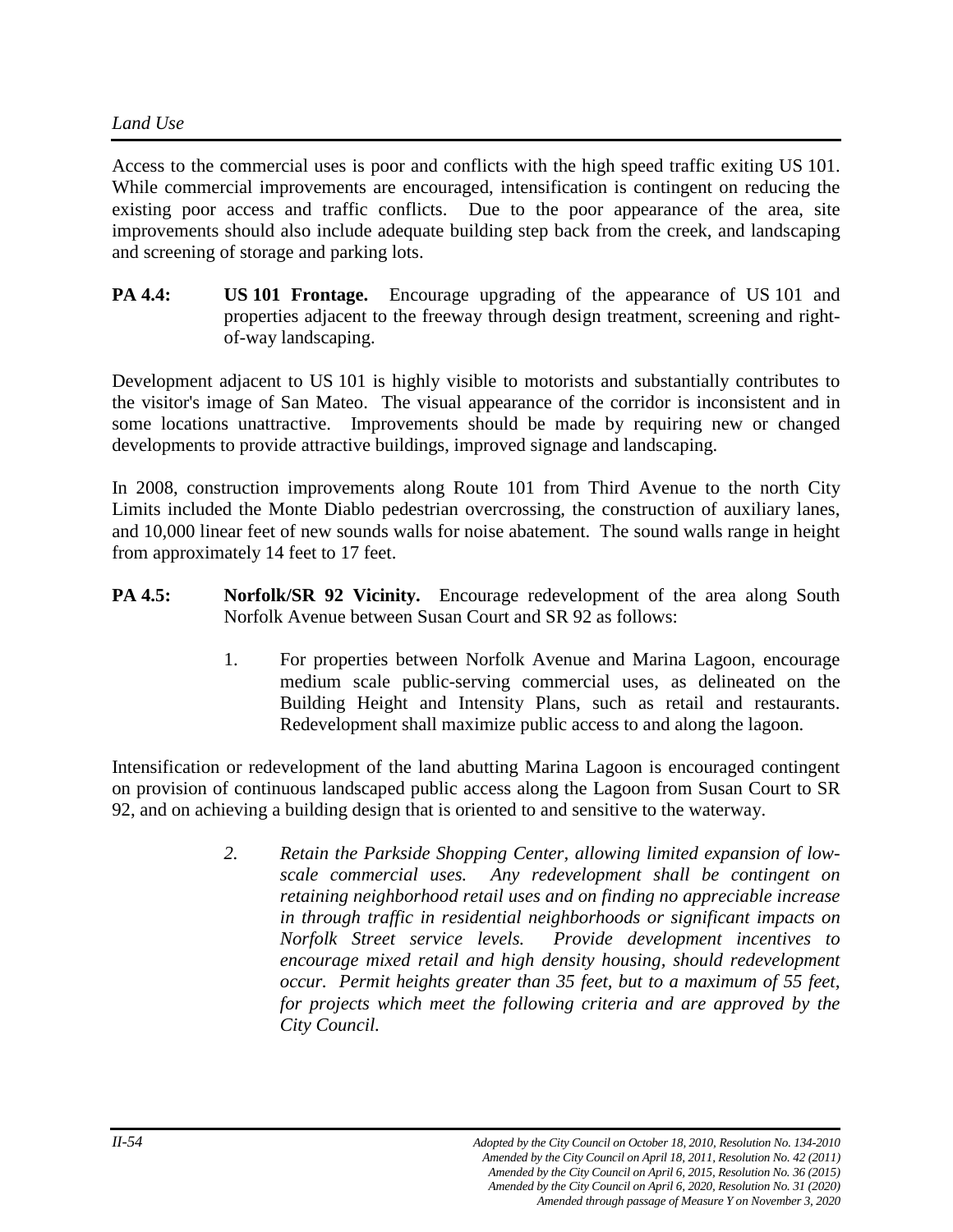- a. The project provides amenities, such as affordable housing, landscaped plazas, and public improvements, substantially in excess of those required by City standards;
- b. The building has high design quality, which is enhanced by additional building height;
- c. Increased building heights are visually related to surrounding building heights and promote the creation of a coherent City image;
- d. Increased building heights are compatible with surrounding land uses, and will not create adverse shadow or visual impacts on surrounding residential uses; and
- e. The City's infrastructure is adequate to accommodate the proposed development.

Parkside Shopping Center's location adjacent to US 101/SR 92 interchange makes it highly susceptible to redevelopment. However, traffic from northbound US 101 must travel through residential neighborhoods to reach the Center. Redevelopment to other uses is allowed contingent on the retention of neighborhood retail uses. Mixed use development which includes high density multi-family is preferred and should be encouraged with development intensity bonuses.

# **PA 4.6: J. Hart Clinton Drive/Detroit Drive Vicinity.**

- 1. Development of private parcels having frontage on Marina Lagoon should retain public access, providing a connection between Shoreline Park and Bayside/Joinville Park.
- 2. Properties bounded by Detroit Drive should be developed with low-scale, low occupancy commercial uses as delineated on the Building Height and Intensity Plans. The Shoreline Park Specific Plan allows mini-warehouse or light industry with ancillary offices and precludes hotel and restaurant uses. Building design should be of high quality, reflective of the prominence of the site from J. Hart Clinton Drive and the future development of Shoreline Park.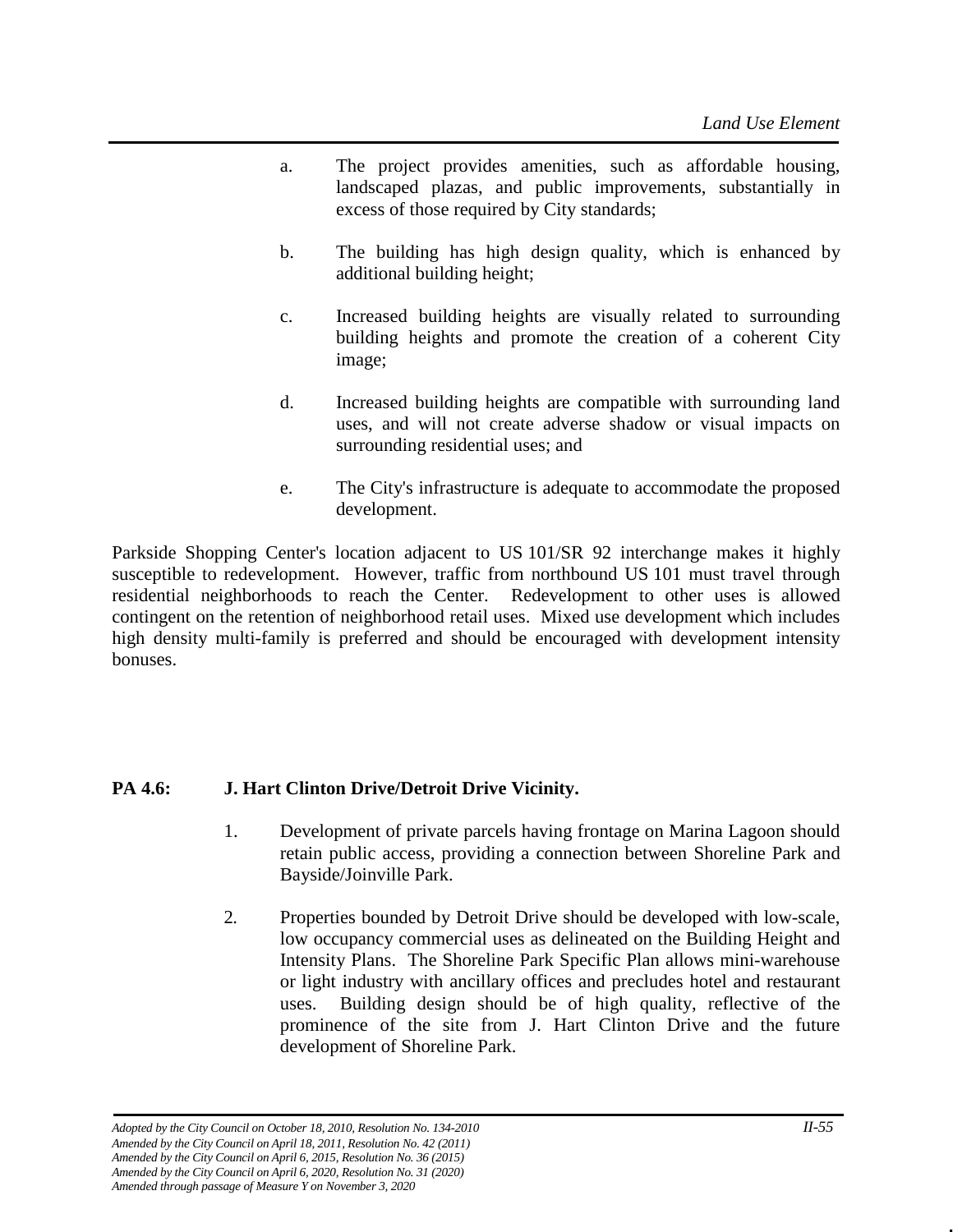Land adjacent to Detroit Drive is highly visible from J. Hart Clinton Drive, Shoreline Park and Marina Lagoon. To be compatible with the surrounding areas, development will be required to be sensitively designed with ample landscaping to enhance the project appearance from J. Hart Clinton Drive, and limited to low occupancy uses due to the adjacent sewage treatment plant.

- **PA 4.7: Wastewater Treatment Plant.** Maintain the Wastewater Treatment Plant as designated in Policy LU-4.5.
- **PA 4.8: Recreational Vehicle Storage.** Allow recreational vehicle storage on the Stateowned surplus parcel at the northeast corner of the SR 92 and US 101 Interchange.

The US 101/SR 92 interchange is of sufficient size that additional uses in the area adjacent to and under the overpasses can be accommodated. Open parking is a permitted use on these lands. Recreational vehicle storage is considered compatible with parking lots and is an appropriate land use contingent on adequate screening being provided.

# 5. HAYWARD PARK.

#### **PA 5.1: Mid-El Camino Real.**

- 1. Allow commercial and *high density* residential use of the area between Ninth Avenue and SR 92, as delineated on the Building Height and Intensity Plans. For all buildings over two stories high, provide a minimum setback of ten feet adjacent to El Camino Real. Additionally, provide a minimum setback adjacent to residential parcels of one-half the maximum building height subject to the El Camino Real Master Plan.
- *2. For lots 100 feet deep and less, maximum building height is 40 feet. For lots more than 100 feet deep, permit heights up to 55 feet for projects which meet the following criteria and are approved by the City Council:*
	- a. The project provides amenities, such as landscaped plazas, covered parking, setbacks from the street, stepbacks of upper stories, and public improvements substantially in excess of City requirements;
	- b. The building has high design quality, which is enhanced by additional building height;
	- c. Increased building heights are visually related to surrounding building heights and promote the creation of a coherent City image;

*Amended through passage of Measure Y on November 3, 2020*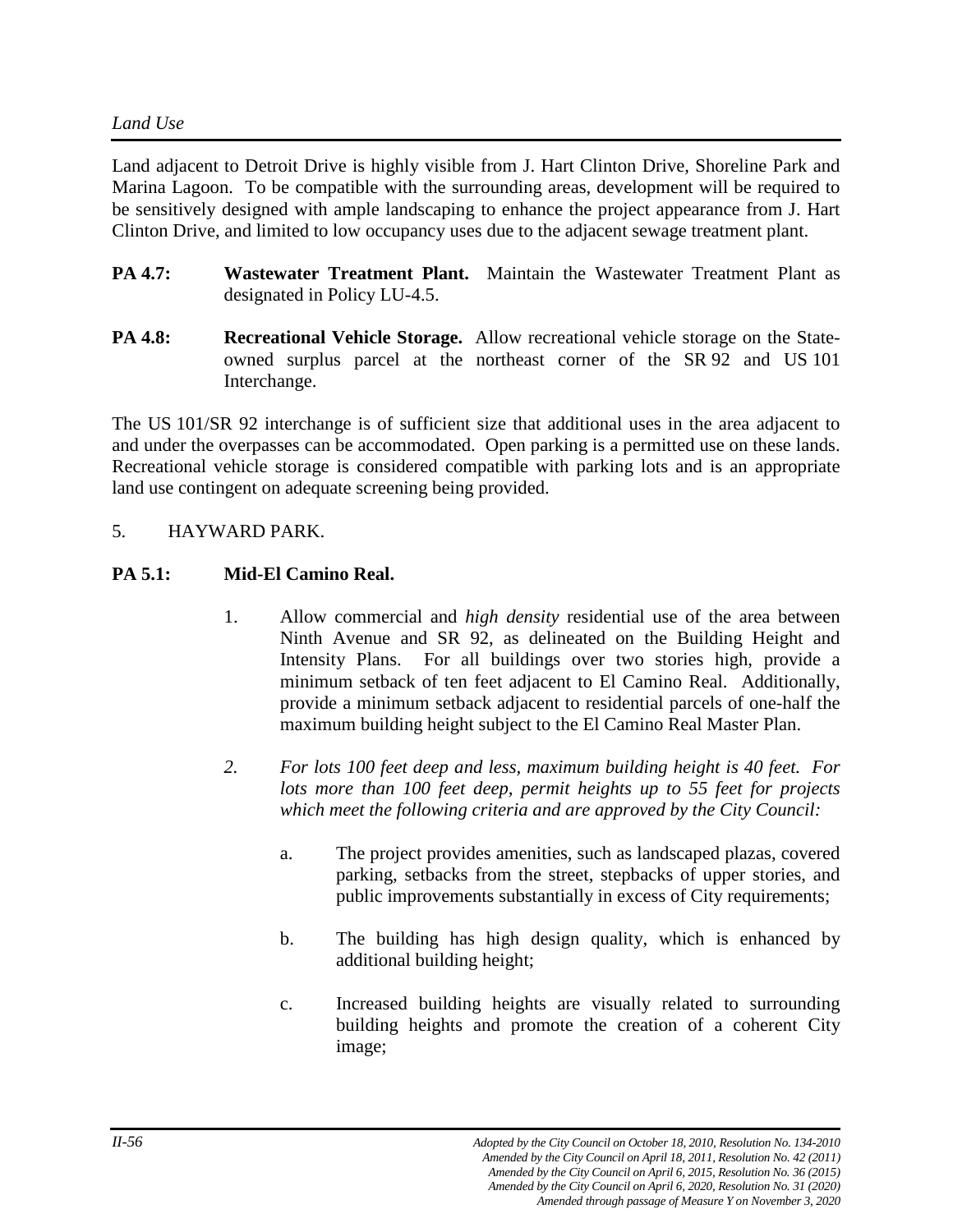- d. Increased building heights are compatible with surrounding land uses, and will not create adverse shadow or visual impacts on surrounding residential uses; and
- e. The City's infrastructure is adequate to accommodate the proposed development.

*Prepare design criteria to implement this policy prior to approval of any building over 40 feet high.*

*In this area, El Camino Real (SR 82) is characterized by a mixture of commercial uses ranging from single-story to high rise. It is expected that most new development will be medium scale commercial or high-density residential or mixed-use due to the limited depth lots and potential impact on adjacent residential sites.* 

#### **PA 5.2: SR 92/Grant Street/Concar Drive/Delaware Street Vicinity.** For properties within the focal area:

- 1. Allow a concentration of large scale retail, office and hotel uses, as delineated on the Building Height and Intensity Maps.
- 2. Require building setbacks from the street, freeway and adjoining residential neighborhoods to reduce visual impacts, with greater setbacks required for greater heights.
- *3. Permit densities up to 75 units per acre, and heights greater than 40 feet but up to a maximum of 75 feet for projects in the area designated in the Land Use Plan (LU-3) as Regional/Community Commercial which is bounded by South Grant Street, US 101, SR 92 and the north property line of the Dunfey Hotel for projects which meet the following criteria and are approved by the City Council:* 
	- a. The project provides amenities, such as landscaped plazas, and public improvements, substantially in excess of those required by City standards;
	- b. The building has high design quality, which is enhanced by additional building height;
	- c. Increased building heights are visually related to surrounding building heights and promote the creation of a coherent City image;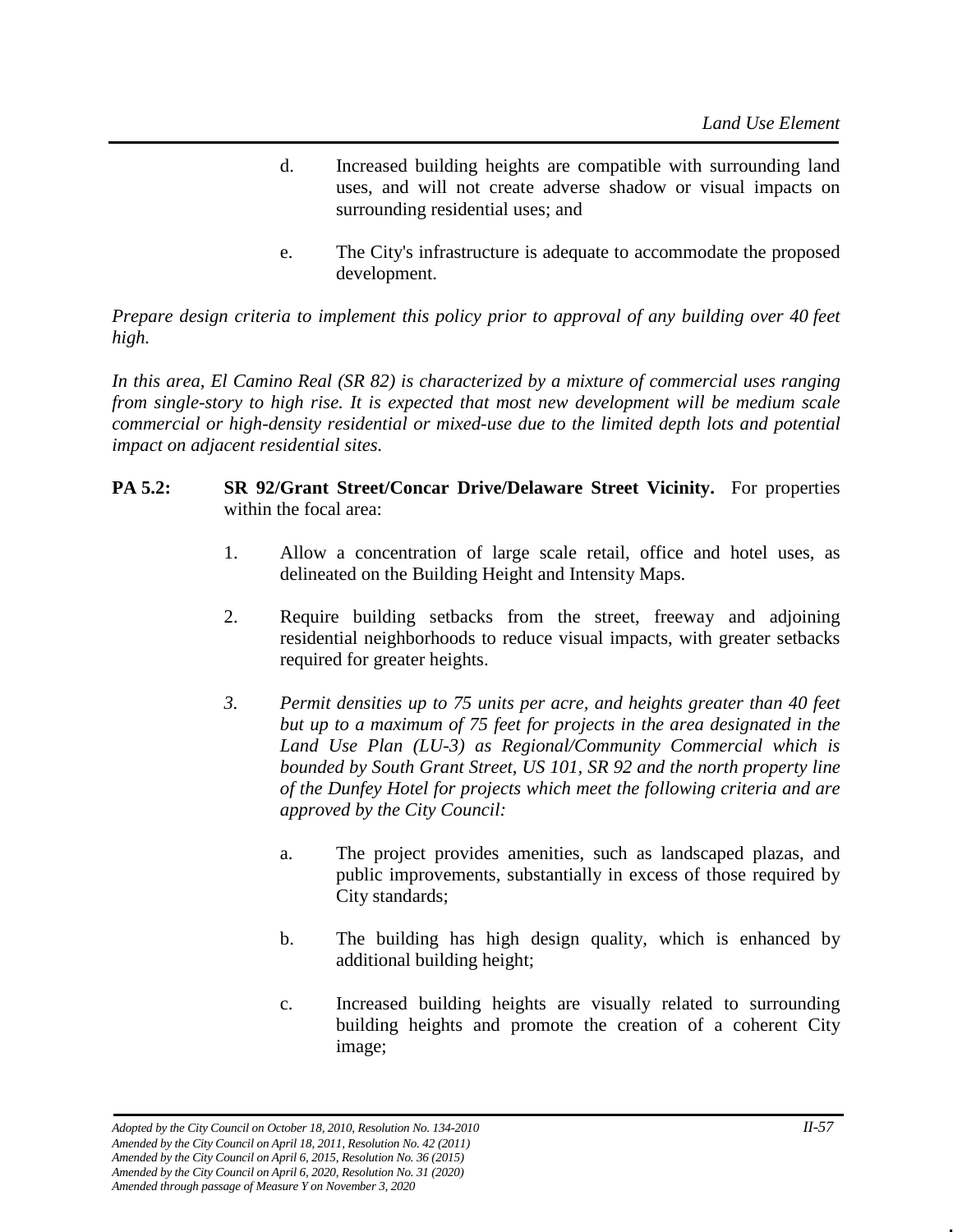- d. Increased building heights are compatible with surrounding land uses, and will not create adverse shadow or visual impacts on surrounding residential uses; and
- e. The City's infrastructure is adequate to accommodate the proposed development.
- 4. Provide development incentives for high density residential development adjacent to the railway.
- 5. Require that any redevelopment of the Marriot Hotel property address major citizen concerns pertaining to traffic, truck loading, trash/recycling activities, noise, appearance, and public safety as part of the site plan and design of a development proposal.
- 6. Allow transit-oriented development within the Transit-Oriented Development (TOD) area in the vicinity of the Hayward Park station according to the provisions of the San Mateo Rail Corridor Transit-Oriented Development Plan.

The excellent freeway access and visibility, large lots, and area's relative isolation from residential neighborhoods make portions of this area favorable for large scale regional office and retail growth. The anticipated improvements to the Hayward Park train station at Concar Drive would add to the area's transit access and make it especially suitable for high-density residential development.

**PA 5.3: Borel Avenue/Bovet Road Vicinity.** Allow expansion of the commercial office and retail uses based on capacity of the street system, particularly the 17th Avenue/El Camino Real intersection and on restricting potential generation of through traffic on local streets affecting adjacent residential neighborhoods. Redevelopment of commercial sites adjacent to Borel Avenue should provide substantial setbacks, landscape buffers, and stepped building heights to minimize impacts on adjacent single-family uses.

The Borel Avenue/Bovet Road area is a large scale commercial node with good access to SR 92. The major constraint for commercial expansion is existing and anticipated future traffic congestion at El Camino Real and Bovet Road/17th Avenue, the primary intersection serving the business center. Commercial growth is contingent on mitigating this condition to an acceptable intersection Level of Service as defined in the Circulation Element. Due to its proximity to the adjacent residential neighborhood, it is intended that any redevelopment includes sensitive design transition to minimize impacts on neighbors.

**PA 5.4: Service Commercial Uses.** Retain the service commercial uses along South Amphlett Boulevard, South Claremont Street, Railroad Avenue and Leslie Street.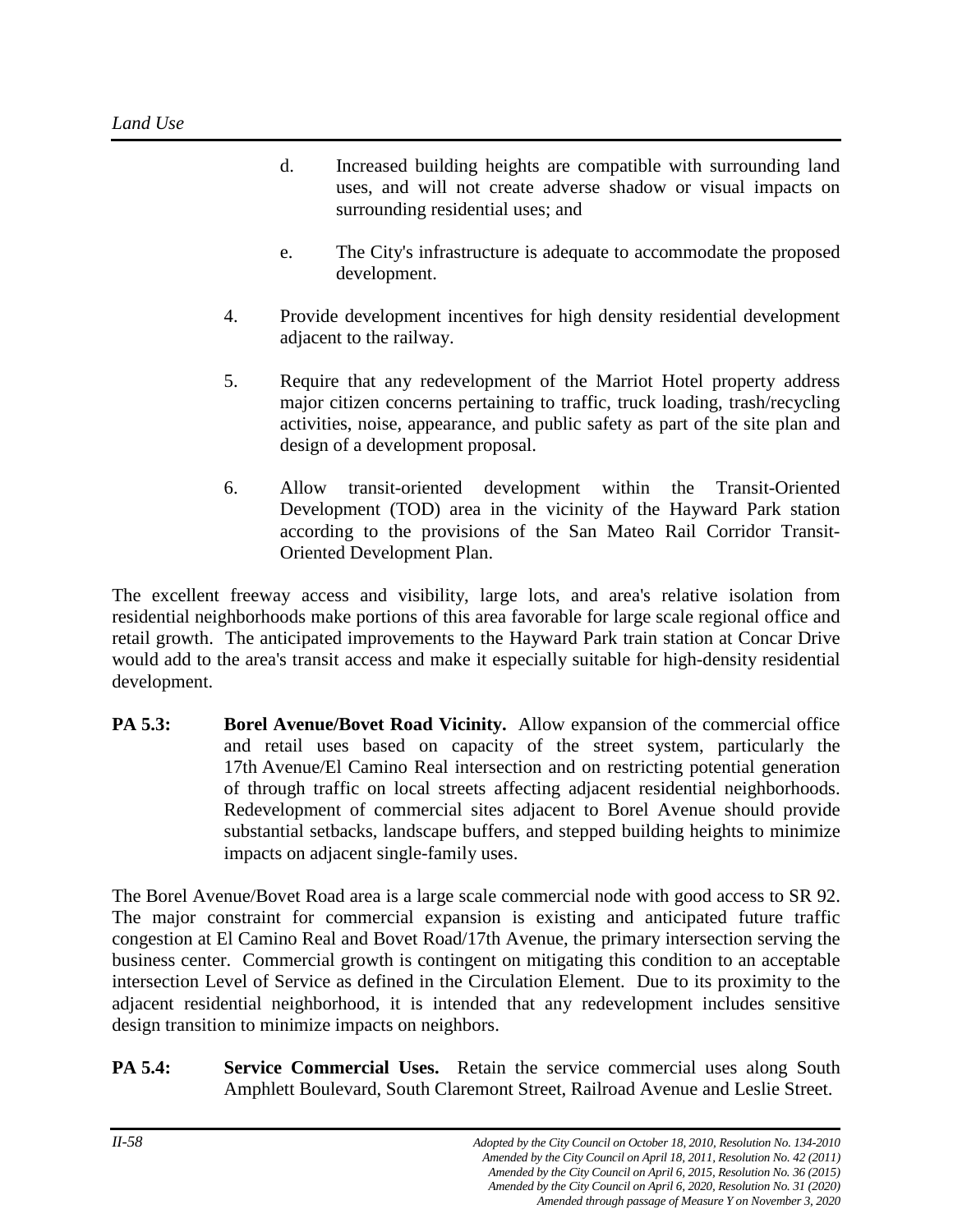Retain Leslie Street as service commercial and light industrial due to its proximity to residential uses. Redevelopment of sites should provide substantial setbacks, landscape buffers, and stepped building heights to minimize impacts on adjacent residential uses. Redevelopment of this area shall address its close proximity to the Hayward Park train station and the City's Sustainability goals.

This policy is consistent with Policies LU-1.13, which encourages the retention of service commercial businesses. The heavy industrial uses along Leslie Street and 17th Avenue have created nuisances for neighbors. Redevelopment to lighter manufacturing or service commercial uses with increased transit use is preferred.

**PA 5.5 Former San Mateo Times Site**. Mixed use development may be considered on this site located off Amphlett Boulevard in the Sunnybrae neighborhood. Commercial uses should be concentrated along the Amphlett Boulevard frontage for continuity of existing commercial uses and to provide a buffer from the freeway. Any development on the former San Mateo Times site should be compatible with the existing residential scale, height, density and development pattern of the Sunnybrae neighborhood. Any redevelopment of the San Mateo Times property shall minimize potential nuisances on the surrounding residential neighborhood related to traffic, parking, trucks, garbage, recycling, noise, air pollutant emissions and odors.

Mixed use development is encouraged on this site due to the unique nature of this large 3.5 acre parcel which shares frontage with both the commercial areas on Amphlett Boulevard and the residential areas of the Sunnybrae neighborhood including Idaho Street,  $10<sup>th</sup>$  Avenue, and Sunnybrae Boulevard.

**PA 5.6: Single-Family and Duplex Preservation.** Limit development of established predominantly single-family areas to single-family uses, and predominantly duplex areas to low-density residential as delineated on the Land Use Plan. Consider redesignating multi-family areas to single-family and low-density residential where those uses predominant and where creation of additional legal non-conforming uses would be minimized.

This policy is consistent with Policy LU-1.9, which encourages the protection of established single-family and duplex neighborhoods. Neighborhood impacts such as traffic, loss of parking, and deterioration of community character have resulted from past redevelopment of singlefamily residences to higher densities. The policy pertains to enclaves of single-family homes in the area around Palm Avenue between Hayward Avenue and SR 92, and generally in the area between Fifth and Ninth, Amphlett, and Delaware streets, and areas predominantly duplex but in the past have been zoned for higher density use such as Jasmine Street between Barneson and Borel Avenue.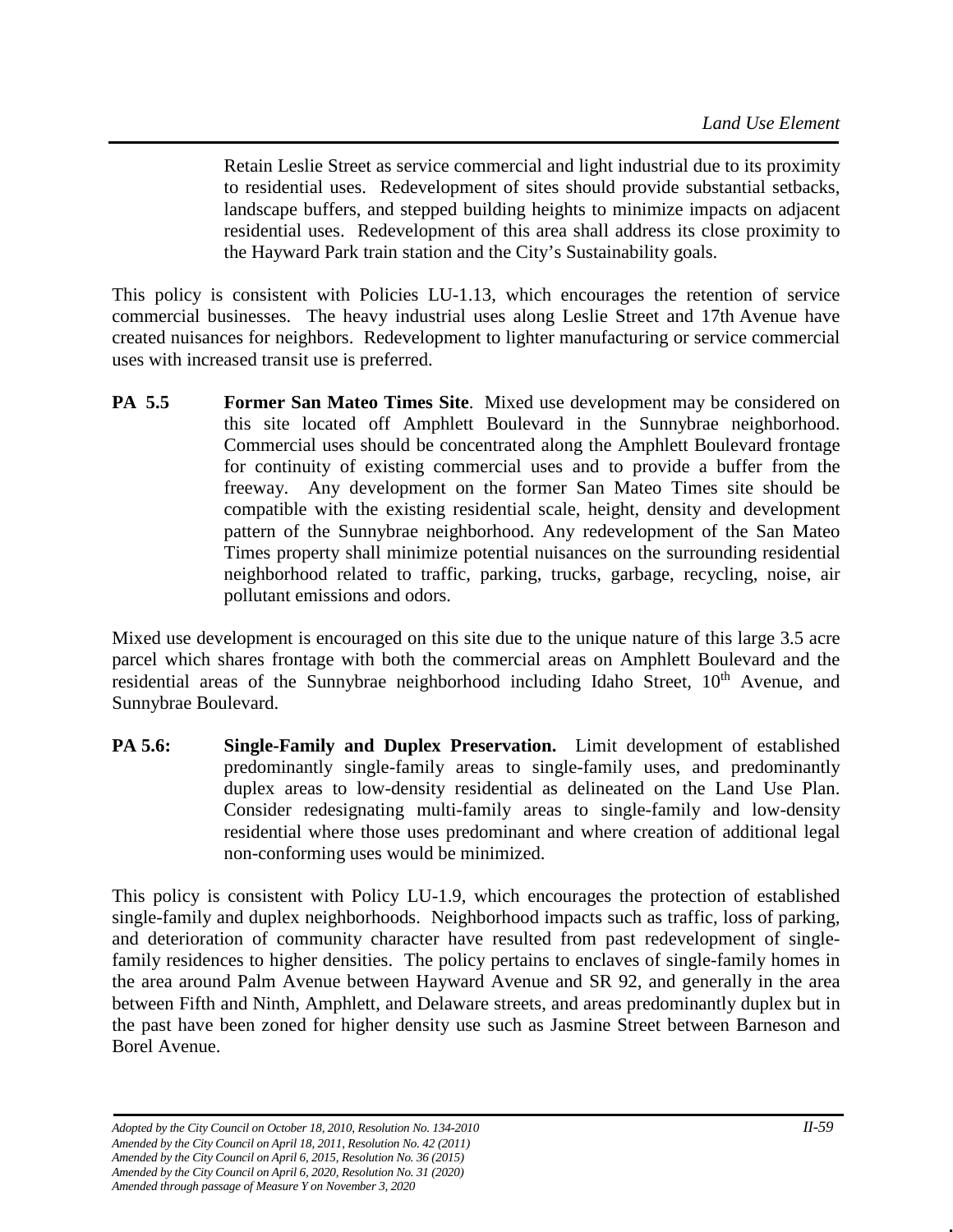**PA 5.7: Recreational Vehicle Storage.** Allow recreational vehicle storage on the Cal Trans surplus parcel at the Northwest corner of the SR 92 and US 101 Interchange.

This policy is the same as Policy PA-4.8 but pertains to a different site under the US 101/SR 92 interchange.

6. MARINA LAGOON.

#### **PA 6.1: SR 92/ South Norfolk Office Center.**

1. Allow minor expansion of the office uses west of South Norfolk Street and adjacent to US 101/SR 92 interchange, as delineated on the Building Height and Intensity Plan. Limit heights nearest the adjacent low-density residential areas to three stories; allow heights nearest SR 92 up to four stories.

This site is designated for limited low-scale development due to a lack of direct access from northbound US 101 to Norfolk Street, requiring employees to travel through residential neighborhoods. Adequate site area exists for minor additional development.

**PA 6.2: Marina Plaza Center.** Retain the Marina Plaza neighborhood retail center and allow limited expansion of low scale commercial uses, as delineated on the Building Height and Intensity Plan.

> This neighborhood shopping center provides goods and services to the Los Prados neighborhood. The 1989 and 1995 expansions and beautification of the center created a more economically viable and visually pleasing addition to the neighborhood. This policy is consistent with Policy LU-1.12, which encourages the retention and enhancement of neighborhood shopping centers.

- **PA 6.3: Mariner's Island Specific Plan.** Allow development that includes low to highdensity multi-family residential uses and small to large scale commercial retail and office uses, as delineated on the Building Height and Intensity Plans. Consider increasing the building intensity standards to include structured parking in the floor area ratio calculations.
	- 1. **Bridgepointe Retail and Office/Residential Site.** Allow expansion and/or redevelopment of the Bridgepointe retail and office/residential area, formerly known as "The Island" Shopping Center, for any of the following uses, as delineated in the Bridgepointe Master Plan: high-rise, highdensity residential; retail, offices, and hotel. Limit redevelopment potential based on traffic generation which is equal to, or less than, that anticipated from a retail mall of 0.62 floor area ratio (FAR).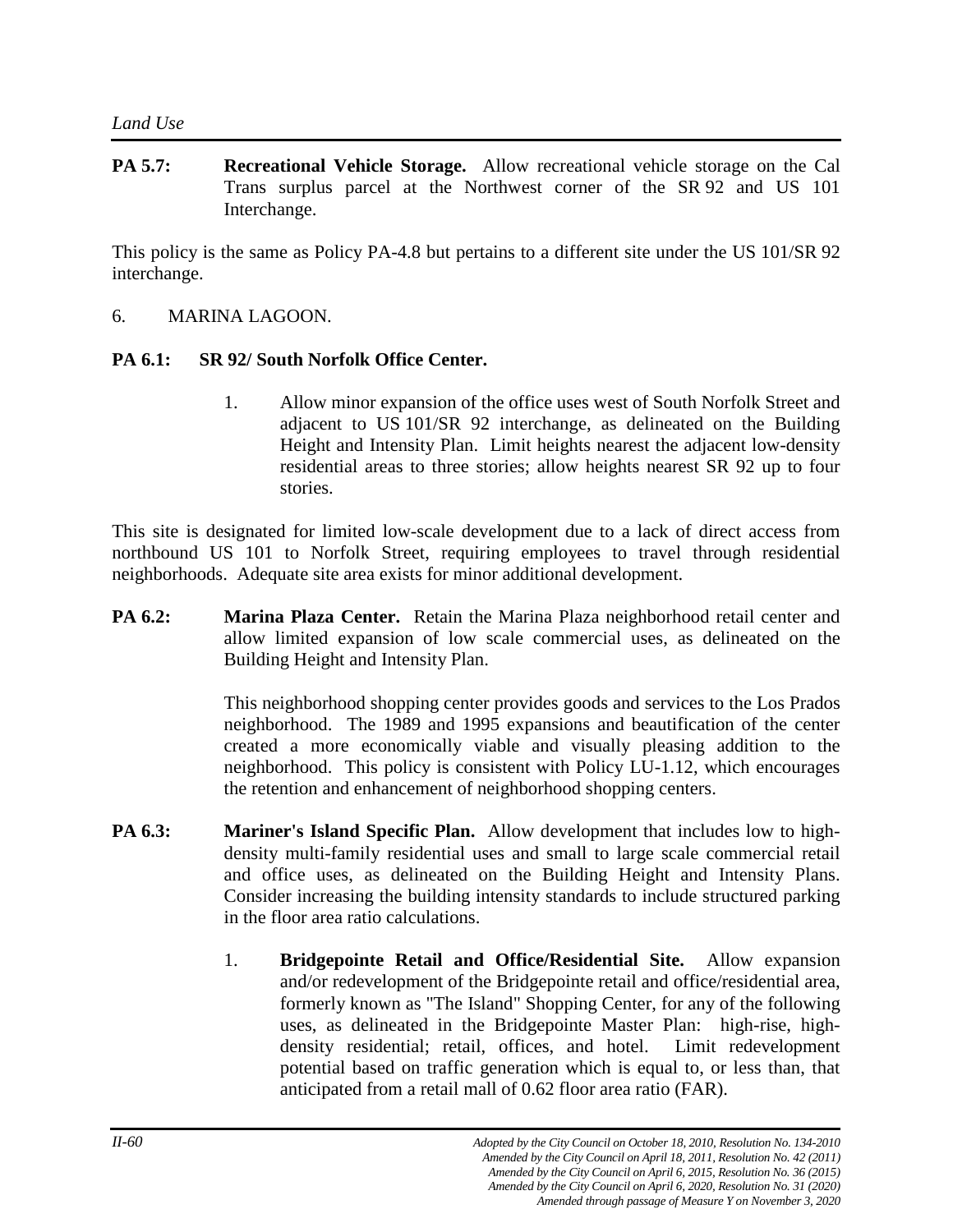- 2. **Ancillary Commercial Sites, Area I.** Expand the list of allowable uses to include churches, subject to a special use permit.
- *3. Height Limits. Maximum densities of up to 75 units per acre and maximum heights of up to 75' and appropriate FARs may be allowed in the following areas of Mariner's Island, for projects which provide public benefits or amenities substantially greater than code requirements:*
	- *a) the area designated on the Land Use Plan (LU-3) as Mixed-Use Incentive (Regional/Community Commercial) which is commonly described as Fashion Island Shopping Center and is circumscribed by Arthur Hansen Drive; and*
	- *b) the area designated Executive Office on the Land Use Plan (LU-3) which is north of SR 92 and bounded by Fashion Island Boulevard, Mariner's Island Boulevard, and Fashion Island Shopping Center.*

The Bridgepointe retail and office/residential area is a very large site with excellent freeway access and visibility, and relative isolation from single-family neighborhoods. The site provides revenue for the City, creation of jobs, and needed housing. Covered parking for office use shall not be counted as floor area.

The Mariners Island Specific Plan limited floor area ratio (FAR) for this and other commercial sites in the area based on anticipated traffic capacity. For the Bridgepointe and adjacent office/residential property, a range of FAR's is provided, based on traffic generation.

**PA 6.4: J. Hart Clinton Drive/Mariner's Island Boulevard.** Allow development of the private property at the northwest corner of East Third Avenue/Mariner's Island Boulevard for medium scale commercial use, if not developed as a park, as delineated on the Building Height and Intensity Plans. Permitted uses include restaurant, hotel, office, and retail, or medium-density residential. Building design shall be compatible with the adjacent park. Building height adjacent to the park should be low and may step up towards the street intersection.

The Shoreline Park Master Plan designates the site for future parkland. In the event the property is not purchased as a park, this policy amends the site's "Shoreline" designation to allow more flexibility in its development, provided that development is of a type and design which is compatible with the adjacent park use.

**PA 6.5: Recreational Vehicle Storage.** Allow recreational vehicle storage on the Stateowned surplus parcel between Norfolk and Marina Lagoon.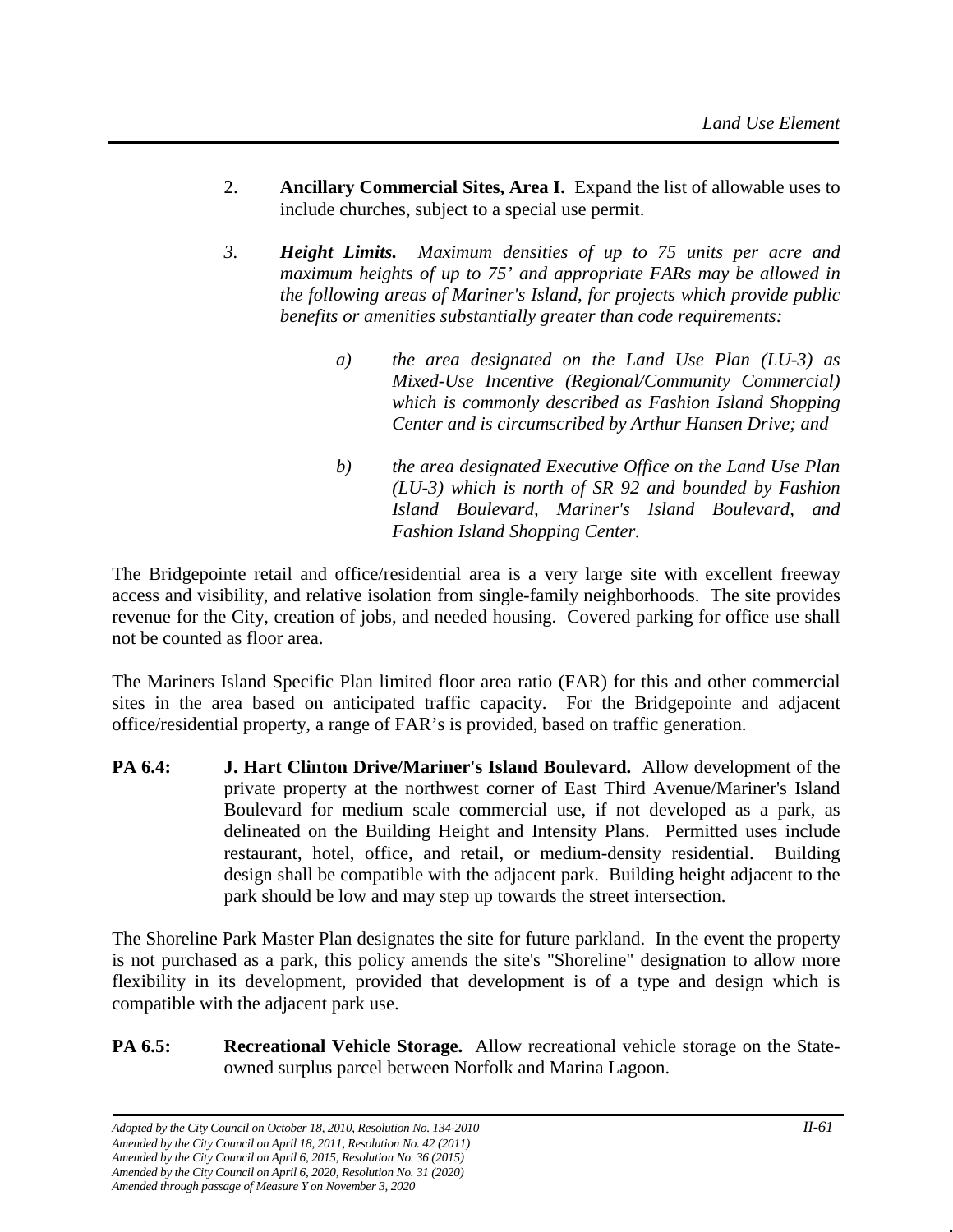This policy is the same as Policy PA-4.8 and PA-5.7 but pertains to a different State-owned surplus parcel site.

# 7. HILLSDALE.

**PA 7.1: San Mateo County Events Center.** Promote the physical and aesthetic improvement of the San Mateo County Events Center. Allow net expansion of permanent exhibition facilities to a maximum of 100,000 square feet and allow up to an additional 5,000 square feet for support and mechanical space. Protect established single-family residential areas by assuring: 1) that adequate buffers and screening are developed and maintained, 2) that the design of development is compatible with surrounding land uses, and 3) that the County's fair share of traffic and parking improvements are provided.

The Events Center is considered an asset to San Mateo, but is in need of improvement. An expansion of 100,000 square feet of usable exhibition space will permit a center large enough to accommodate most trade shows, yet will control impacts such as traffic congestion, loss of parking, and visual intrusion. Expansion of the Events Center must include significant aesthetic improvements, mitigation of traffic and parking impacts, and a Master Plan. This Master Plan shall include the promotion of increased transit use to meet the City's Sustainability Goals. Furthermore, to encourage economic vitality of the area any redevelopment or implementation of a Master Plan for the Events Center should encourage a seamless connection to the surrounding Bay Meadows Phase II development.

**PA 7.2: Bay Meadows Phase I.** The site is designated for mixed use development including residential, neighborhood commercial, and regional/community commercial land uses. Any residential component shall provide a minimum of 720 dwelling units and a maximum of 785 dwelling units. Permitted neighborhood commercial uses and regional/community commercial uses shall include hotel, conference center, restaurant, entertainment, office, retail, live-work and day care uses. The specific heights and intensities of uses are set forth in the Specific Plan prepared for the site. The plan assures that adequate buffers and screening are developed and maintained, and that the design of the development is compatible with adjacent land uses. Maximum height shall be 55 feet, however, the Specific Plan may lower height limits for particular elements of development.

This policy permits development of the site in accordance with the Bay Meadows Specific Plan that sets forth specific building heights, intensities, and land uses. A range of dwelling units is required in order to assist the City in meeting its fair share housing needs goals. Both neighborhood and regional/community commercial uses are allowed in accordance with the standards developed in the specific plan. The specific plan also includes buffers, screening, and design compatibility with adjacent land uses. As of 2009, the majority of Bay Meadows Phase I is built-out; however, several vacant sites still remain.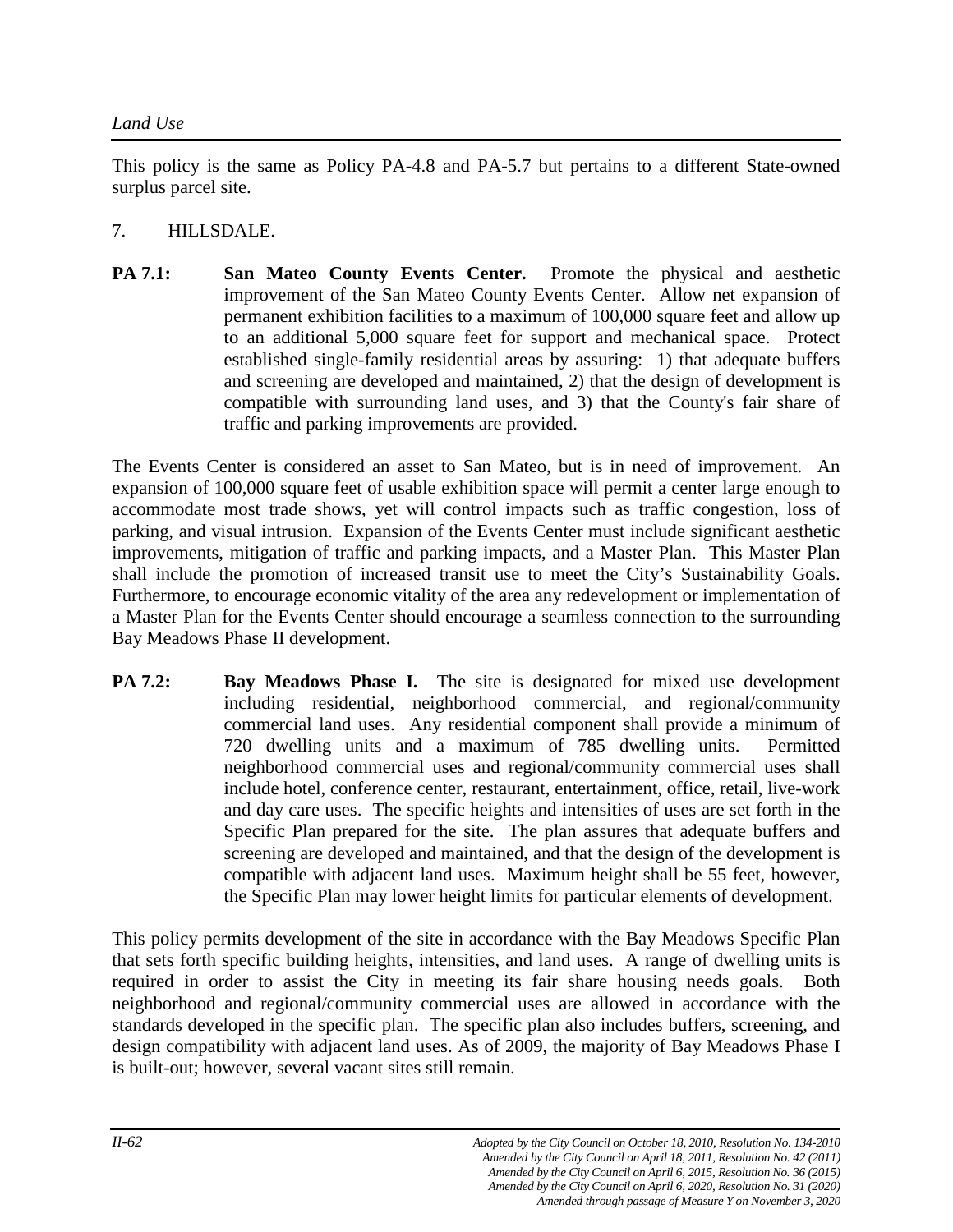**PA 7.3: Bay Meadows Phase II.** The former Bay Meadows racetrack site is designated for transit oriented development including residential, neighborhood commercial and regional/community commercial, and park and open space uses. The residential component shall not exceed 1,500 dwelling units, office uses shall not exceed 1.5 million square feet, retail uses shall not exceed 150,000 square feet, the precise provisions to be determined in the Specific Plan. Permitted neighborhood commercial and regional/community commercial uses shall include office, hotel, retail and service uses. There shall be a minimum of 15 acres of park system provided. The specific heights and intensities of uses shall be generally determined by the Specific Plan Amendment for the site and specifically determined through Design Guidelines developed for the site and subsequent Site Plan and Architectural Review of "Blocks" within the site. Maximum heights shall be 55 feet and maximum densities shall be 50 units per acre consistent with Measure P.

This policy permits development of the site in accordance with the Rail Corridor Transit Oriented Development Plan and with the adopted Bay Meadows Specific Plan Amendment for the site that sets forth a land use program and a "framework" of streets and blocks. The land use program provides for a mix of "transit-oriented" uses and helps achieve the City's fair-share housing goals and Sustainability Goals. The Specific Plan includes measures to both protect and connect with adjacent neighborhoods through the layout of streets and the park system. By supporting transit-oriented development, this project will achieve reductions in vehicular trips and help the City achieve its greenhouse gas emissions reduction target.

**PA 7.4: Hillsdale Shopping Center.** Allow expansion and redevelopment of the Hillsdale Shopping Center for commercial retail, office, hotel, residential, or mixed uses containing one or more of the above at heights and intensities delineated on the Building Height and Intensity Plans. Should redevelopment or major expansion of the site occur, a Master Development Plan is required to ensure the site is developed comprehensively.

Hillsdale Shopping Center is an important source of sales tax revenue for the City. The General Plan designates the site as a minor focal point for commercial, hotel, residential and office uses and allows flexibility in its development. If major expansion or redevelopment should occur in the future, it must be planned in a comprehensive manner which minimizes impact on the surrounding areas.

**PA 7.5: East Hillsdale Boulevard Center.** Retain the neighborhood commercial shopping center and allow minor low-rise expansion limited to neighborhood retail uses to serve the existing residences. Allow expansion of the Hillsdale Inn in accordance with the Building Height and Intensity Plans. Encourage physical and visual improvements during the interim.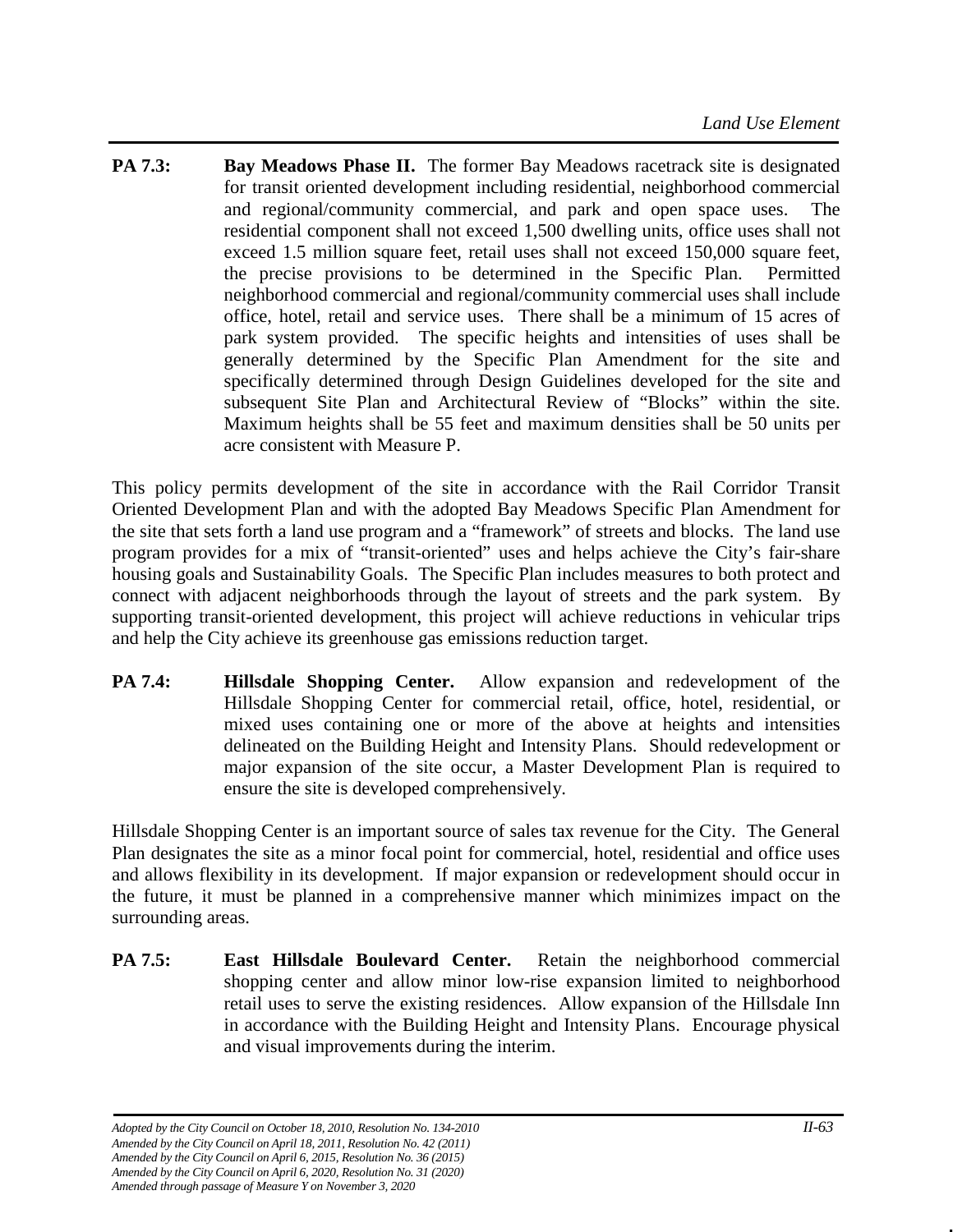This neighborhood shopping center provides goods and services to San Mateo Village. It is intended that the center be retained with limited expansion permitted to meet the increased demand which is anticipated with the residential development of Bay Meadows. Retention and enhancement of the Hillsdale Inn is encouraged, consistent with Policy LU-1.16.

# **PA 7.6: South El Camino Real.**

- 1. Allow commercial and *high density* residential use of the area of South El Camino Real between SR 92 and the Belmont City limits, as delineated on the Building Height and Intensity Plans. For all buildings over two stories high, provide a minimum setback of ten feet adjacent to El Camino Real. Additionally, provide a minimum setback adjacent to residential parcels of one-half the maximum building height.
- *2. For lots 100 feet deep and less, maximum building height is 40 feet. For lots more than 100 feet deep, permit heights up to 55 feet for projects which meet the following criteria and are approved by the City Council except as noted in 3, below:*
	- a. The project provides amenities, such as landscaped plazas, covered parking, setbacks from the street, stepbacks of upper stories, and public improvements substantially in excess of City requirements;
	- b. The building has high design quality, which is enhanced by additional building height;
	- c. Increased building heights are visually related to surrounding building heights and promote the creation of a coherent City image;
	- d. Increased building heights are compatible with surrounding land uses, and will not create adverse shadow or visual impacts on surrounding residential uses; and
	- e. The City's infrastructure is adequate to accommodate the proposed development.
- 3. Allow transit-oriented development within the Transit-Oriented Development (TOD) area in the vicinity of the Hillsdale station according to the provisions of the San Mateo Rail Corridor Transit-Oriented Development Plan.

*Prepare design criteria to implement this policy prior to approval of any building over 40 feet high.*

*Amended by the City Council on April 6, 2020, Resolution No. 31 (2020)*

*Amended by the City Council on April 6, 2015, Resolution No. 36 (2015)*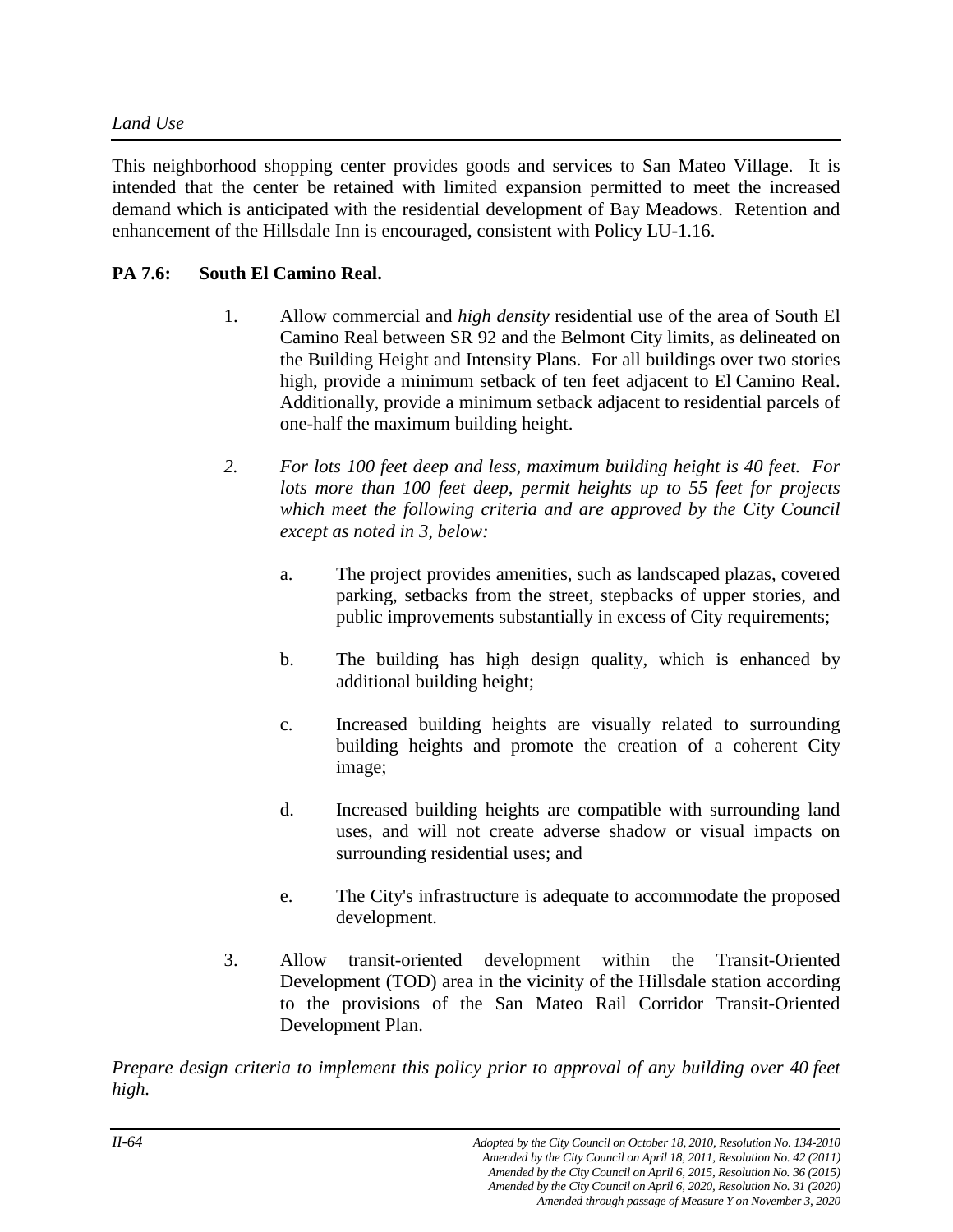*In this area, El Camino Real (SR 82) is characterized by a mixture of low-scale commercial uses. It is expected that most new development will be medium scale commercial or high-density residential or mixed-use, due to urban design concerns and traffic congestion.*

**PA 7.7: Twentieth to Twenty-fifth Avenues.** Retain service commercial uses and allow limited low-scale expansion as delineated on the Building Height and Intensity Plans. Exclude office and residential development.

This policy is consistent with Policy LU-1.13 which encourages the retention of service commercial uses.

**PA 7.8: Delaware Street.** Development of the west side of Delaware Street between SR 92 and 25th Avenue should be consistent with the Rail Corridor Transit-Oriented Development Plan.

It is intended that this area be exclusively transit oriented in character consistent with Policies LU 3.4 and LU 3.5, because of its proximity to the Hayward Park Caltrain station. Redevelopment may be for residential uses (except for property fronting onto  $19<sup>th</sup>$  Avenue), as delineated on the Building Height and Intensity Plans.

- **PA 7.9: Twenty-fifth Avenue Shopping Center.** Retain the neighborhood commercial uses and allow limited low-scale retail expansion with heights up to a maximum of two stories along 25th Avenue between Delaware Street and South El Camino Real. Provide better signage and access to public parking areas.
- **PA 7.10:** Lauriedale Shopping Center. Allow expansion of the Lauriedale neighborhood shopping center, as delineated on the Building Height and Intensity Plans. Promote improved appearance of the center.

These policies are consistent with Policy LU-1.12, which encourages the retention and enhancement of neighborhood shopping areas.

**PA 7.11: Transit-Oriented Development (TOD).** Encourage a transit-supportive mix of uses consistent with the San Mateo Rail Corridor Transit-Oriented Development Plan (Corridor Plan) and Hillsdale Station Area Plan.

This policy is consistent with Policies LU 3.4, 3.5, and 3.6, which establish the Corridor Plan, the TOD designation and the Hillsdale Station Area Plan. Actions to implement this policy are further outlined in the Climate Action Plan which is an appendix of the General Plan.

# 8. BERESFORD PARK

# **PA 8.1: South El Camino Real.**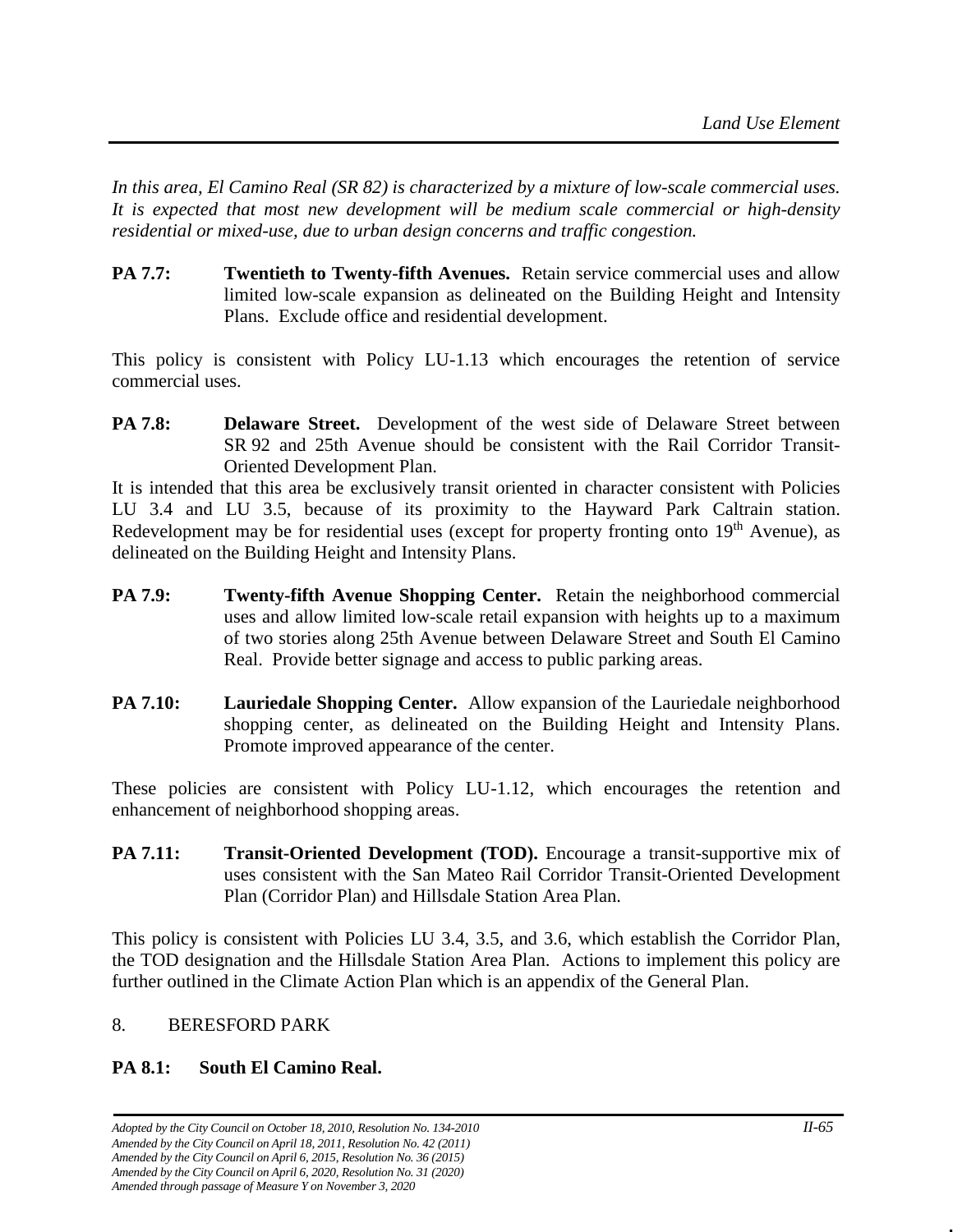- 1. Allow commercial and *high density* residential use of the area of South El Camino Real between SR 92 and 29th Avenue, as delineated on the Building Height and Intensity Plans. For all buildings over two stories high, provide a minimum setback of ten feet adjacent to El Camino Real. Additionally, provide a minimum setback adjacent to residential parcels of one-half the maximum building height.
- *2. For lots 100 feet deep and less, maximum building height is 40 feet. For lots more than 100 feet deep, permit heights up to 55 feet for projects which meet the following criteria and are approved by the City Council:*
	- a. The project provides amenities, such as landscaped plazas, covered parking, setbacks from the street, stepbacks of upper stories, and public improvements substantially in excess of City requirements;
	- b. The building has high design quality, which is enhanced by additional building height;
	- c. Increased building heights are visually related to surrounding building heights and promote the creation of a coherent City image;
	- d. Increased building heights are compatible with surrounding land uses, and will not create adverse shadow or visual impacts on surrounding residential uses; and
	- e. The City's infrastructure is adequate to accommodate the proposed development.

*Prepare design criteria to implement this policy prior to approval of any building over 40 feet high.*

*The intent of this policy is the same as for other portions of El Camino Real (SR 82) as described in Policies PA-7.6.*

# **PA 8.2: Twentieth Avenue Vicinity.**

1. Between Elkhorn Court and O'Farrell Street, allow redevelopment either as: a) low intensity office use with heights to a maximum of two stories; b) mixed use with *high density* residential with heights up to four stories, as delineated on the Building Height and Building Intensity Plans; or c) *highdensity* residential development with heights up to four stories, as delineated on the Building Height and Intensity Plans.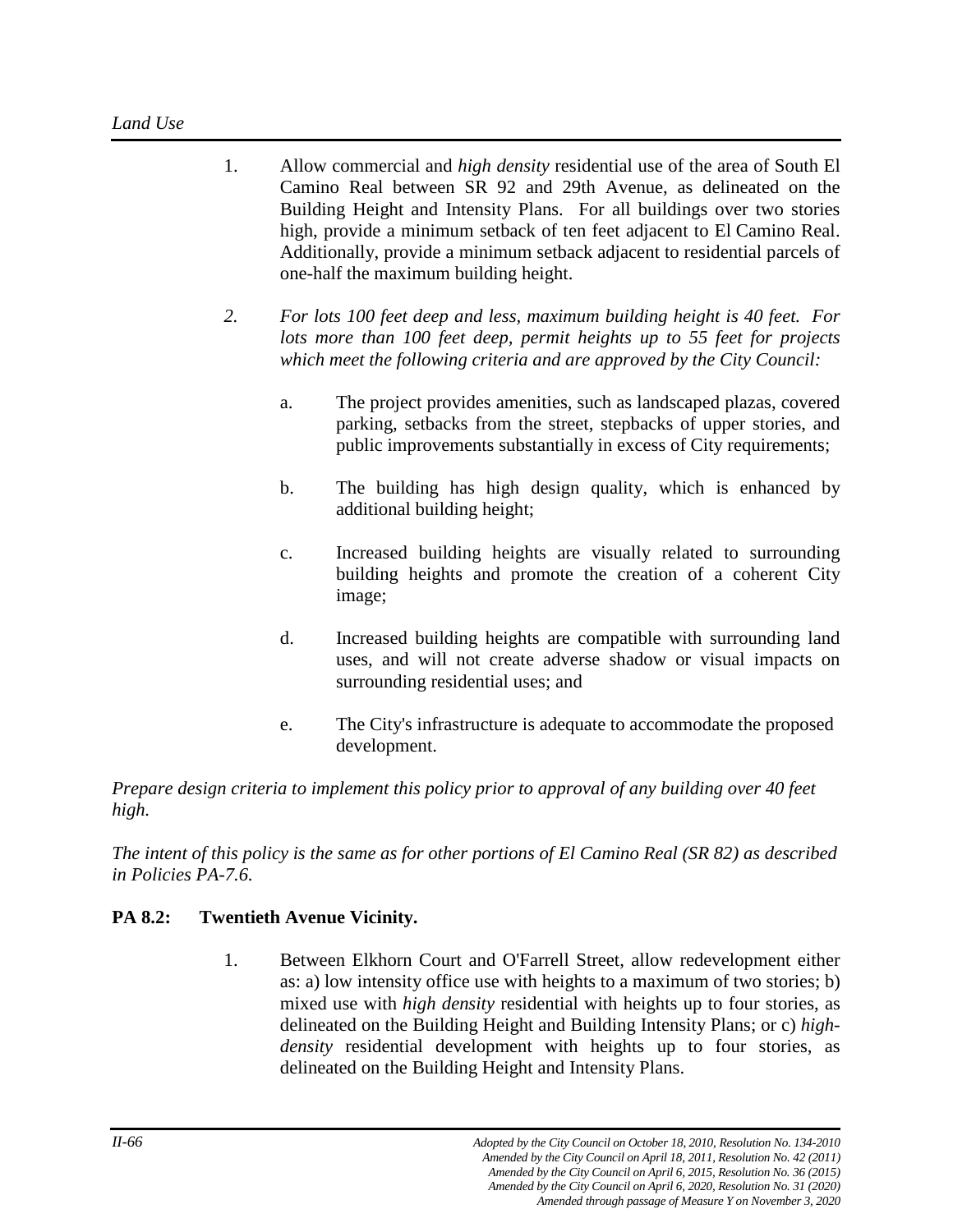It is not intended that this area be a large scale commercial node due to its proximity to residential neighborhoods and limited peak period roadway capacity.

Allowable commercial expansion is limited to minimize neighborhood impacts. A mix of multifamily and low-scale commercial uses is encouraged, consistent with this policy.

> 2. Retain the recreation and club uses on the south side of 20th Avenue between Pioneer Court and Isabelle Avenue. Should redevelopment of the site occur, a medium-density residential use with heights up to three stories is appropriate, as delineated on the Building Height and Intensity Plans.

The Elks Club has been a part of the community for many years and is not expected nor encouraged to relocate its facility. Residential redevelopment of this large site is permitted due to the limited impact on the adjacent residential neighborhoods and on roadway capacity in the area. Commercial redevelopment is prohibited due to the potential adverse impacts on the neighborhood.

**PA 8.3: Twenty-Fifth Avenue Shopping Center.** Retain the neighborhood commercial uses emphasizing ground floor retail use. Allow limited low-scale expansion up to two stories except for those parcels fronting on El Camino Real where four stories are permitted providing that the two upper stories are for residential use.

This policy is consistent with Policy LU-1.12, which encourages the retention and enhancement of neighborhood shopping areas.

**PA 8.4: Peninsula Golf and Country Club.** Retain the existing club and recreation use. Should the site redevelop, single-family and low-density residential development is appropriate.

Retention of the Peninsula Golf and Country Club is encouraged. The facility is a recreational resource and provides open space within the community. Should redevelopment occur, a Master Plan should be established. Future development should be consistent and compatible with the adjacent single-family neighborhood. This will include a site plan which preserves mature vegetation, natural topography and a substantial amount of open space by clustering dwelling units and a circulation plan which minimizes traffic impacts in the area.

# **PA 8.5: SR 92/Hillsdale Boulevard/Campus Drive Vicinity.**

1. Allow expansion of the office uses east of Hillsdale Boulevard south of SR 92, and along Campus Drive, with maximum heights and intensities as delineated on the Building Height and Intensity Plans.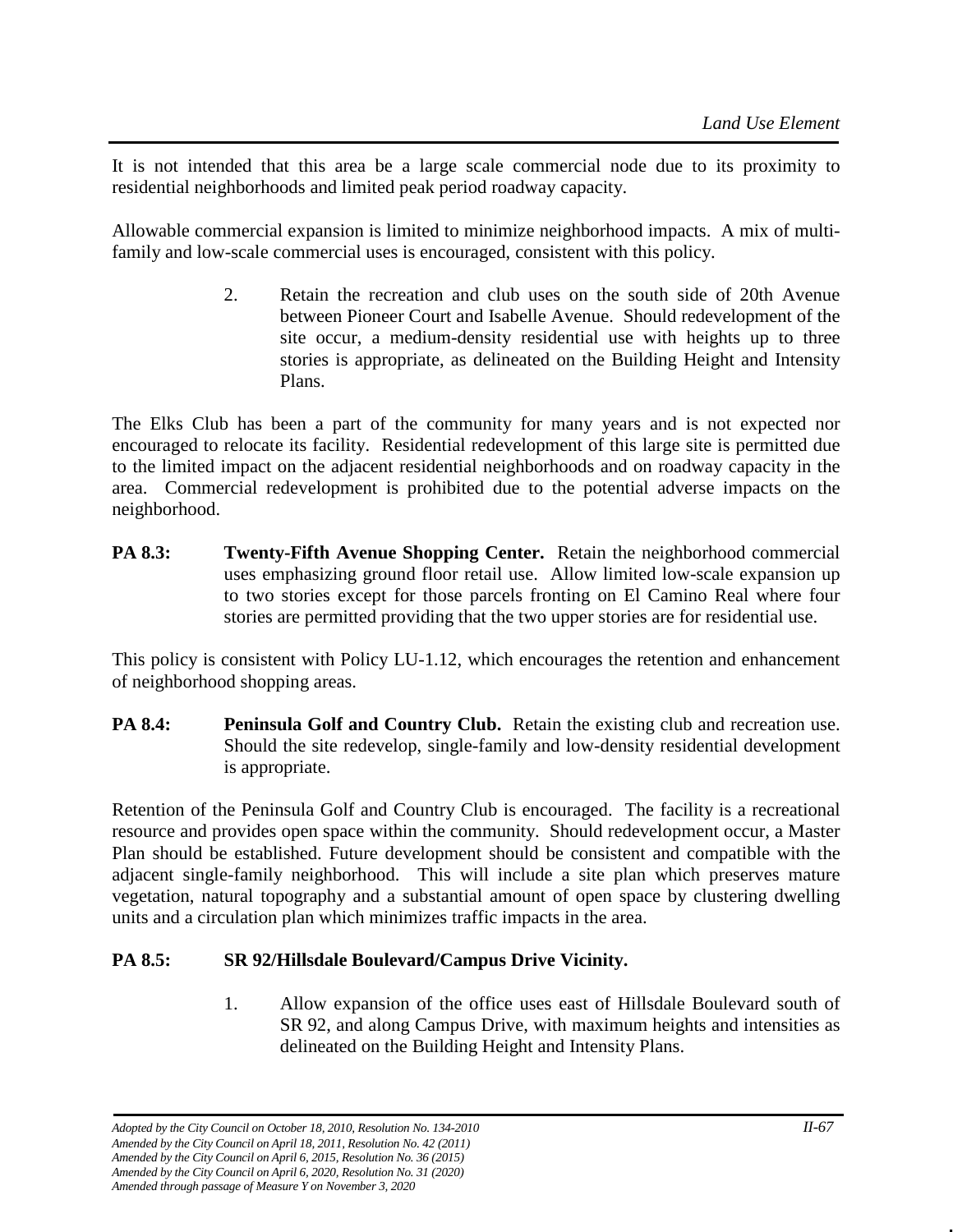The area is a prominent regional office center allowing expansion due to its excellent freeway access and relative isolation from single-family neighborhoods.

> 2. Retain the Laurelwood (College Heights Plaza) Shopping Center's neighborhood retail uses and allow limited low-scale expansion with a maximum height up to two stories.

The shopping center provides goods and services to the several neighborhoods in the Western Hills area. This policy is consistent with Policy LU-1.12, which encourages the retention and enhancement of neighborhood shopping areas.

**PA 8.6: Alameda/SR 92 Synagogue Site.** Allow redevelopment of the synagogue parcel for either medium-density multi-family residential or office uses. Office development is contingent upon obtaining joining access from the adjacent office properties to permit vehicular access from the signalized 20th/Alameda intersection.

Should redevelopment of the synagogue site occur, a medium-density multi-family residential project or office use similar to the adjoining properties would be appropriate.

**PA 8.7: Campus Drive Emergency Access.** Maintain access between Campus Drive and 26th Avenue for emergency use only, and preclude modifications which would allow through vehicular access between these streets to protect surrounding residences.

This policy reaffirms that Campus Drive to 26th Avenue will be maintained for emergency access only.

- 9. SUGARLOAF.
- **PA 9.1: Forty-Second Avenue Center.** Develop a Specific Plan for the area between 41st Avenue, Beresford Street, South El Camino Real and the Belmont border to improve the efficiency of the site design, circulation, appearance, and design relationship to surrounding uses, and to allow mixed commercial and residential expansion. Allow heights and intensities/densities as delineated on the Building Height and Intensity Plans.

The 42nd Avenue Shopping Center is intended to be the major neighborhood retail center in the southern portion of the City. Problems such as circulation, parking, access, and appearance have limited the market performance of the area. A Specific Plan will be prepared to address these problems and to maximize the center's economic vitality, provide housing opportunities, and encourage mixed use.

# **PA 9.2: South El Camino Real.**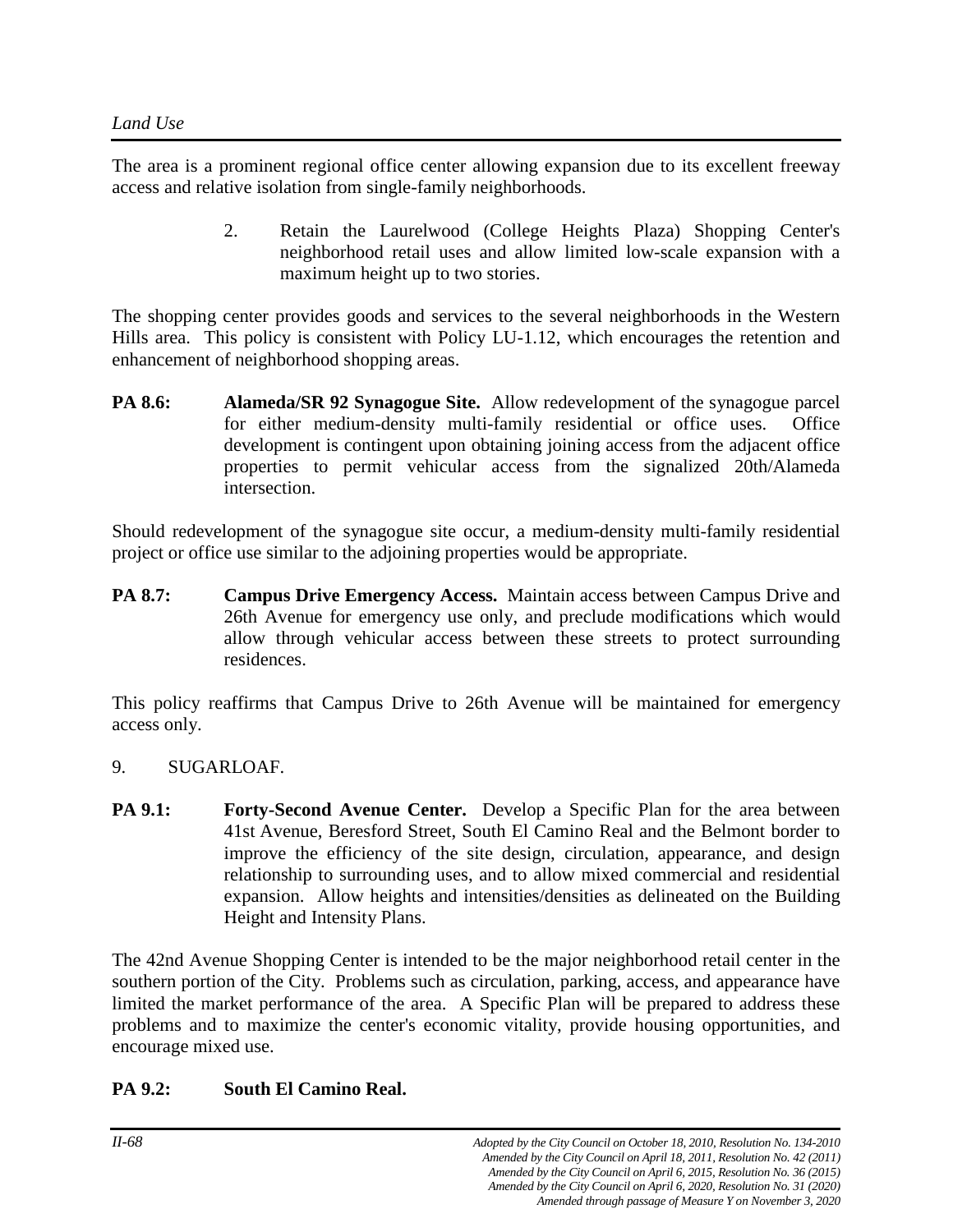- 1. Allow commercial and *high* density residential use of the area of South El Camino Real between 36th and 41st avenues, as delineated on the Building Height and Intensity Plans. For all buildings over two stories high, provide a minimum setback of ten feet adjacent to El Camino Real . Additionally, provide a minimum setback adjacent to residential parcels of one-half the maximum building height subject to the El Camino Real Master Plan.
- *2. For lots 100 feet deep and less, maximum building height is 40 feet. For lots more than 100 feet deep, permit heights up to 55 feet for projects which meet the following criteria and are approved by the City Council:*
	- a. The project provides amenities, such as landscaped plazas, covered parking, setbacks from the street, stepbacks of upper stories, and public improvements substantially in excess of City requirements;
	- b. The building has high design quality, which is enhanced by additional building height;
	- c. Increased building heights are visually related to surrounding building heights and promote the creation of a coherent City image;
	- d. Increased building heights are compatible with surrounding land uses, and will not create adverse shadow or visual impacts on surrounding residential uses; and
	- e. The City's infrastructure is adequate to accommodate the proposed development.

*Prepare design criteria to implement this policy prior to approval of any building over 40 feet high.*

**PA 9.3: San Mateo County Hospital.** Should all or a portion of the San Mateo County Hospital redevelop, a mixed residential development is appropriate with stepped density compatible with adjacent residential areas, ranging from single-family adjacent to single family residences to medium density where adequately buffered.

The City encourages retention of the hospital use due to the community service and jobs it provides. The hospital has undergone extensive remodeling including the addition of a new building which should result in the retention of the facility. Should the site be redeveloped, a Master Plan shall be prepared. Future development must be compatible with the surrounding